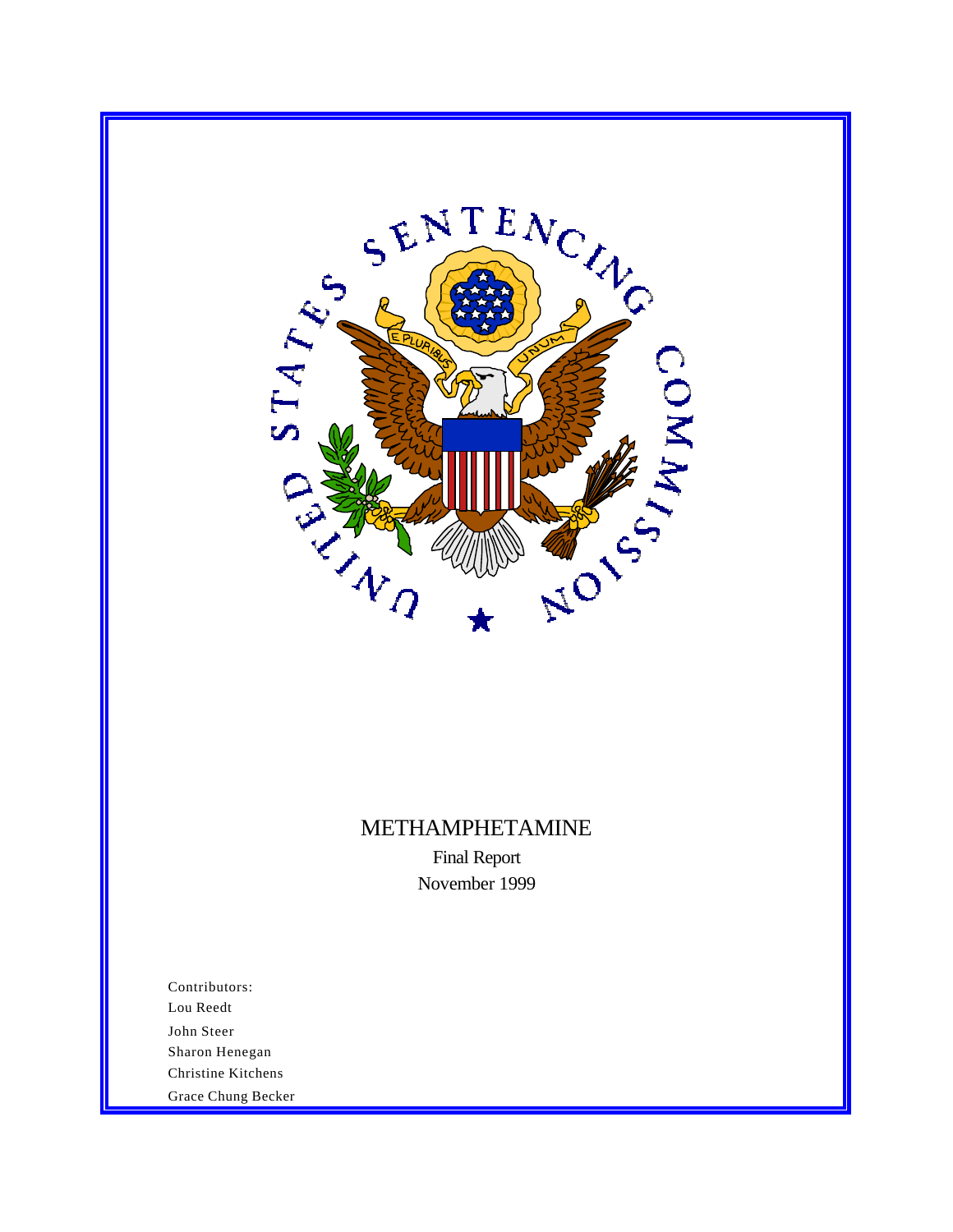## **TABLE OF CONTENTS**

| I.       |          |                                                                                                                                                                                                                                                                                                                                                                               |  |  |  |  |  |  |
|----------|----------|-------------------------------------------------------------------------------------------------------------------------------------------------------------------------------------------------------------------------------------------------------------------------------------------------------------------------------------------------------------------------------|--|--|--|--|--|--|
|          |          | Multiple Agencies Document the Increase and Spread of Methamphetamine Use 2                                                                                                                                                                                                                                                                                                   |  |  |  |  |  |  |
| Π.       |          |                                                                                                                                                                                                                                                                                                                                                                               |  |  |  |  |  |  |
| Ш.       |          |                                                                                                                                                                                                                                                                                                                                                                               |  |  |  |  |  |  |
| IV.      | Option 1 | Issues for Commission Consideration - Should the Drug Quantity Table for Methamphetamine<br>Be Made Consistent With the 1998 Statutory Amendment Affecting the Mandatory Minimum<br>Change only the methamphetamine-actual and Ice calculations to<br>conform to the 1998 statutory amendment (5 grams equals a 5 year<br>penalty and 50 grams invokes a 10 year penalty). 18 |  |  |  |  |  |  |
|          | Option 2 | Modify the Drug Quantity Table for methamphetamine-actual to<br>conform to the 1998 legislation, and increase the methamphetamine-<br>mixture guidelines to reflect a presumptive purity greater than 10                                                                                                                                                                      |  |  |  |  |  |  |
|          | Option 3 | Require that all methamphetamine sentences be based on the amount of<br>pure (actual) methamphetamine contained in the methamphetamine                                                                                                                                                                                                                                        |  |  |  |  |  |  |
|          |          |                                                                                                                                                                                                                                                                                                                                                                               |  |  |  |  |  |  |
|          |          |                                                                                                                                                                                                                                                                                                                                                                               |  |  |  |  |  |  |
| Appendix |          |                                                                                                                                                                                                                                                                                                                                                                               |  |  |  |  |  |  |
|          |          |                                                                                                                                                                                                                                                                                                                                                                               |  |  |  |  |  |  |
|          |          |                                                                                                                                                                                                                                                                                                                                                                               |  |  |  |  |  |  |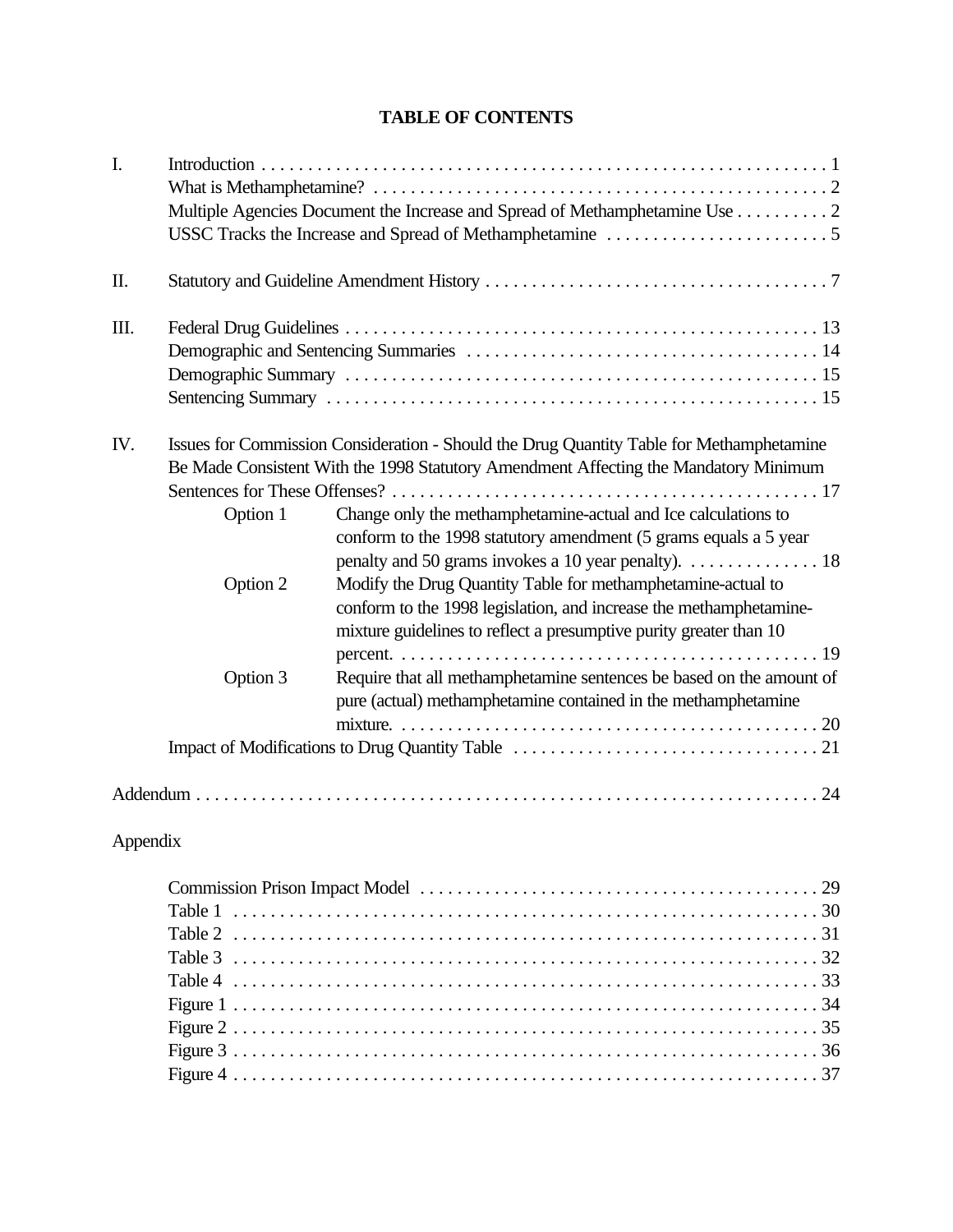## **Methamphetamine - Final Report**

## **I. Introduction**

This is the Final Report of the informal Methamphetamine Policy Team regarding implementation of the Methamphetamine Trafficking Penalty Enhancement Act of 1998. As explained more fully in Part II, *infra*, this legislation increased the statutory mandatory minimum penalties for methamphetamine offenses by cutting in half the quantity of the pure substance and methamphetamine mixture that triggers the separate five- and ten-year mandatory minimums. Congress took this action on the heels of 1997 Commission amendments to the drug guidelines that, in turn, responded to congressional directives enacted the prior year. During consideration of the 1998 bill, there were statements by some of its proponents that the bill was necessary, in part, because the Commission's response had been inadequate.

The 1998 legislation set the quantities of drug necessary for the five- and ten-year mandatory minimum sentences at:

| meth-actual | 5 grams invokes a 5 year penalty<br>50 grams invokes a 10 year penalty;  |
|-------------|--------------------------------------------------------------------------|
| meth-mix    | 50 grams invokes a 5 year penalty<br>500 grams invokes a 10 year penalty |

The Commission is not required by the legislation to amend the guidelines. Should no action be taken, the mandatory minimums established by Congress will trump the guidelines at sentencing but the impact of the Congressional increase will not be felt throughout the remainder of the Drug Quantity Table.

Part I of the report briefly describes the background and current prevalence of the methamphetamine problem in the United States, including a discussion of the extent to which USSC data track the spread of methamphetamine trafficking. Part II summarizes the recent statutory and sentencing guideline history of sentencing policy for methamphetamine offenses prosecuted in federal courts. Part III discusses the demographic and other characteristics of methamphetamine offenders using data collected by the Commission. Part IV outlines policy options for responding to the 1998 Act and discusses the prison impact of the several options.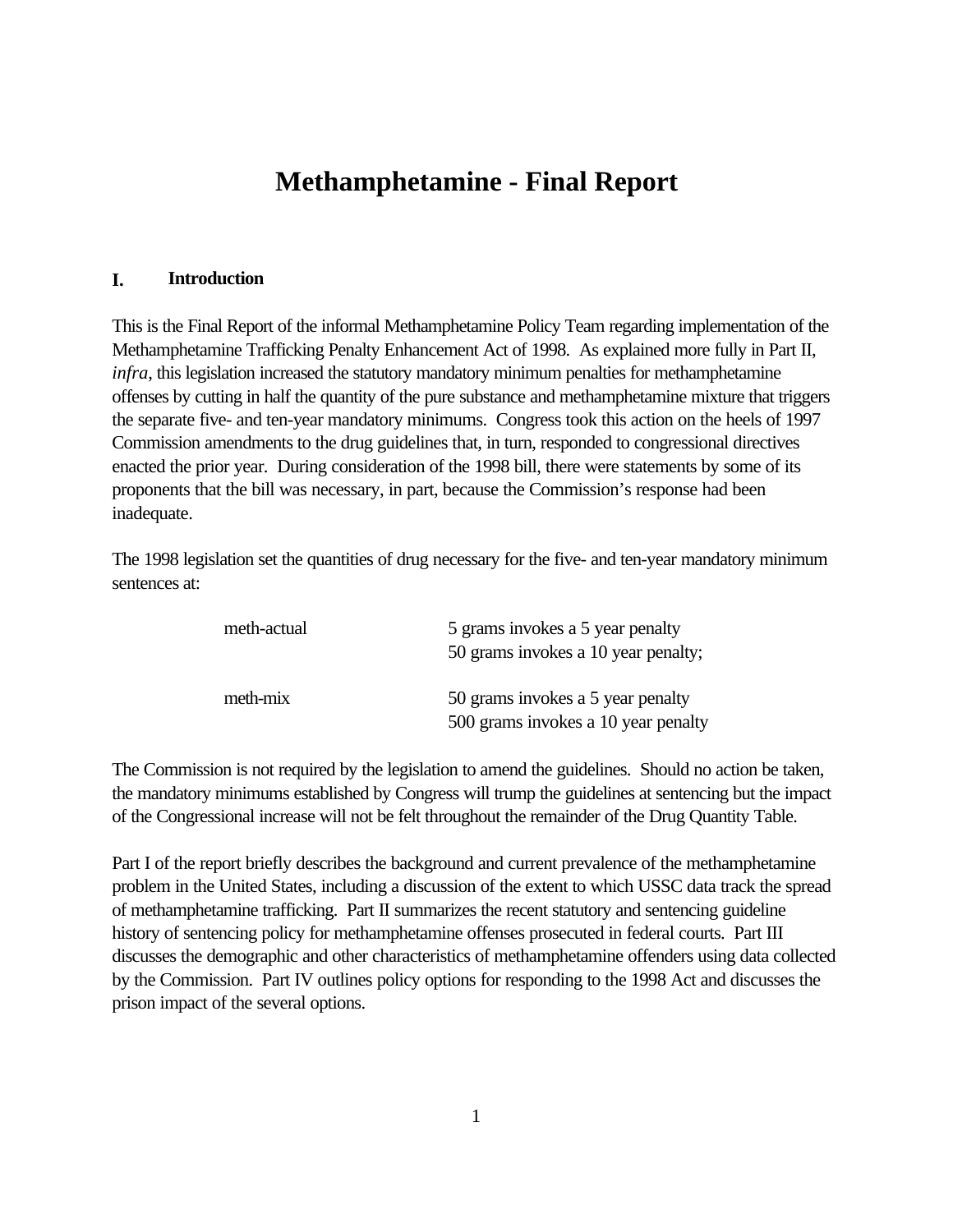#### **What is Methamphetamine?**

The National Institute of Drug Abuse (NIDA) describes methamphetamine as ". . . a powerfully addictive stimulant that dramatically affects the central nervous system . . . [i]t is a white, odorless, bitter-tasting crystalline powder that easily dissolves in water or alcohol . . . [m]ethamphetamine's chemical structure is similar to that of amphetamine, but it has more pronounced effects on the central nervous system. Like amphetamine, it causes increased activity, decreased appetite, and a general sense of well-being. The effects of methamphetamine can last 6 to 8 hours. After the initial 'rush',



there is typically a state of high agitation that in some individuals can lead to violent behavior. Methamphetamine is a Schedule II stimulant, which means it has a high potential for abuse and is available only through a prescription that cannot be refilled." It comes in many forms and can be smoked, snorted, orally ingested, or injected.<sup>1</sup> Nicknames for methamphetamine include: "'speed,' 'meth,' and 'chalk.' In its smoked form it is often referred to as 'ice,' 'crystal,' 'crank,' and 'glass.'"

#### **Multiple Agencies Document the Increase and Spread of Methamphetamine Use**

A changing pattern and prevalence of methamphetamine use and trafficking has been documented across indicators used to monitor drug activity in the United States. Findings of increasing use have been documented by law enforcement, the treatment community, and national prevalence surveys. Law enforcement and drug treatment agencies have noted that methamphetamine use, which has traditionally been described as a small problem confined primarily to several western states, has increased dramatically during the 1990's, spreading across the country and going beyond the traditional user groups (white, male, blue collar workers).<sup>2</sup> The Community Epidemiology Working Group (CEWG), an international group of researchers sponsored by the National Institute on Drug Abuse, noted the changing demographic characteristics of methamphetamine users in their June 1999

<sup>1</sup>National Institute on Drug Abuse (NIDA), National Institute of Health (NIH), *Methamphetamine Abuse and Addiction*, Pub. No. 98-4210 (April 1998).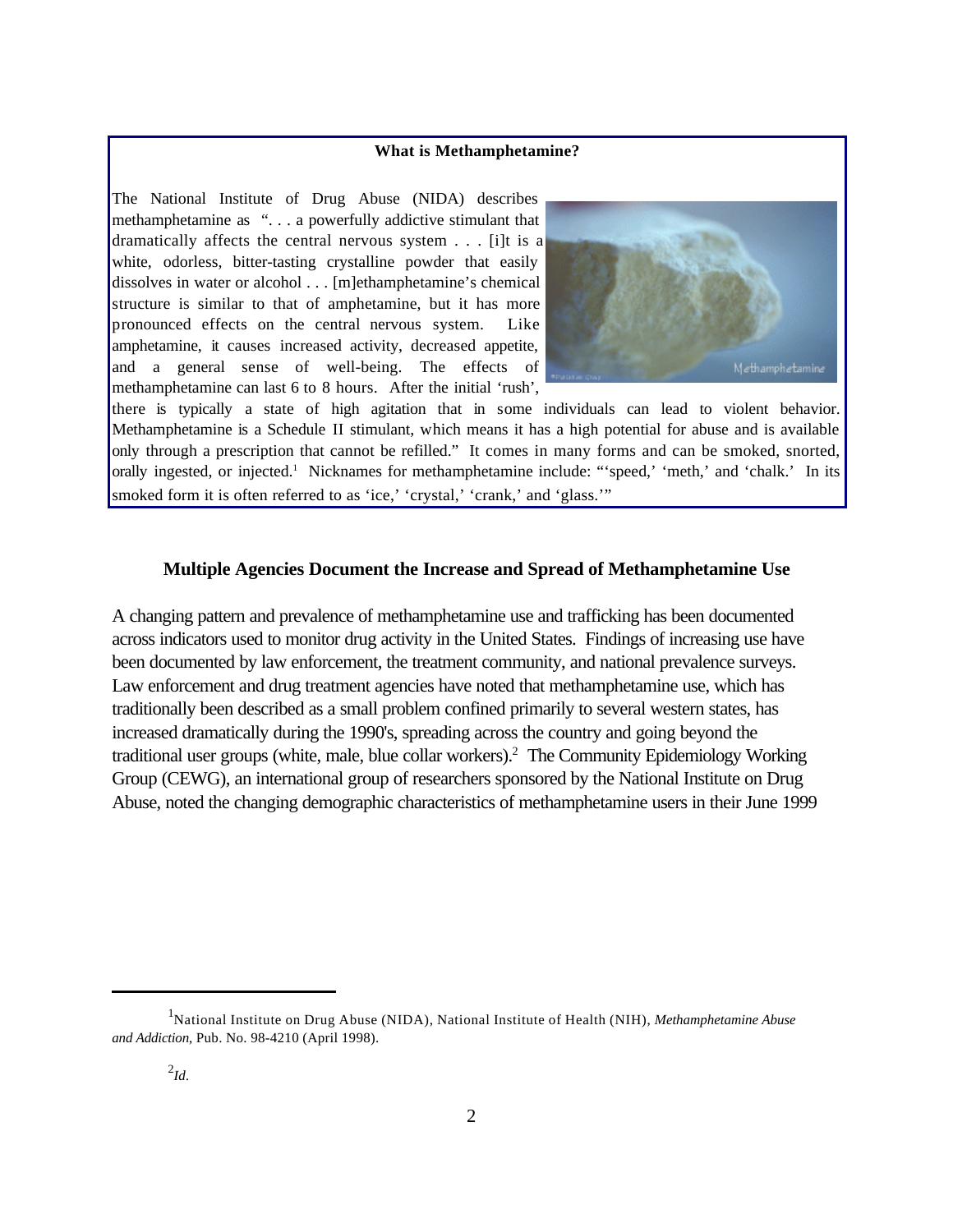Advance Report.<sup>3</sup> In that report, using DAWN<sup>4</sup> data, they found "substantial" increases in hospital emergency room "mentions" among Hispanics, women, and youth. In that same publication, they also note that in some areas of the country methamphetamine abuse is appearing in the "club scene" among men who have sex with men (MSM).

In response to concern regarding the spreading prevalence of this substance, Congress held hearings in 1996 to determine the sufficiency of then current penalties for trafficking methamphetamine. In testimony before the House Judiciary Subcommittee on Crime on September 5, 1996, Harold Wankel, Chief of Operations for the Drug Enforcement Administration (DEA), described the sources of the increased methamphetamine availability, stating:

 "Methamphetamine, which DEA regulates as a Schedule II substance, is the most prevalent controlled substance clandestinely manufactured in the United States. Between January 1, 1994, and July 31, 1996, the Drug Enforcement Administration (DEA) has been involved in the domestic seizure of 1,015 methamphetamine laboratories. From January to June of this year [1996], we have seized 365 clandestine laboratories, almost all of them used to produce methamphetamine."<sup>5</sup>

Mr. Wankel's 1996 testimony continues:

"The majority of the methamphetamine available in the United States is controlled by traffickers from Mexico who manufacture the product in Mexico, or in major labs in California and the Southwest. . . . Traditionally meth trafficking and use had been limited to California and a small number of other places where motorcycle gangs controlled the trade. However, with the emergence of strong and ambitious traffickers from Mexico, and after the collapse of the Cali mafia, methamphetamine production

 $\rm ^3$ The Community Epidemiology Working Group (CEWG) is an international group of researchers, sponsored by NIDA, who meet semiannually to analyze a variety of public health indicators to determine geographic and drug specific trends. They are responsible for providing ongoing community-level public health surveillance of drug use and abuse. CEWG, NIH, *Epidemiologic Trends in Drug Abuse Advance Report, June 1999***.**

 ${\rm ^4}$ The Drug Abuse Warning Network is an ongoing national data collection effort sponsored by the Substance Abuse and Mental Health Services Administration (SAMHSA) within the National Institute on Drug Abuse. It is an annual survey of a sample of drug-related emergency room visits as well as drug-related death information from selected medical examiners' and coroners' offices. It is one of several indicators used to track trends in the use of illicit substances. When the cause of a patient's complaint, bringing them to an hospital emergency room, is attributable to ingestion of a drug, that specific drug is documented as a "mention." The unit of measure documented in that analysis is the emergency room visit and not the patient. A single patient may present for multiple distinct visits, each of which will be counted.

<sup>5</sup>At a more recent Senate hearing held on July 28, 1999, Judiciary Committee Chairman Orin Hatch, in his opening statement, reported that last year 5,786 methamphetamine and amphetamine laboratories were seized by the Drug Enforcement Administration and state and local law enforcement.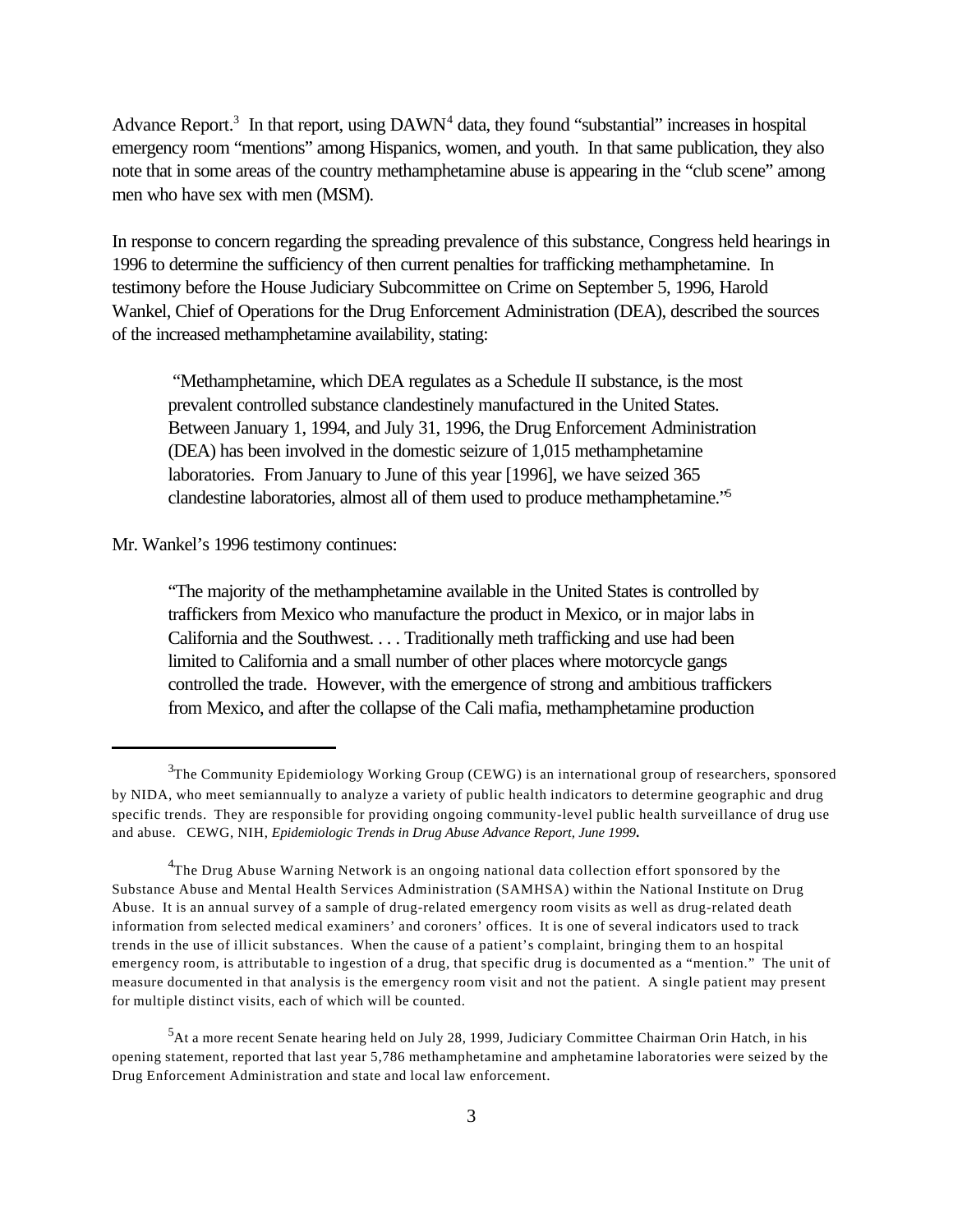increased and abuse have [sic] skyrocketed. . . . When organized crime syndicates based in Mexico became deeply involved in the meth trade, they purchased chemicals, then produced and aggressively trafficked meth along the Southwest Border and California. Meth is now common in Florida, Georgia, Iowa, and Missouri, and is traveling [sic] eastward."<sup>6</sup>

The testimony delivered to Congress by the DEA in 1996 reveals several important facts about the diffusion of methamphetamine. First, it points out that methamphetamine is being manufactured in secret labs in the United States at an increasing frequency. Second, despite this upsurge in domestic manufacturing, most of the methamphetamine now being sold in the U.S. is being imported from Mexico. Third, an important change in methamphetamine distribution has occurred as criminal organizations from Mexico have stepped up activity to meet the new demand for methamphetamine in the United States. Two reasons which may account for the recent increase in demand for methamphetamine over more established products like powder cocaine are the relatively lower price of methamphetamine<sup>7</sup> and its longer-lasting effects. $8$ 

Other government agencies have also documented the changing nature of methamphetamine trafficking and abuse. The Community Epidemiology Working Group has reported that,

"Mexico is reportedly a major source of methamphetamine for many CEWG areas, sometimes almost exclusively, sometimes in addition to local production. In some cases Mexican methamphetamine is shipped with other drugs. In Miami, methamphetamine shipments from Mexican traffickers often include cocaine HCl and heroin as well. Similar shipments are reported in Hawaii, as Mexican nationals initially involved in the heroin trade have diversified their product line to include methamphetamine, amphetamine, and cocaine. . . . In Hawaii, California-based Mexican sources use the state's cultural diversity to facilitate smuggling and distribution to and within the islands  $\ldots$ ."

8 *Supra* note 1.

<sup>&</sup>lt;sup>6</sup>Statement by Harold Wankel, Chief of Operations, Drug Enforcement Administration, before the House Judiciary Subcommittee on Crime regarding *The Comprehensive Methamphetamine Control Act of 1996*, H.R. 3852 on September 5, 1996. Congressional Testimony is available via the DEA website: http://www.usdoj.gov/dea/pubs/cngrtest/c960905.html.

<sup>7</sup> *Id.*

<sup>9</sup>NIDA, *Assessing Drug Abuse Within and Across Communities: Community Epidemiology Surveillance Networks on Drug Abuse*, NIH Pub. No. 98-3614, 73 (April 1998).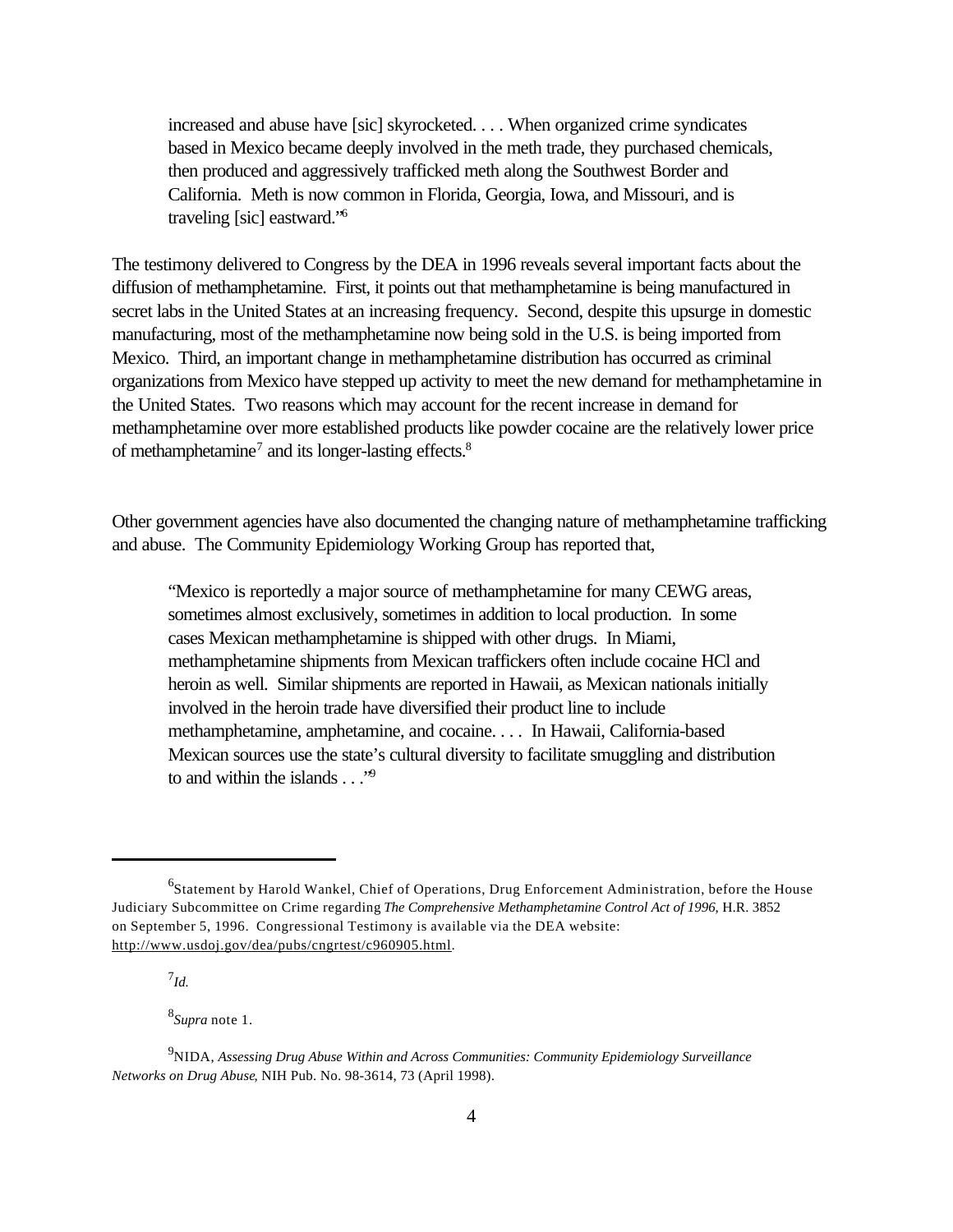Further evidence of the increased use of methamphetamine is found in the Treatment Episode Data Set (TEDS) collected annually by the Office of Applied Studies at SAMHSA.<sup>10</sup> In a January 1998 report, SAMHSA notes that there were 14,400 admissions for methamphetamine treatment in 1992, 20,512 admissions in 1993, 32,917 admissions in 1994, 47,410 admissions in 1995, and 42,330 admissions in  $1996$ .<sup>11</sup>

Finally, NIDA's Monitoring the Future Survey, which tracks trends in drug use among 8<sup>th</sup>, 10<sup>th</sup>, and 12<sup>th</sup> graders, shows an increase in stimulant use among students in all three grades between 1991 and 1997.<sup>12</sup> These diverse indicators provide substantial evidence of the changing pattern and prevalence of methamphetamine use and trafficking.

#### **USSC Tracks the Increase and Spread of Methamphetamine**

The United States Sentencing Commission's (USSC) research mandate includes monitoring trends in sentencing and reporting the findings.<sup>13</sup> In fulfillment of these duties, the Commission receives, for each offender sentenced in federal court for a felony or Class A misdemeanor, various documents including Pre-Sentence Reports, Judgement of Conviction Orders, Statements of Reasons, Plea Agreements, and Indictments. Commission staff then extract demographic, sentencing, and guideline application information on these cases. Each case consists of a single sentencing event for a single offender. In light of the information on the increasing prevalence and shifting trafficking patterns of methamphetamine, the Commission examined its dataset to determine the extent to which trends in the characteristics of federal methamphetamine offenders correspond to trends reported by federal health care and law enforcement agencies $14$ 

 $^{10}$ *Id.* at 18.

<sup>12</sup>NIDA NOTES, NIH, Infofax, "High School and Youth Trends," Institute for Social Research, University of Michigan, *Monitoring the Future* (1997). NIDA website: HTTP://165.112.78.61/Infofax/HSYouthrends.html.

<sup>13</sup>*See* 28 U.S.C. § 995 (Powers of the Commission).

 $14A$  very high proportion of cases brought to federal court result in convictions. Given this relationship between cases brought and convictions resulting in a sentencing event, it is plausible to assume that the USSC's annual dataset may serve as a proxy for tracking federal law enforcement activities (and priorities). However, federal law enforcement accounts for a small percentage of the total national law enforcement effort. The combination of limited resources and jurisdictional constraints generally makes it difficult to identify emerging crime trends from federal law enforcement data sources alone. This application of the data may be further constrained by the time lag between law enforcement intervention and a sentencing event. In asking the question regarding the utility of using Commission data to identify and understand an emerging criminal trend as it diffuses across the country, it was anticipated that the dataset would provide, at best, limited utility. However, as will be seen, the Commission's

<sup>&</sup>lt;sup>11</sup>Treatment Episode Data Set (TEDS), "Table 2.3, Number and Percent Distribution of Admissions by Primary Substance of Abuse: TEDS 1992-1996," in *National Admissions to Substance Abuse Treatment Services, The Treatment Episode Data Set (TEDS) 1992-1996.* Available on the website: HTTP://www.samhsa.gov/oas/teds/Teds96.htm/intro.htm.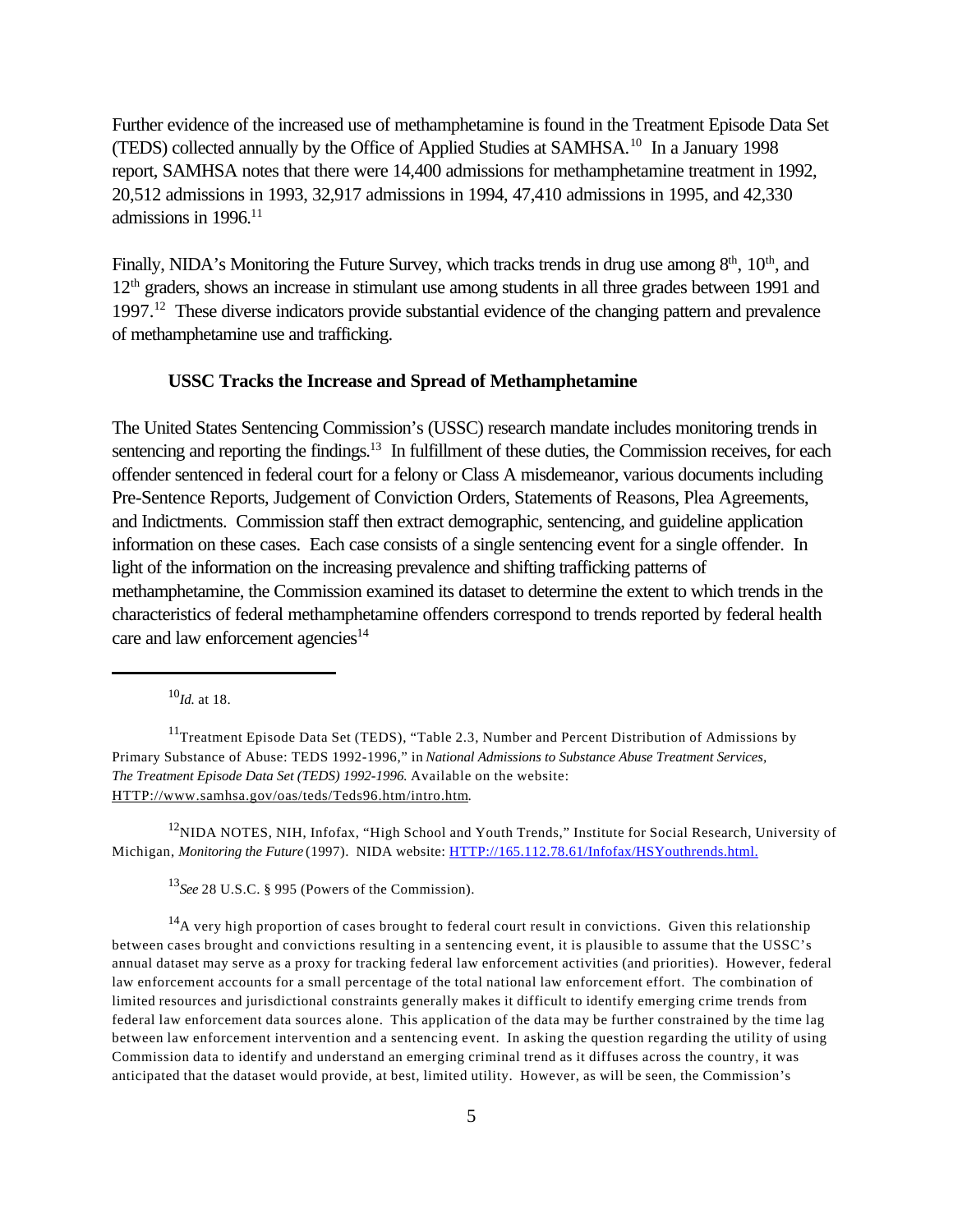The number of methamphetamine drug-trafficking cases received by the Commission from fiscal year 1992 through fiscal year 1998 has increased steadily from 630 cases in 1992 to 2,234 cases in 1998, an increase of 250 percent over the past seven years (*see* Table 1 in Appendix).<sup>15</sup> The Commission also records information on offender race and ethnicity. During this period, the percent of white offenders convicted of trafficking methamphetamine has decreased from 85.7 percent to 58.9 percent, while the proportion of offenders of Hispanic origin has increased from 11.3 percent to 33.0 percent. However, law enforcement intelligence and the epidemiologic work group data attributed much of the increased availability of methamphetamine specifically to Mexican trafficking groups. Is the Commission data consistent with this information?

According to Commission data, during the seven year period under study, the number of offenders of Hispanic origin has increased substantially, regardless of citizenship status. However, the number of methamphetamine cases involving Hispanic non-citizens is more than twice the number involving Hispanic citizens (526 non-citizens compared to 204 citizens). According to court records, Mexican nationals account for 88.5 percent of all non-citizen Hispanic methamphetamine offenders. Excluding Ice offenses, which are more prevalent among Asian populations, Mexican nationals account for 93.0 percent of non-citizen methamphetamine traffickers.

Thus, Commission data in fact do follow the trends reported by other federal agencies regarding increasing availability of the drug and its new source of supply. A final question remains as to the ability of the Commission data to track the geographic diffusion of the drug across the United States. Using information on the judicial district in which the offender was tried, it is possible to determine the presence and prevalence of methamphetamine trafficking cases in each state as well as the characteristics of the offenders.

Again, Commission data appear consistent with the information provided by other sources. Figure 1 indicates that in 1992 Mexican nationals were convicted of federal methamphetamine trafficking offenses in only three states. By 1998 federal convictions of Mexican nationals had occurred in 30

dataset does track closely with other indicators of the changing pattern of methamphetamine trafficking. This rapid response of federal law enforcement to focus resources on methamphetamine trafficking may be indicative of the perceived severity of the offense.

<sup>&</sup>lt;sup>15</sup>For comparison purposes, guideline cases overall have increased 32.7 percent (from 38,258 to 50,754) during the period from 1992 through 1998. During this time, drug trafficking offenses increased 25.4 percent (from 15,643 to 19,615). The drug type with the next greatest percentage increase after methamphetamine is crack cocaine. The number of crack offenders increased 136 percent during this period from 2,071 cases in 1991 to 4,891 by 1998.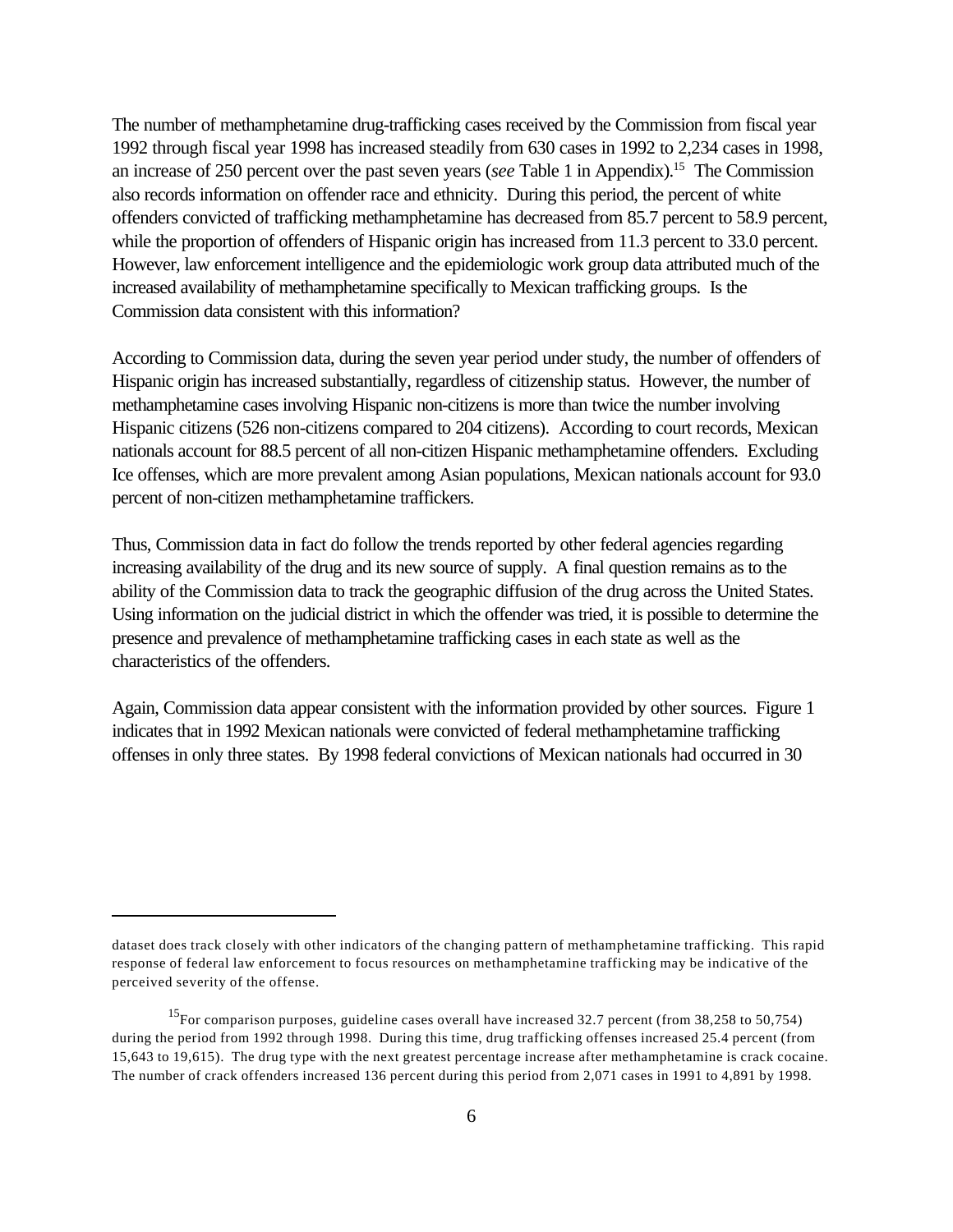states. Figure 2 presents trend data for treatment admissions, emergency room visits, and Commission sentencing data.<sup>16</sup> All three demonstrate the increasing prevalence of methamphetamine activity.<sup>17</sup>

#### **II. Statutory and Guideline Amendment History**

The purpose of this section is to briefly summarize the recent history (1986 forward) of changes in statutory law and the sentencing guidelines that have affected sentencing policy for methamphetamine trafficking offenses. That history consists, in brief, of four major amendments to the relevant statutory law and seven amendments to the applicable sentencing guidelines, three of which responded directly to the statutory changes. No guideline amendments have yet been promulgated in response to the most recent (1998) statutory change. As this staff report is being prepared, Congress is moving to consider still another major piece of legislation that, if enacted, would substantially impact sentencing policy for methamphetamine offenses. These several statutory and guideline changes in sentencing law will be discussed chronologically below.

1986 Anti-Drug Abuse Act, Initial Sentencing Guidelines. The first Commissioners derived the initial drug trafficking sentencing guidelines (§2D1.1 "Substantive trafficking offenses" and §2D1.4 "Attempts, Conspiracies") largely from the mandatory minimum quantity thresholds established in the Anti-Drug Abuse Act of 1986.<sup>18</sup> That Act, however, did not provide any mandatory minimums for methamphetamine trafficking offenses. Consequently, the initial sentencing guidelines did not list methamphetamine in the "Drug Quantity Table" in §2D1.1. Rather, under the initial guidelines that took effect on November 1, 1987, methamphetamine was treated under the drug guideline application note that set forth "Drug Equivalency Tables." In these tables, methamphetamine was listed as a Schedule II stimulant, consistent with its designation under 21 U.S.C. § 812(c). Based largely on information provided by the Drug Enforcement Administration, the initial guidelines assigned to methamphetamine an equivalency equal to twice that of cocaine and .4 that of heroin (*i.e.*, 1 gram of methamphetamine  $= 2$  grams of cocaine  $= .4$  gram of heroin  $= 400$  grams of marihuana).

1988 Anti-Drug Abuse Act, 1989 Sentencing Guidelines. In the Anti-Drug Abuse Act of 1988, Congress expanded on the policies enunciated through the 1986 Act by, among other things,

<sup>16</sup>*Note* Commission data multiplied by 10 to facilitate comparison.

 $17$ Unlike the USSC data, which indicate consistent year-to-year increases in the number of cases, both DAWN and TEDS show a decline in activity in 1996 followed by an increase in 1997. The DAWN data again show a decrease in 1998 The 1998 data for the TEDS dataset is not yet available.

 $18$ The basic guideline scheme involved setting two "cornerstone" offense levels, 26 and 32, corresponding to the minimum drug quantities triggering the five- and ten-year mandatory minimums, respectively, for each controlled substance for which Congress prescribed mandatory minimums. Using these two cornerstones and the drug quantities equivalent to them, the other offense levels and associated quantity ranges were then derived through processes of proportionate interpolation and extrapolation. For a fuller explanation, *see infra* p. 12.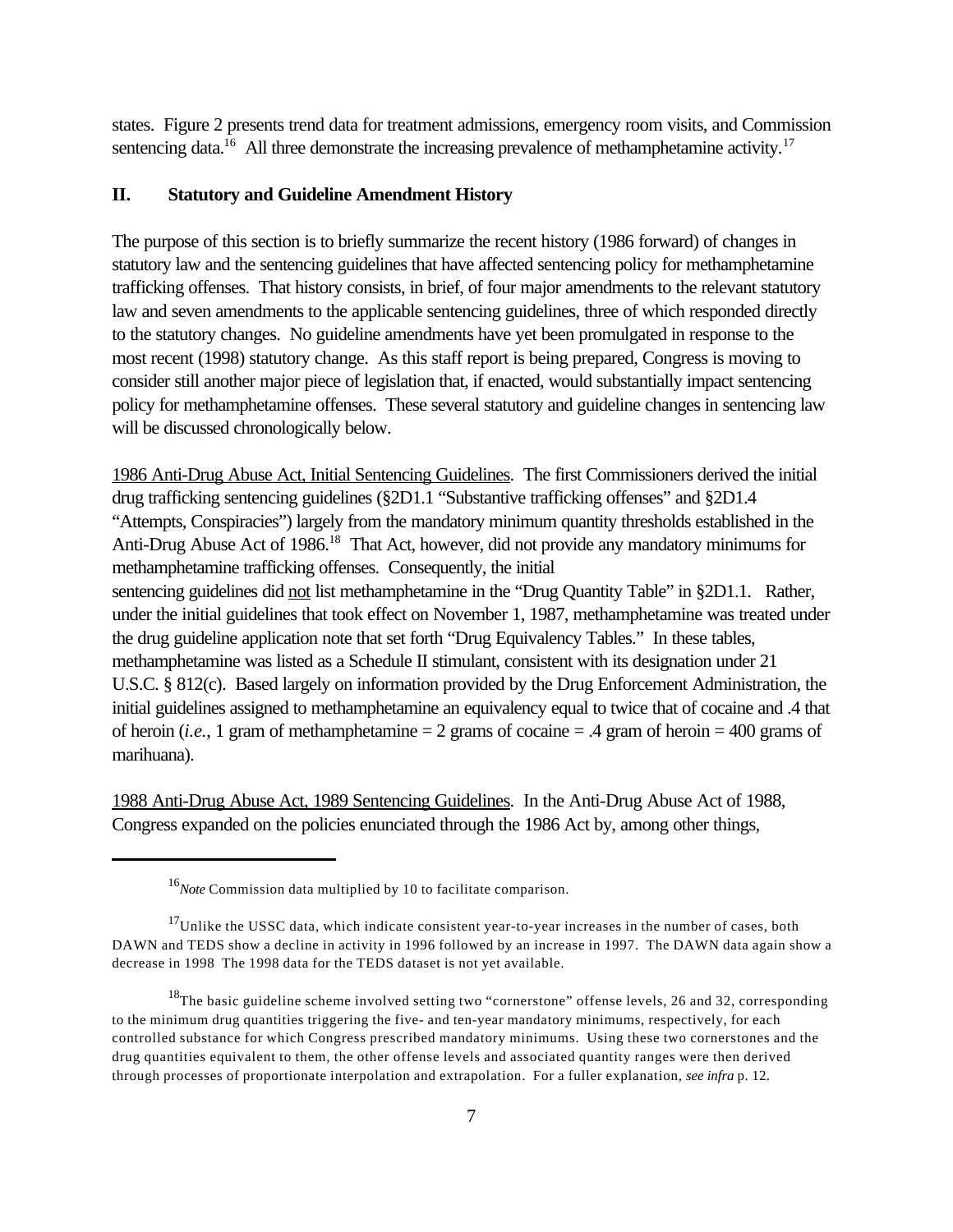establishing mandatory minimums for methamphetamine trafficking offenses. In so doing, Congress chose to follow the precedent used for PCP—and only PCP—under the 1986 Act and set alternative mandatory minimums for the quantity of pure controlled substance and for the quantity of a mixture containing the controlled substance. Under the 1988 law, the quantities of methamphetamine and methamphetamine mixture triggering the five- and ten-year mandatory minimums, respectively, were prescribed as follows:

 5-Year Minimum: 10 grams methamphetamine or 100 grams methamphetamine mixture 10-Year Minimum: 100 grams methamphetamine or 1 kilogram<sup>19</sup> methamphetamine mixture

Thus, as these numbers indicate, the 1988 Act employed two different, 10-to-1 quantity ratios in setting the mandatory minimum penalties for methamphetamine trafficking offenses. First, the quantity of substance triggering the ten-year minimum was ten times the quantity triggering the five-year minimum. This decision followed the ratio used for all other controlled substances for which mandatory minimums were prescribed in either the 1986 Act or the 1988 Act. Secondly, the weight quantity of methamphetamine mixture triggering each mandatory minimum was set at ten times the quantity of the pure controlled substance triggering that same statutory minimum penalty. The effect of this 10-to-1 mixture/pure substance ratio is that, under a literal application of the alternative penalty thresholds, the weight of the pure substance will control the statutory penalty whenever the purity of a methamphetamine mixture exceeds ten percent.

The Commission responded to the 1988 Act's prescription of mandatory minimums for methamphetamine offenses by incorporating these statutory penalties into the drug trafficking guideline.<sup>20</sup> In taking this action, the Commission followed the approach set forth in the original guidelines for the other principal controlled substances for which mandatory minimums had been prescribed by Congress. Under this proportional approach, offense level 26 corresponded to the minimum quantities triggering the five-year mandatory minimum: 10 grams of methamphetamine or 100 grams of methamphetamine mixture; and level 32 corresponded to the minimum quantities triggering the ten-year minimum: 100 grams of methamphetamine or 1 kilogram of methamphetamine mixture. Necessarily, the Drug Equivalency Tables also were amended to reflect the quantity ratios among different controlled substances set by Congress for the mandatory minimums. This new, statutorily-based equivalency was as follows: 1 gram of methamphetamine  $=$  5 grams of cocaine  $=$  1 gram of heroin = 1 kilogram of marihuana (in comparison to the previous equivalency of 1 gram methamphetamine  $= 2$  grams cocaine  $= .4$  gram heroin  $= 400$  grams marihuana). In effect, Congress's mandatory minimum designations in the 1988 Act translated into guideline changes that ascribed to methamphetamine a potency approximately 2.5 times that of the former law.

 $19$ The 1988 Act actually mistakenly set the ten-year minimum quantity of mixture at 100 grams. This error was corrected in 1990.

<sup>20</sup>*See Guidelines Manual*, App. C, Amend. 125 (1998).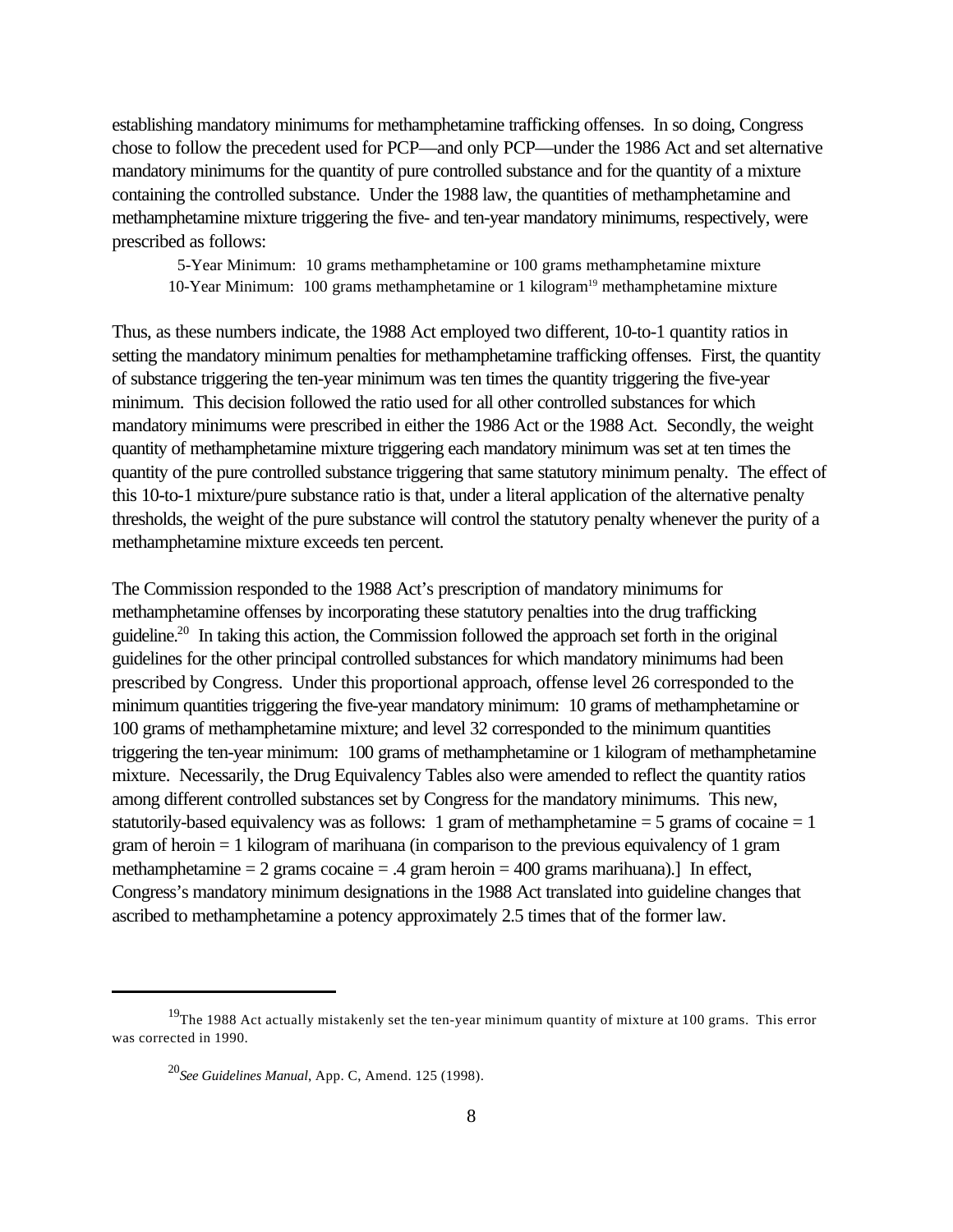1990 Crime Control Act, 1991 Sentencing Guidelines. In the 1990 Crime Control Act, Congress focused on a particular form of methamphetamine, popularly known as "Ice," that had appeared primarily on the West Coast. This type of methamphetamine typically was of very high purity (over 80 percent pure) and, insofar as its physical appearance, was crystalline in structure. Congress was motivated by the fear that this highly pure, more addictive, and more dangerous form of methamphetamine would quickly spread to other communities across the Nation.

In framing a legislative response, the House Crime Subcommittee and its Chair, Representative William J. Hughes (D-NJ), sought a method of achieving heightened penalties for Ice trafficking offenses that would be consistent with the guidelines and that would not involve a new mandatory minimum. With these objectives in mind, Congress enacted an instruction to the Commission contained within Section 2701 of the 1990 Crime Control Act. This instruction mandated that the Commission amend the guidelines "for offenses involving smokable crystal methamphetamine . . . so that convictions for [such offenses] will be assigned an offense level . . . two levels above that . . . [for] other forms of methamphetamine."<sup>21</sup>

The Commission, however, found it problematic to implement this seemingly straightforward directive in a manner consistent with the guidelines' structure. Simply assigning offense levels for Ice that were consistently two levels greater than for comparable quantities of methamphetamine mixture would punish (in some cases) defendants who possessed an insignificant amount of their total methamphetamine supply in the form of Ice more severely than if they had trafficked a comparable quantity of pure methamphetamine. Moreover, for defendants who trafficked in multiple drugs, including multiple forms of methamphetamine, the Drug Equivalency Tables would no longer provide a consistently practicable and proportional means of computing an overall offense level.<sup>22</sup> Consequently, the Commission reasoned that it could best achieve the enhanced punishment purpose of the instruction in a manner consistent with the guidelines' structure by treating Ice, a form of methamphetamine that typically was 80 to 90 percent pure, as if it were 100 percent pure methamphetamine. This approach, implemented through a 1991 amendment,<sup>23</sup> also achieved the result of treating most Ice methamphetamine offenses two or more offense levels more severely than

<sup>&</sup>lt;sup>21</sup>Pub. L. No. 101-647, § 2701, 104 Stat. 4912 (1990).

 $22$ These anomalies result from the fact that additional drug quantities translate into increased offense levels in a "stair-step," rather than a smooth continuum fashion. To illustrate, suppose a defendant is being sentenced for selling 10 grams of actual methamphetamine. That weight would translate to an offense level of 26. In comparison, suppose that same defendant sold 11 grams of actual methamphetamine, 1 gram of which was in the form of Ice. A literal application of the 1990 Crime Control Act directive would call for increasing that defendant's offense level to at least level 28, whereas if all 11 grams had been pure methamphetamine (but none in the form of Ice), the offense level would remain at level 26 (increasing to level 28 only when 40 or more grams of actual methamphetamine were involved).

<sup>23</sup>*See* USSG, Append. C, Amend. 370 (1991).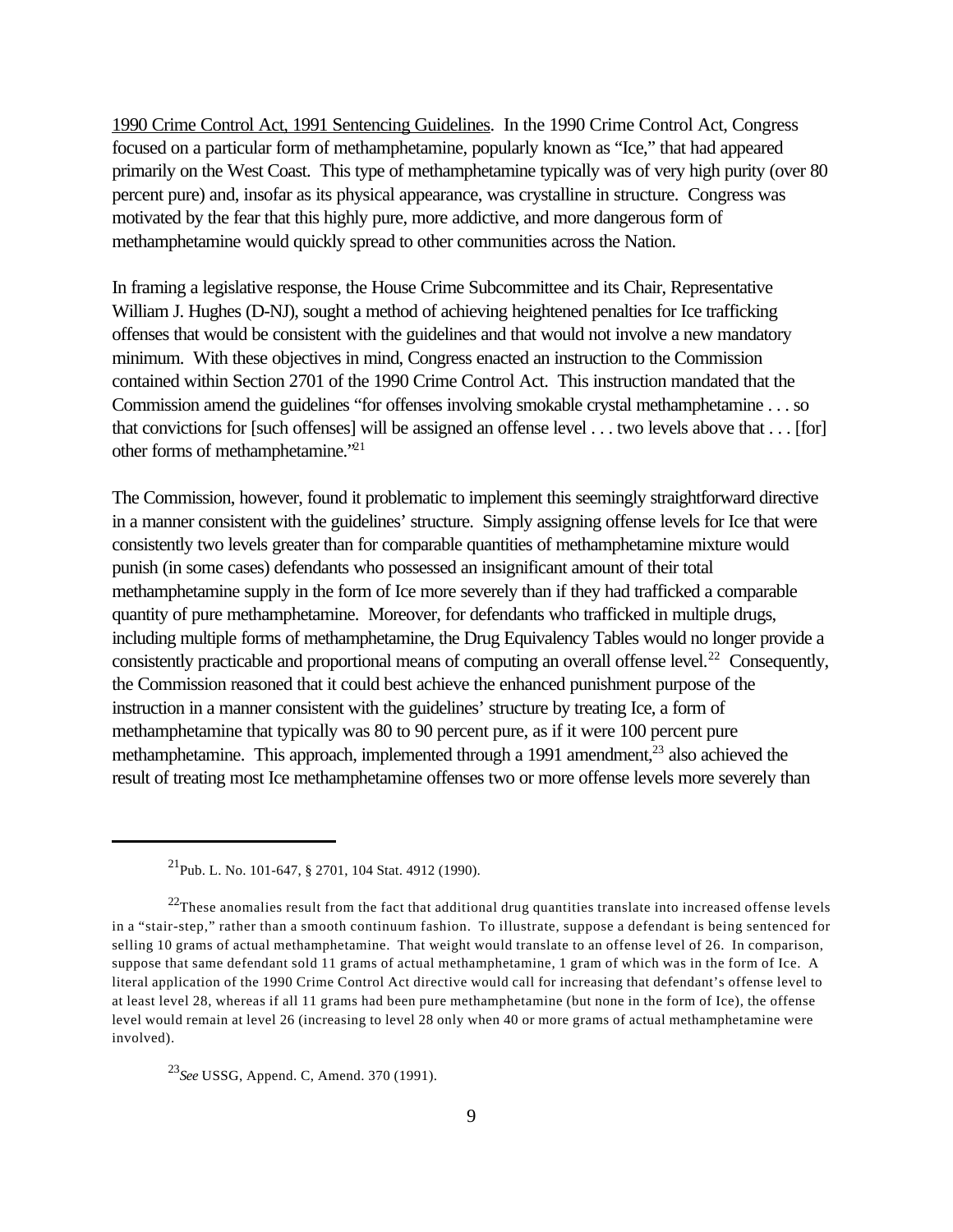offenses involving a comparable quantity of methamphetamine mixture and ultimately proved acceptable to Congress, which took no action to modify or reject it.

Miscellaneous guideline amendments. In 1991 the Commission made two other, non-substantive changes in the drug trafficking guideline that affected guideline application for methamphetamine offenses. First, the Commission dropped the designation of "pure methamphetamine" (and "pure PCP"), substituted the term "Methamphetamine (actual)," and illustrated the meaning of the new term.<sup>24</sup> This change was an attempt to assist guideline users in better understanding that methamphetamine need not exist in its pure form in order for the alternative penalty provisions for the actual controlled substance itself to be used.

Second, the Commission amended the Drug Equivalency Tables to express the equivalencies for all controlled substances, including methamphetamine, in terms of weights of marihuana.<sup>25</sup> This amendment was designed to simplify guideline calculations when multiple drugs were involved in the offense. Thus, under the amended Equivalency Tables, 1 gram of methamphetamine (mixture) was equated to 1 kilogram of marihuana, and 1 gram of methamphetamine (actual) or Ice was equated to 10 kilograms of marihuana.

In 1995 the Commission responded to a litigation problem involving determination of appropriate guideline penalties for different isomers of methamphetamine. From their inception, the guidelines had prescribed lower penalties for the "l-meth" isomer<sup>26</sup> because that form of the drug was reported by DEA to be less potent and dangerous. Noticing the substantial penalty differential between the "lmeth" isomer and the more common and dangerous "d-meth" isomer,<sup>27</sup> defendants began asserting that the government must specifically prove that their offense involved "d-meth" in order for the more severe penalties to apply. In response to this litigation, the Commission amended the Drug Equivalency Tables to delete the equivalency for "l-meth," thereby treating all isomers of methamphetamine alike and punishing them equivalently to "d-meth." In explaining the rationale for this change, the Commission noted that, in reality, l-meth was produced only in a botched effort to manufacture the more potent "d-meth" isomer.<sup>28</sup>

1996 Comprehensive Methamphetamine Control Act, 1997 Guidelines. In 1996, Congress considered legislation to toughen the mandatory minimums for methamphetamine offenses by cutting in

<sup>24</sup>*Id.*, Amend. 395.

<sup>25</sup>*Id*., Amend. 396.

 $^{26}$ Levo-methamphetamine/L-Desoxyaphedrine.

 $^{27}$ Another isomer, dl-methamphetamine, also can exist.

<sup>28</sup>*Supra* note 20, Amend. 518.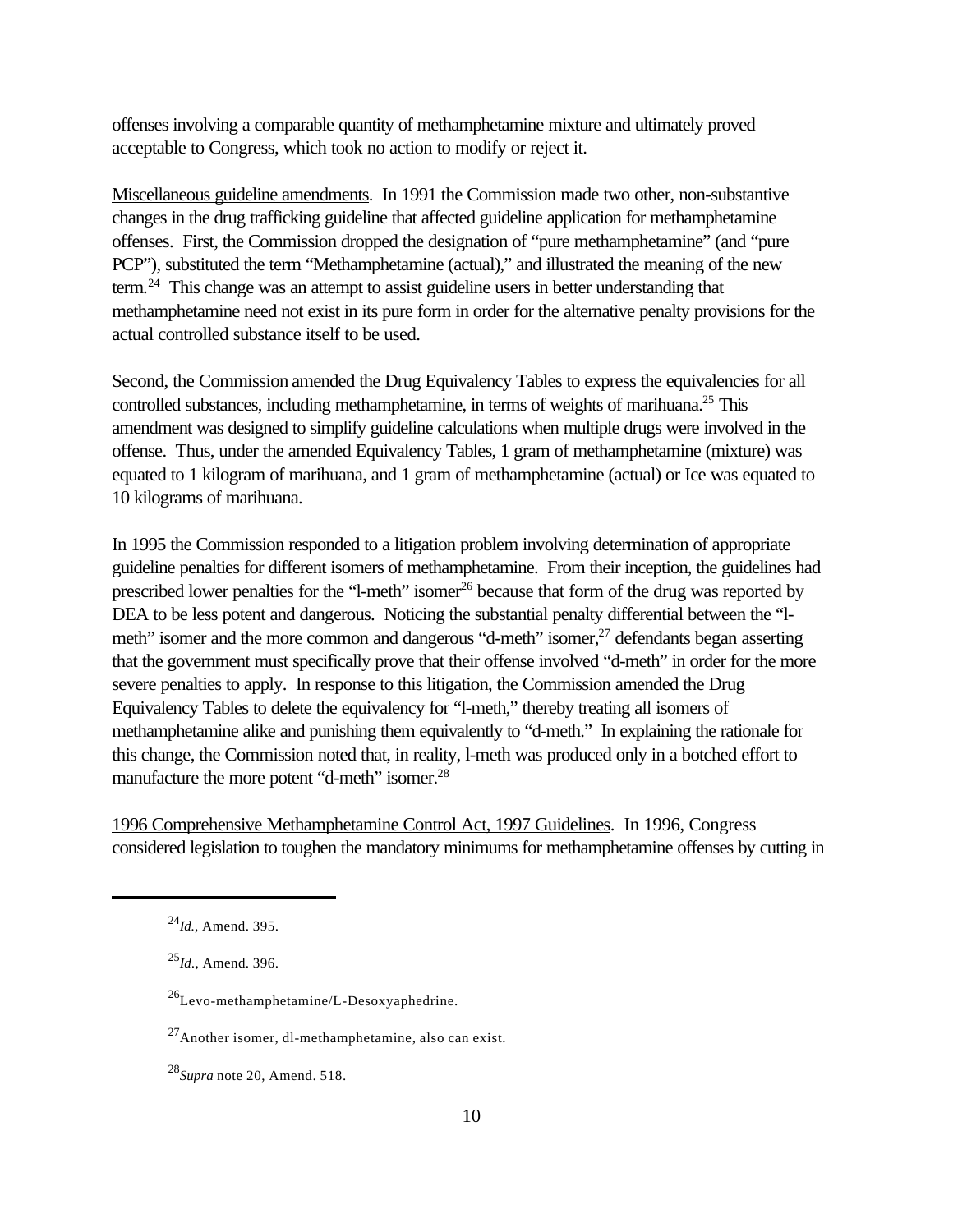half the quantities of the pure controlled substance and mixture that would trigger the respective fiveand ten-year minimums. That legislation ultimately was not enacted in that form. Rather, Congress opted for detailed instructions to the Commission requiring the agency to review and amend the sentencing guidelines for methamphetamine trafficking offenses in order to increase punishment for those offenses.<sup>29</sup> A separate directive required the Commission to focus specifically on environmental hazards posed by methamphetamine manufacturing laboratories and to enhance the penalties for environmental offenses associated with methamphetamine manufacture and trafficking.<sup>30</sup>

The Commission responded with a three-prong amendment.<sup>31</sup> First, it added to the drug trafficking guideline a two-level enhancement that applies if the offense involved the importation of methamphetamine or its manufacture from chemicals the defendant knew were imported unlawfully.<sup>32</sup> Second, it added a two-level enhancement applicable if the offense involved an environmental offense.

> It has recently come to the attention of staff that this environmental enhancement inadvertently was not added to guideline 2D1.11 (pertaining to Listed Chemicals) and guideline 2D1.12 (pertaining to Manufacturing Equipment), as had been proposed by the Commission in amendments published for comment and as probably wasintended. This oversight should be addressed and appropriately corrected.

Third, it cut in half the quantities of methamphetamine mixture that correspond to each offense level listed for methamphetamine in the Drug Quantity Table, while leaving unchanged the quantities of methamphetamine (actual) and Ice corresponding to the various offense levels. This prong of the amendment was designed to punish more severely those methamphetamine trafficking offenses in which the weight of the mixture was used to determine the offense level—an approach that the Commission's data indicated was used for the majority of cases.<sup>33</sup> This part of the amendment thus

3105.

<sup>30</sup>*Id*. § 303, 110 Stat. 3106.

<sup>31</sup>*Supra* note 20, Amend. 555.

 $32$ The enhancement would not apply, however, if the defendant received a mitigating role adjustment.

 $33$ In this regard, the actual practice seemed to differ from the approach that purity data suggest should be used. DEA information indicates that purity of trafficked methamphetamine has exceeded 50 percent in recent years, which in turn would suggest that the weight of the actual methamphetamine in the mixture should be used to determine offense levels in nearly all cases. In reality, however, the weight of the pure substance appears to have been used in less than 40 percent of the cases. The DEA has reported that most recently the purity of

<sup>&</sup>lt;sup>29</sup>Comprehensive Methamphetamine Control Act of 1996, § 301, Pub. L No. 104-237, 110 Stat. 3099,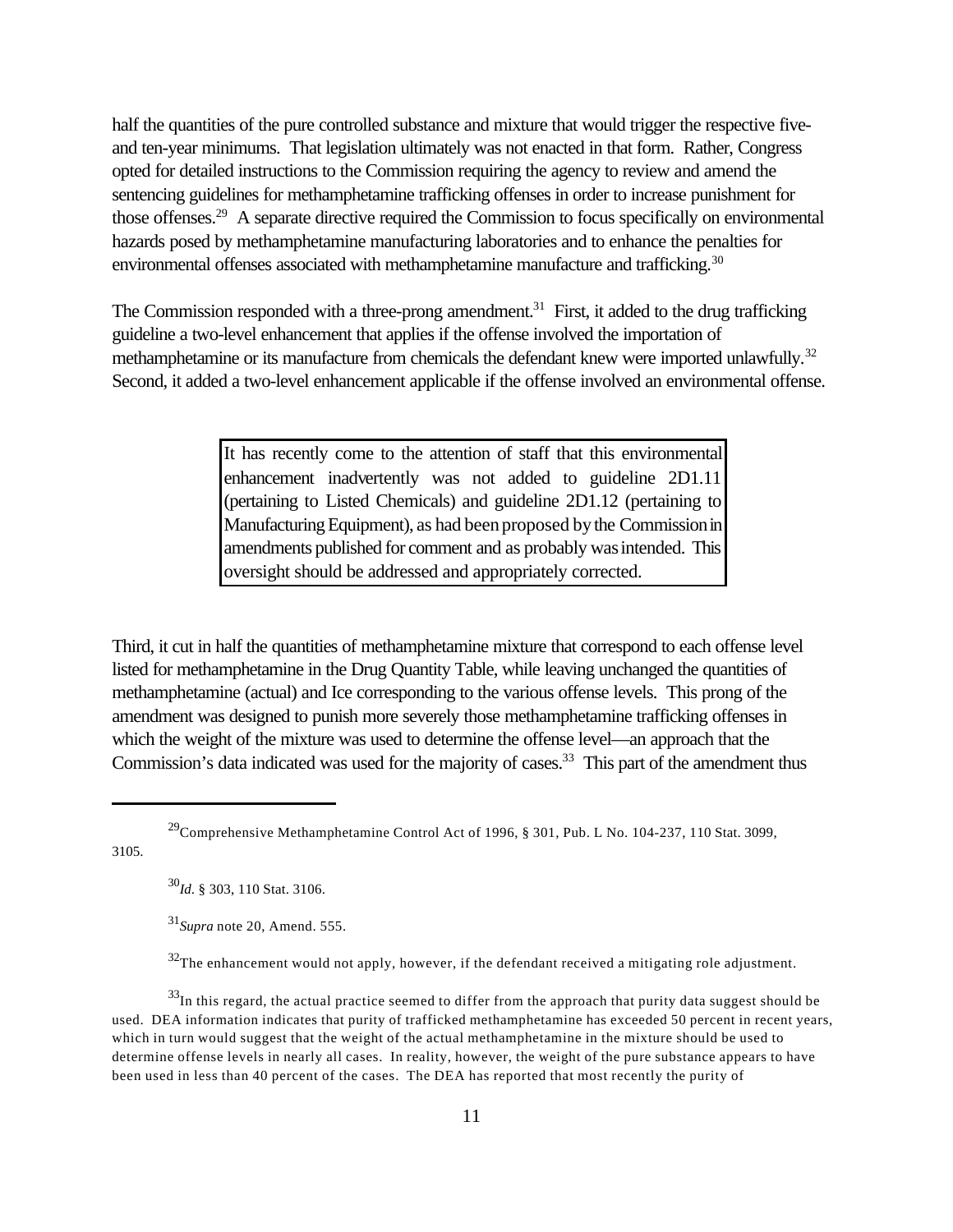changed the guideline quantity ratio between methamphetamine mixtures and actual methamphetamine from 10-to-1 to 5-to-1, which effectively means that the weight of the actual methamphetamine in a mixture now will yield a higher penalty than the weight of the mixture whenever the mixture's purity exceeds 20 percent (instead of 10 percent under the former guideline standard).

1998 Methamphetamine Trafficking Penalty Enhancement Act. The most recently enacted expression of congressional sentencing policy for methamphetamine offenses is contained in the Methamphetamine Trafficking Penalty Enhancement Act of 1998.<sup>34</sup> This substantive provision of the FY 1999 Omnibus Appropriations Act accomplished what Congress had started to do two years earlier. It effectively stiffened the mandatory minimums for methamphetamine trafficking offenses by cutting in half the quantities of methamphetamine mixture and methamphetamine substance necessary to trigger the fiveand ten-year mandatory minimums. Under the amended law, applicable to offenses occurring on or after October 21, 1998, the mandatory minimum quantities are as follows:

 5-year minimum: 5 grams of methamphetamine or 50 grams of methamphetamine mixture 10-year minimum: 50 grams of methamphetamine or 500 grams of methamphetamine mixture

The triggering quantities for the methamphetamine substance itself are now equal to those for crack cocaine, an overt objective noted and apparently sought by some sponsors of the legislation.

Enactment of this legislation now squarely presents to the Commission the issue of whether it will conform the quantities of methamphetamine (actual) and Ice in the Drug Quantity Table to the amended triggering quantities in the statute.<sup>35</sup>

Methamphetamine Anti-Proliferation Act of 1999. On November 19, 1999, the Senate approved an amended version of S.486, Methamphetamine Anti-Proliferation Act of 1999. This legislation is aimed principally at the problems associated with domestic methamphetamine production, popularly known as "meth labs," including the environmental and safety concerns associated with these illegal enterprises. Among other things, this bill would: (1) direct the Sentencing Commission to essentially equalize guideline penalties for amphetamine and methamphetamine offenses, (2) require mandatory restitution to state, local, and federal governments for environmental cleanup of clandestine amphetamine and methamphetamine manufacturing sites, (3) create a new offense punishable by up to ten years' imprisonment for teaching or demonstrating the manufacture of a controlled substance, (4) create a new offense punishable by up to three years' imprisonment for the stealing or interstate transportation of anhydrous ammonia, (5) direct the Commission to review and amend penalties for

methamphetamine has declined below 30 percent.

<sup>34</sup>Pub. L. No. 105-277, Division E, 112 Stat. 2681 (1998).

 $35$ Commission action in response to the 1996 legislation has the effect of conforming the guidelines for meth-mix to the newly enacted Mandatory Minimum.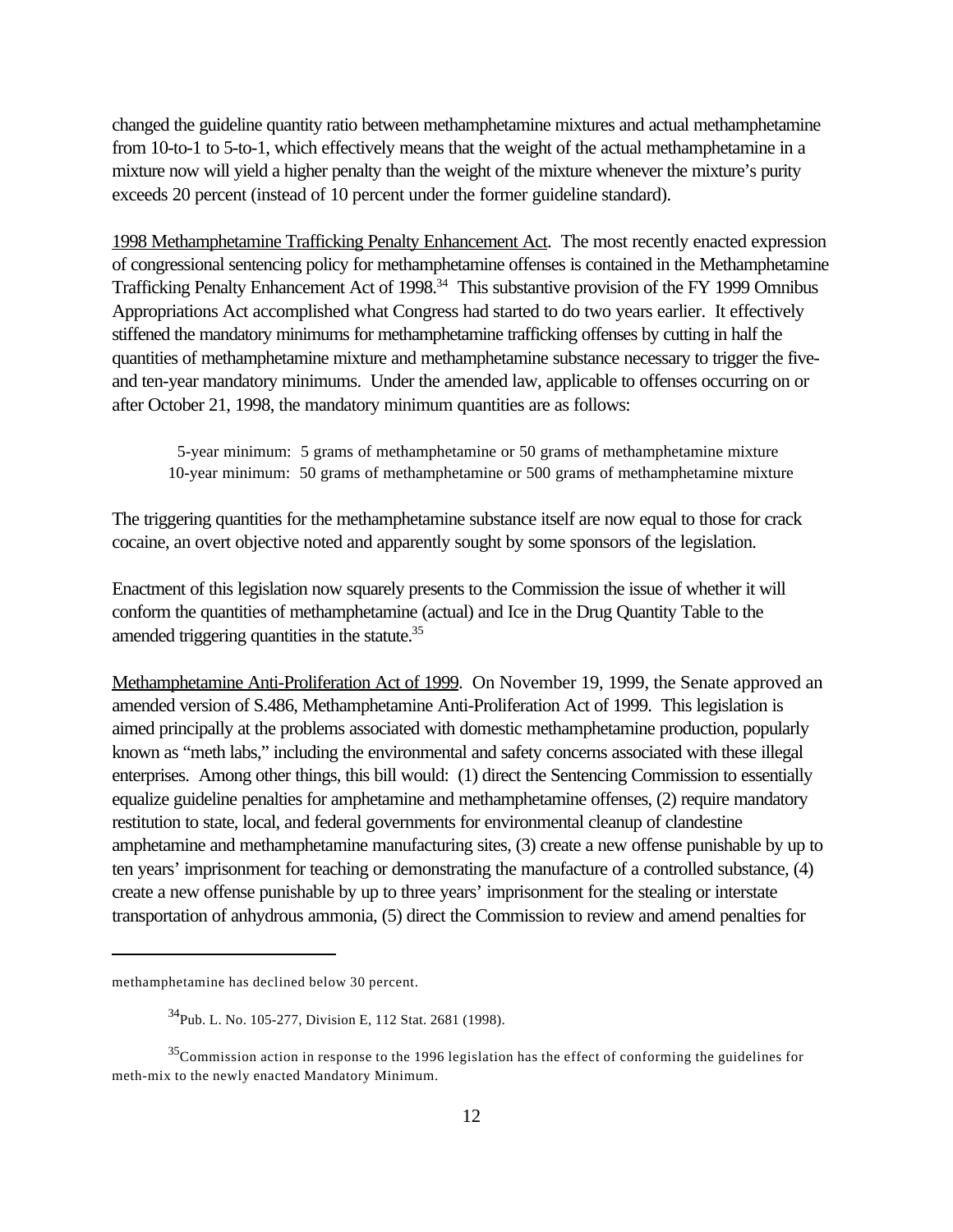offenses involving ephedrine, pseudoephedrine, or phenylpropanolamine (including salts, optical isomers, and salts of optical isomers) so that such penalties correspond to penalties for the quantity of controlled substance that could reasonably be manufactured, (6) direct the Commission to review and amend penalties for offenses involving List I chemicals involved in the manufacture of amphetamine and methamphetamine, and (7) direct the Sentencing Commission to provide a guideline enhancement and minimum resulting offense level for offenses involving amphetamine or methamphetamine labs that create a substantial risk of harm to human life or the environment, with still greater enhancement and minimum resulting offense level for lab operations that create a substantial risk of harm to a minor or incompetent.

This legislation provides emergency amendment authority to promulgate these amendments as soon as practicable after the date of enactment of this Act.

The House Judiciary Committee has not acted on any similar legislation at this time.

#### **III. Federal Drug Guidelines**

The guidelines punishing drug offenders are located in Chapter 2, Part D "Offenses Involving Drugs" of the *Guidelines Manual*. The most frequently applied guideline is §2D1.1 "Unlawful Manufacturing, Importing, Exporting, or Trafficking (Including Possession with Intent to Commit These Offenses); Attempt or Conspiracy." The sentence derived from this guideline relies primarily upon the severity associated with the specific quantity of drug, as described in the Drug Quantity Table, involved in the offense of conviction and its relevant conduct. Of the eleven guidelines in Part D, seven reference the Drug Quantity Table (*see* Table 2 in Appendix). The Drug Quantity Table converts the amount of drug involved in the offense into a severity score ranging from level 6 to level 38.<sup>36</sup> Each drug has a simple mathematical relationship to each other drug in the table.<sup>37</sup> Each drug identified in the Drug Quantity Table establishes a penalty structure using the mandatory minimum sentences established by

 $36B$ Between 1989 and 1993 the Drug Quantity Table extended to base offense level 42.

 $37$ That is to say, a ratio exists between any two types of drugs. The most often cited is the 100 to 1 ratio between powder cocaine and crack cocaine. The ratio, in this case, means that an identical severity level is achieved with 100 grams of powder cocaine or 1 gram of crack cocaine. Similarly, the ratio between crack cocaine and marihuana is 1 to 20,000; that is, one gram of crack cocaine is of identical severity to 20,000 grams of marihuana. Currently, the guideline ratio between crack cocaine and pure methamphetamine is 1 to 2. That is, one gram of crack cocaine results in an identical severity level as 2 grams of pure methamphetamine. The presence of a simple mathematical relationship across types of drugs facilitates calculation of sentences when multiple drugs are present in an offense.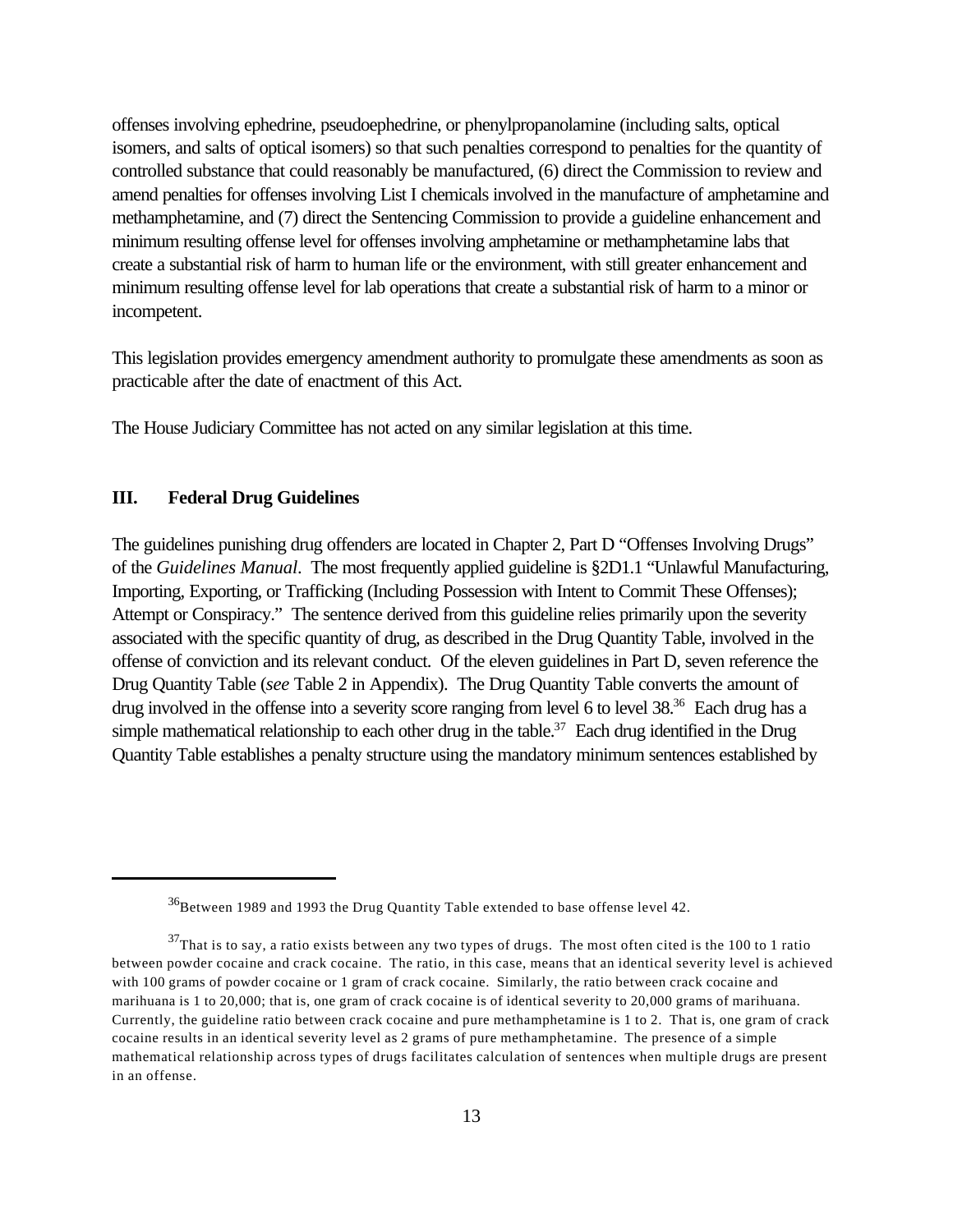Congress at five years and ten years as anchor points. The remainder of the offense levels within the table are extrapolated from these anchors.<sup>38</sup>

Within the Drug Quantity Table, the application of the methamphetamine calculation differs slightly from the method used for most of the other drugs. The guidelines account and punish separately for three variations of this drug: 1) a mixture or substance containing methamphetamine (that is, the weight of impurities and cutting agents are included in the calculation of offense severity; this method is referred to as methamphetamine in the table and referred to as "meth-mix" hereafter); 2) "Ice" which is a crystalized form of the drug with very high purity (typically 80 to 90 percent); and 3) pure, undiluted methamphetamine (referred to in the table and hereafter as "meth-actual"). Identical quantities of methamphetamine-actual and Ice result in identical severity levels under the Drug Quantity Table.<sup>39</sup>

#### **Demographic and Sentencing Summaries**

In the following sections, information on federal methamphetamine offenders and offenses will be briefly described. All information is derived from the fiscal year 1998 dataset collected by the Commission. Because of the small number of cases involving the Ice form of the drug, these cases have little impact on those analyses which combine all three forms of the drug.

The specific "form" of the drug on which sentencing determinations are based is associated with several offense and offender characteristics as described below.<sup>40</sup> As a crystalline form of

<sup>&</sup>lt;sup>38</sup>The Commission decided that the drug quantities established by Congress for five- and ten-year sentences should be available to offenders with minimal criminal history. Consequently, the five-year quantities have a base offense level of 26 and a corresponding sentencing range of 63 to 73 months at Criminal History Category I. The ten-year quantities have a base offense level of 32 and a sentencing range of 121 to 151 months at Criminal History Category I.

 $39$ Ice represents a very small portion of federal methamphetamine cases. In 1998, of the 2,234 cases sentenced under §2D1.1 for methamphetamine trafficking, only 134 (6.0%) were for Ice offenses.

 $^{40}$ Methamphetamine exists in two identifiable forms: 1) as a powder, soluble in water or alcohol; and 2) in crystalline form. The latter, commonly referred to as Ice, is the variant used for smoking the substance. As a powder, the drug is injected, swallowed, or snorted. The Drug Quantity Table specifically references Ice and methamphetamine; distinguishing the latter for sentencing purposes between the pure drug (meth-actual) and a mixture of the drug with adulterants (meth-mix). Methamphetamine-actual and -mix are not different forms of the substance but rather are alternative methods of measuring the severity of the offense both under the mandatory minimum statutes and the guidelines. In a given methamphetamine case (other than Ice), the applicable penalty is the greater of that for the weight of the methamphetamine-mixture, or the amount of actual/pure methamphetamine contained in the mixture, as determined by expert laboratory analysis. However, to facilitate presentation of the findings from the analysis of the Commission datafile, the Team wishes to take literary license with the term "form." For the remainder of this report, the term "form" will be used to indicate that a distinction is being made among the three categories of the drug as they are used for sentencing: Ice; methamphetamine-actual; and methamphetaminemixture. For example, the "form" of the drug will be used as a basis for comparing offense, offender, and sentencing differences among this population of cases.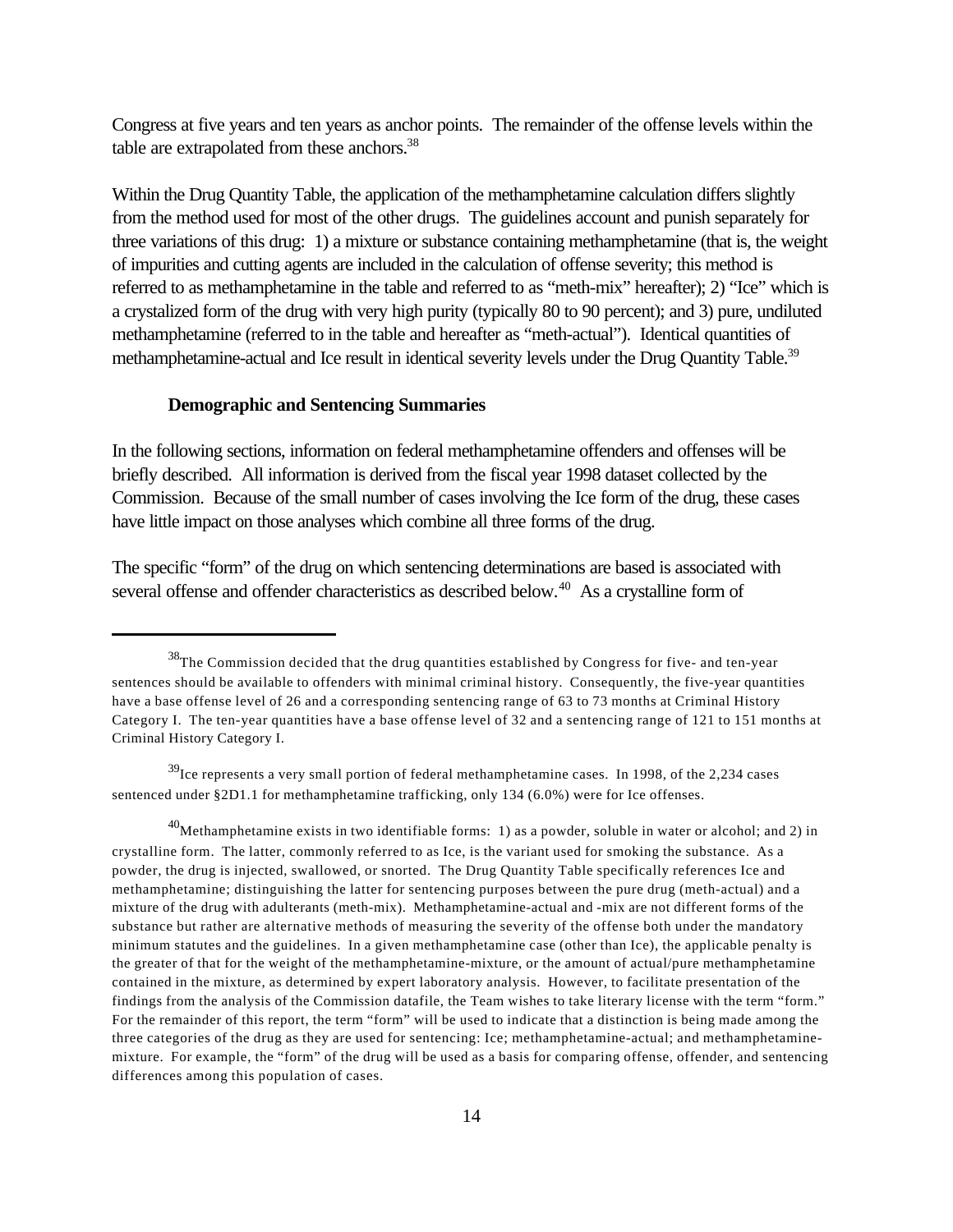methamphetamine, Ice is a more readily identifiable and distinct form of the drug. Methamphetaminemix and methamphetamine-actual are not readily distinguishable, requiring a laboratory analysis to determine the purity of the drug. Because of the high purity level of street-level methamphetamine<sup>41</sup> and the higher penalties associated with meth-actual, nearly all cases in which an analysis of drug purity is conducted theoretically should be sentenced using the actual quantity of pure drug contained in the mixture of the substance. Typically in drug cases the quantity and purity of seized drugs are reported on DEA Form #7. A review of a small, representative sample of 155 methamphetamine cases indicated that, as anticipated, when a purity analysis is reported, the offender is sentenced under the more severe meth-actual guideline. When no purity analysis is reported in the presentence report, the meth-mix guideline is used at sentencing. It is notable, however, that only 36.8 percent of methamphetamine cases (excluding Ice) are sentenced under the meth-actual calculation. Given the higher penalty structure for meth-actual, however, the expectation is that a purity analysis would be used in the majority of cases. The finding that it is not done, or at least the weight of the meth-actual does not determine the sentence, is contrary to this expectation.

#### **Demographic Summary**

During fiscal year 1998, 2,234 cases were sentenced for methamphetamine offenses under guideline  $2D1.1.^{42}$  Of these cases, 59.4 percent (n=1,327) were sentenced for methamphetamine-mix, 34.6 percent (n=773) for methamphetamine-actual, and the remaining 6.0 percent (n=134) for Ice. Table 1 presents information on the demographic characteristics of methamphetamine trafficking offenders by form of the drug. Overall, more than 80 percent of the offenders are male and nearly three-quarters are United States citizens**.** Among Hispanic offenders however, only 28.0 percent are citizens. The race/ethnicity of these offenders differs somewhat by the form of the drug used at sentencing. Generally, African Americans represent a very small proportion of these offenders, regardless of form, and the bulk of methamphetamine offenders are white or of Hispanic origin. If the form of the drug is Ice, Asians account for nearly two-thirds (62.7%) of these cases. However, Asians account for very few cases among the other forms of the drug. When the form of the drug is methamphetamine-mix, the majority of cases are white (69.2%) followed at some distance by Hispanics (27.4%). When the form is methamphetamine-actual the proportion of whites and Hispanics is equal (47.4% white; 47.2% Hispanic).

<sup>&</sup>lt;sup>41</sup>The White House Office of National Drug Control Policy (ONDCP) currently describes the purity of street-level methamphetamine at approximately 50 percent or more. They note that this level of purity has been consistent over the past four years. ONDCP website: www.whitehousedrugpolicy.gov/policy/98ndcs/iic/html. More recent DEA information suggests that purity levels have recently dropped to nearer 30 percent.

 $^{42}$ A total of 2,292 cases were sentenced for methamphetamine offenses under any of the drug trafficking guidelines (excluding simple possession offenses). This analysis focuses on cases sentenced under §2D1.1, which account for 97.5 percent of methamphetamine cases, to facilitate comparison of sentencing applications and outcomes.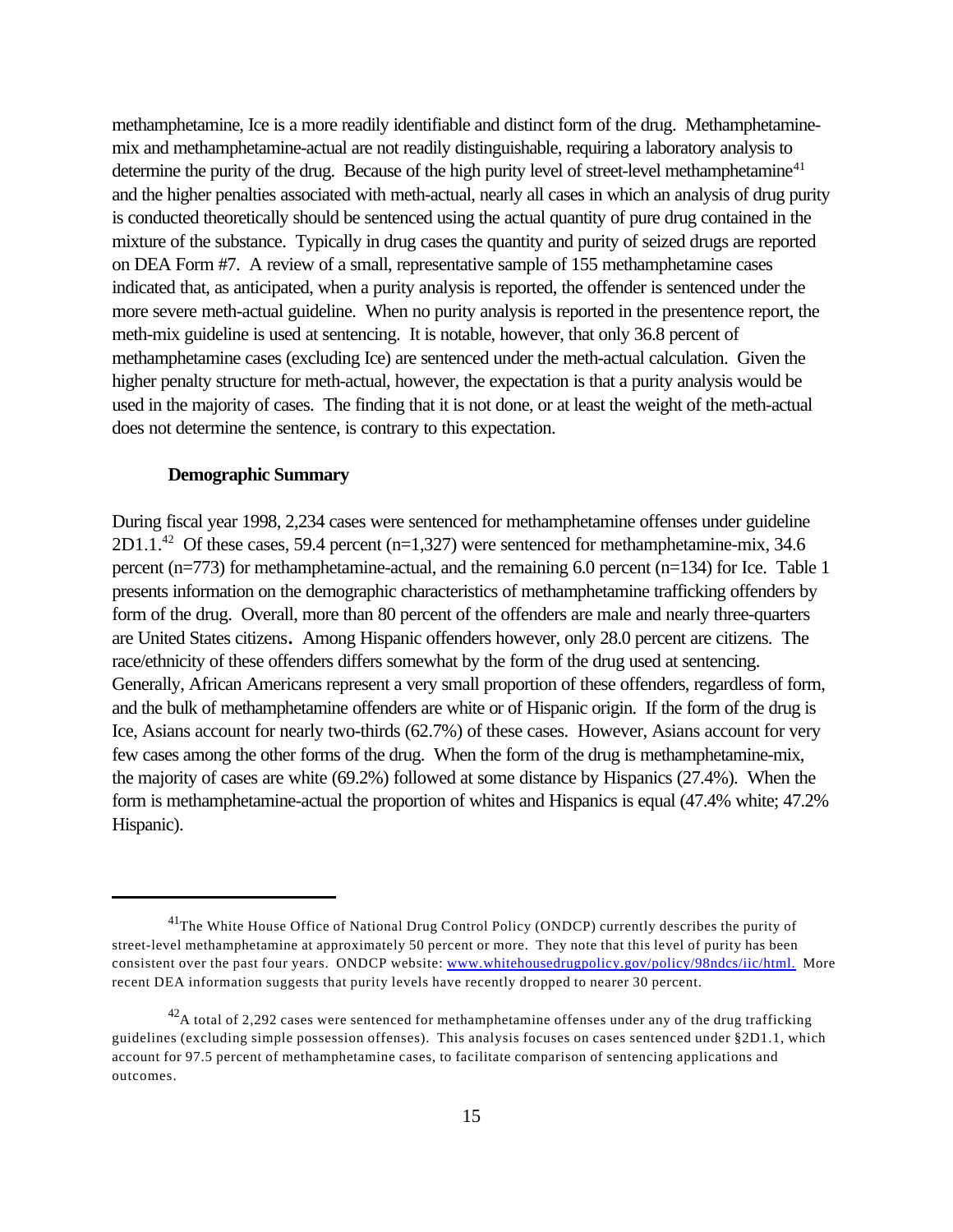#### **Sentencing Summary**

Consistent with nearly all types of offenses, a high proportion of these offenders plead guilty (92.1% overall) with little distinction by form of the drug (Table 3). As might be expected by the small quantities necessary to trigger a mandatory minimum sentence, a high percentage of these offenders are subject to a minimum mandatory sentence  $(83.0\%$  overall).<sup>43</sup> Form of the drug is associated with likelihood of exposure to a mandatory minimum sentence. The two forms requiring the smallest quantity of drugs have the greatest percentage of cases with an applicable drug mandatory (89.4% meth-actual and 90.3% Ice) while meth-mix offenders were eligible for a mandatory minimum sentence less often (78.6%).

Cases of methamphetamine-mix or -actual involved a weapon approximately 20 percent of the time  $(21.7\% \text{ mix}; 21.2\% \text{ actual})$ , which contrasts sharply from the subset of cases involving Ice.<sup>44</sup> In these latter cases, a weapon was involved in only 9.0 percent of the offenses.

A sentencing enhancement for performing an aggravating role in the offense was applied in 8.1 percent of the cases, with some variation by form of the drug used to determine the sentence (6.5% actual; 9.0% mix and 9.0% Ice). Reductions for a mitigating role in the offense occur at a higher rate, 16.3 percent, and are more similar across drug form (18.8% actual, 14.8% mix, 17.2% Ice). Approximately one quarter (26.6%) of the methamphetamine cases receive relief from mandatory minimum sentences under the safety valve.<sup>45</sup> Offenders sentenced for meth-mix or -actual receive this benefit at nearly the same rate (23.3% mix; 29.5% actual), but offenders sentenced for Ice receive it more frequently  $(42.5\%)$ . <sup>46 47</sup>

 $^{43}$ A mandatory minimum sentence based on drug quantity was applicable in 63.7 percent of all drug trafficking cases. Exposure to a mandatory minimum sentence does not necessarily result in the offender receiving the mandatory minimum. The Court may sentence below the minimum for reasons of "Substantial Assistance to Authorities" (§5K1.1) or application of safety valve relief, "Limitation on Applicability of Statutory Minimum Sentence in Certain Cases" (§5C1.2).

<sup>44</sup>Weapon involvement includes cases receiving an enhancement under §2D1.1 or conviction under 18 U.S.C. § 924(c).

<sup>&</sup>lt;sup>45</sup>USSG §5C1.2 provides relief from the minimum mandatory sentence in the presence of specific offense and offender characteristics.

<sup>&</sup>lt;sup>46</sup>This difference in rates of application may be due to the slightly higher plea rate (an inclusionary criterion) among Ice offenders as well as the substantially lower rate of weapon involvement (an exclusionary criterion).

 $^{47}$ Among all drug offenders sentenced during 1998, 7.3 percent received an enhancement for an aggravating role in the offense and 24.7 percent received a reduction for playing a mitigating role. Overall, 24.7 percent received relief from the mandatory minimum via application of the safety valve.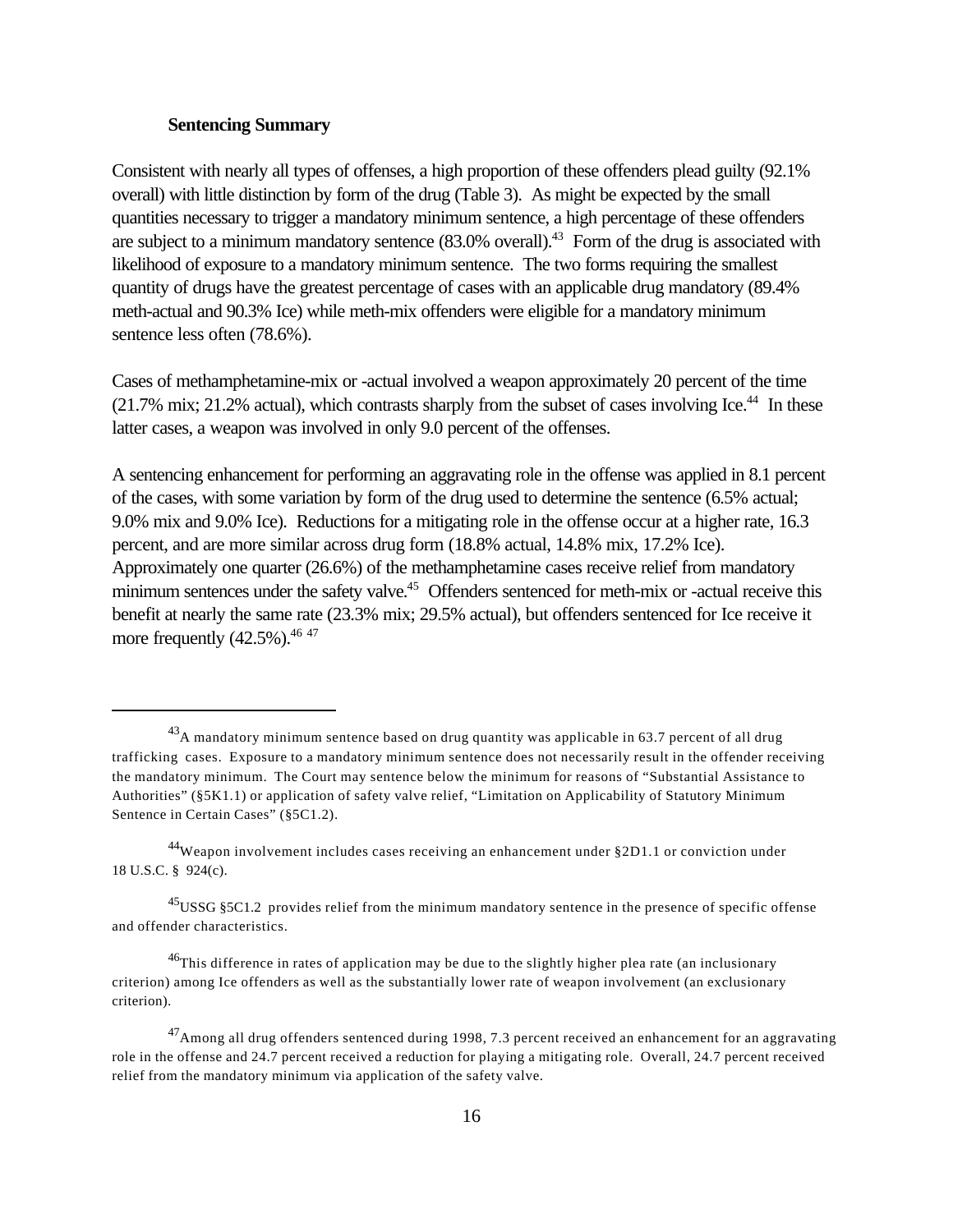A bare majority of methamphetamine cases were sentenced within the prescribed guideline range (all cases  $= 54.6\%$ , mix  $= 55.2\%$ , actual  $= 56.2\%$ , and Ice  $= 48.1\%$ ). Historically under the guidelines, methamphetamine offenders have experienced the highest rates of substantial assistance departures of any drug type, and 1998 was no exception. Nearly all of the cases *not* sentenced within the applicable guideline range received a departure for substantial assistance to authorities (37.7 percent of all methamphetamine cases; 83.0 percent of all methamphetamine departure cases). The highest rate of departure for substantial assistance was experienced by Ice offenders (48.1%), followed by methamphetamine-mix (39.1%) and methamphetamine-actual offenders (33.4%). Other downward departures were granted in 7.4 percent of the cases, with some variation by drug form (6.3% mix, 10.3% actual, 2.3% Ice). Upward departures for these cases, like nearly all guideline offenses, are rare.<sup>48</sup>

After application of these guideline factors, the average prison sentence in 1998 for all methamphetamine offenders was just over eight years (97 months). Among drug trafficking offenses, these cases receive the second longest sentences of any drug type. The longest sentences are imposed on crack cocaine offenders (123 months). There is some variation in sentence length associated with the form of the methamphetamine. Meth-actual offenders receive the longest sentences (106 months) and Ice offenders the shortest (85 months).

## **IV. Issues for Commission Consideration - Should the Drug Quantity Table for Methamphetamine Be Made Consistent With the 1998 Statutory Amendment Affecting the Mandatory Minimum Sentences for These Offenses?**

As noted *supra*, each drug in the Drug Quantity Table establishes a penalty structure using the mandatory minimum sentences at five years and ten years as anchor points. Prior to passage of the Methamphetamine Trafficking Enhancement Act of 1998, the guideline penalties for methamphetamine mixture stood as the one exception to this practice. As discussed in the legislative history *supra*, the Commission, in response to Congressional directives enacted in 1996, increased the sentences for meth-mix offenses. Before the Commission's action, the Drug Quantity Table reflected the statutory penalties of 100 grams of meth-mix for a five-year sentence and 1,000 grams for a ten-year sentence. The relationship with the current meth-actual anchor points (10 grams equals 5 years; 100 grams equals 10 years) resulted in a presumptive purity for meth-mix of 10 percent. In 1997, the Commission amended the Drug Quantity Table for meth-mix to establish lower quantity thresholds to invoke the five- and ten-year sentences. At that time, the Commission set the five-year quantity at 50 grams and the ten-year quantity at 500 grams. The result established a presumptive purity for meth-

 $^{48}$ For drug cases overall, 56.9 percent were sentenced within the guideline range. Downward departures were granted in 12.8 percent and upward departures in 0.2 percent of the cases. Substantial assistance departures were granted in 30.1 percent of the cases.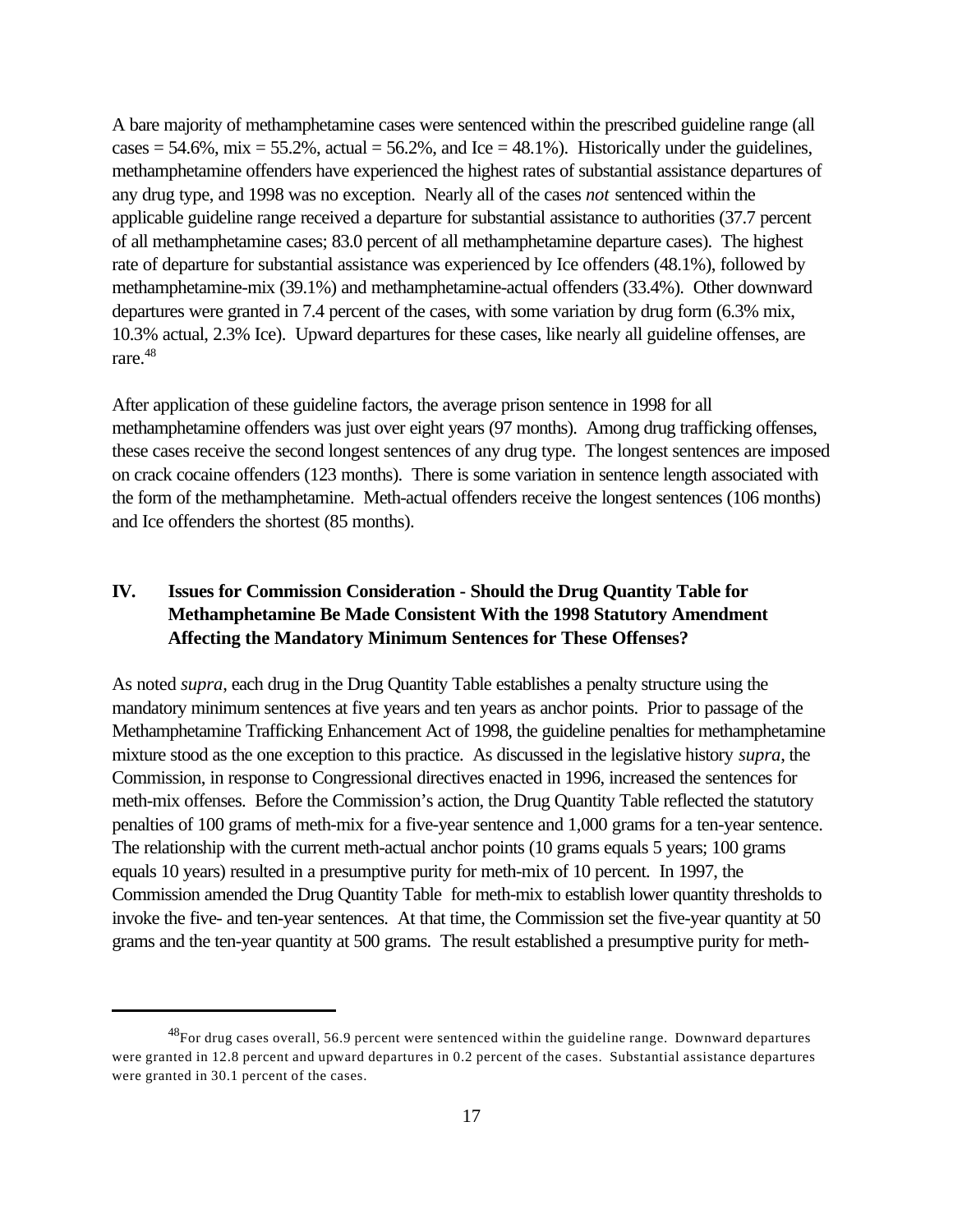mix of 20 percent under the guidelines.<sup>49</sup> Coincidentally, as a result of this action, the Drug Quantity Table for meth-mix is already aligned to the new mandatory minimum thresholds.

The 1998 legislation set the quantities of drug necessary for the five- and ten-year mandatory minimum sentences at:

| meth-actual | 5 grams invokes a 5 year penalty    |
|-------------|-------------------------------------|
|             | 50 grams invokes a 10 year penalty; |
|             |                                     |
| meth-mix    | 50 grams invokes a 5 year penalty   |
|             | 500 grams invokes a 10 year penalty |

The Commission is not required by the legislation to amend the guidelines. Should no action be taken, the mandatory minimums established by Congress will trump the guidelines at sentencing but the impact of the Congressional increase will not be felt throughout the remainder of the Drug Quantity Table. A sentencing "benefit" to an offender of a decision to make no change in the guidelines would occur but would be limited to meth-actual and Ice offenders who are not exposed to a mandatory minimum sentence or who have drug quantities sufficiently above the minimum thresholds that the sentence exceeds the revised statutory minimum. However, un-linking the Drug Quantity Table from the mandatory minimum quantities established by Congress in a manner that reduces sentences would vary from past practice of the Commission and may prove politically unwise.<sup>50</sup>

In the event the Commission chooses to amend the Drug Quantity Table in response to the 1998 Penalty Enhancement Act, several options are possible:

**Option 1 Change only the methamphetamine-actual and Ice calculations to conform to the 1998 statutory amendment (5 grams equals a 5 year penalty and 50 grams invokes a 10 year penalty).** <sup>51</sup>

 $^{49}$ At the pre-1997 amendment levels, it required 10 times the amount of meth-mix to achieve a comparable sentence to meth-actual. Under this structure, it is assumed that meth-mix is one-tenth the purity of meth-actual. After the 1997 amendment, it required only five times the amount of meth-mix to achieve a sentence comparable to meth-actual. This translates to an assumption that meth-mix is now one-fifth the purity of meth-actual or, stated in another manner, 20 percent pure.

 $50$ Congress took this current action on the heels of 1997 Commission amendments to the drug guidelines that, in turn, responded to congressional directives enacted the prior year. During consideration of the 1998 bill, there were statements by some of its proponents that the bill was necessary, in part, because the Commission's response had been inadequate.

<sup>51</sup>Some technical and conforming changes are necessary as well.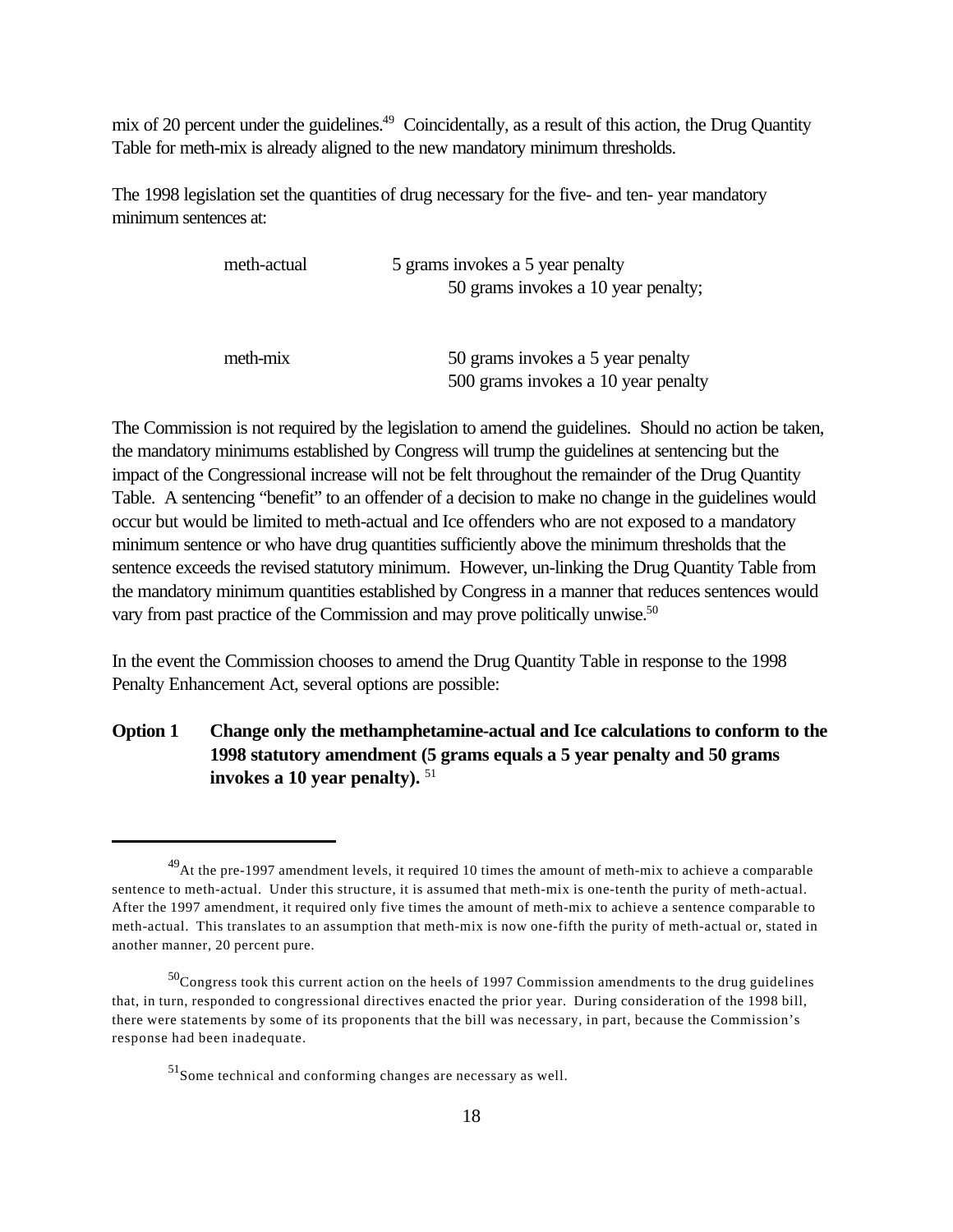## **Consequence of Action**

- Commission action to conform would be consistent with the overall structure of the Drug Quantity Table and with past practice.
- Conforming is consistent with the apparent intent of Congress, inasmuch as some advocates of the legislation justified its adoption based in part on the Commission's failure in its 1997 amendments to directly enhance the penalties for methamphetamineactual. (Although it did enhance penalties for meth-mix.)
- Conforming the Drug Quantity Table to the statutory mandatory minimums for methamphetamine-actual would remove structural cliffs between the guideline offense levels and the statutory penalties.
- This conforming change would then simplify the overall penalty structure. Unlinking the Drug Quantity Table from the mandatory minimum quantity thresholds may result in a more complicated sentencing calculation inasmuch as the mandatory minimum penalties would often trump the penalty derived solely from the table.
- The change has the effect of increasing sentences for some percentage of methamphetamine-actual offenders (*see* Table 4).<sup>52</sup>
- Longer sentences would result in an increase to the prison population thus incurring additional costs to the Federal Bureau of Prisons (*see* Table 4).
- The new Congressionally established mandatory minimum quantities for all forms of methamphetamine maintain the presumptive 10 percent purity of meth-mix originally established in the 1988 legislation. Modifying only the methamphetamine-actual portion of the Drug Quantity Table has the effect of reversing the 1997 amendment by the Commission which raised the presumptive purity of methamphetamine-mixture.
- **Option 2 Modify the Drug Quantity Table for methamphetamine-actual to conform to the 1998 legislation, and increase the methamphetamine-mixture guidelines to reflect a presumptive purity greater than 10 percent.**

## **Consequence of Action**

 $52A$ bsent any action by the Commission, the new mandatory minimum thresholds established by Congress, in and of themselves, affect a limited percentage of methamphetamine-actual offenders. However, this number would be fewer than if the change is made as described in this option.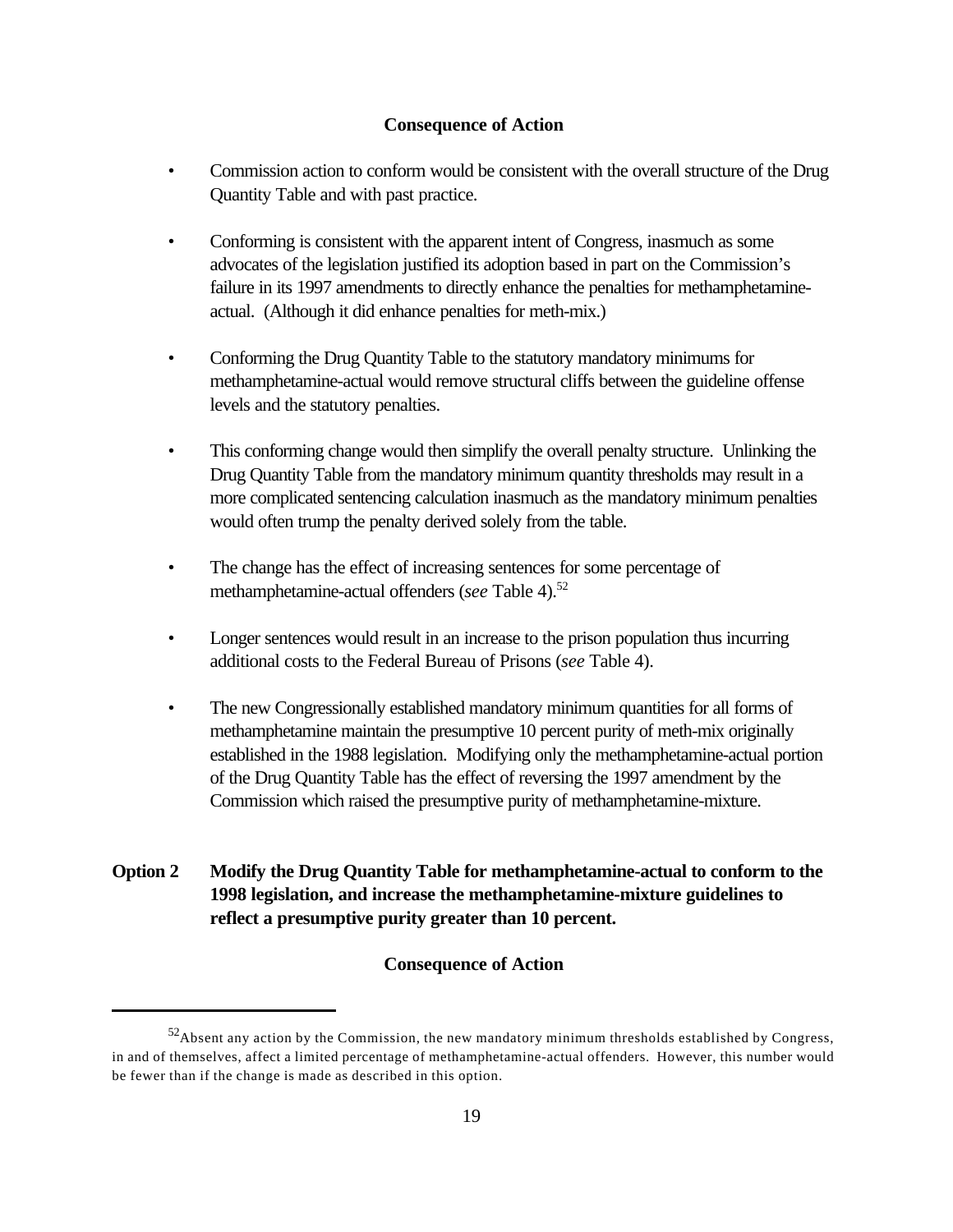- For the meth-actual component, the same as described in option 1.
- Based on the relatively high purity of street-level methamphetamine (approximately 50 percent), as reported by the Drug Enforcement Administration, this action would reduce the sentencing disparity with meth-actual offenses and preserve the intent of the 1997 amendment.
- Increases sentences for some proportion of methamphetamine-mixture offenders.
- Increase the prison population thus incurring additional costs to the Federal Bureau of Prisons (*see* Table 4).
- Requires the Commission to establish a presumptive purity level for meth-mix offenses.

## **Option 3 Require that all methamphetamine sentences be based on the amount of pure (actual) methamphetamine contained in the methamphetamine mixture.**

In light of the data indicating substantial, unexplained, and perhaps unwarranted disparity in the determination of methamphetamine sentences, the Commission may want to consider the policy option of requiring, for purposes of the guidelines, that all sentences be based on the weight of the pure drug with two exceptions. The first exception would continue the guideline presumption that "Ice" methamphetamine is 100 percent pure, even though in reality it is typically only 80-90 percent pure. Thus, if the offense involved Ice, the weight of the entire Ice mixture would be used. The second exception would address the practical reality that the purity of the methamphetamine mixture in a given case may not always be known or readily determinable, although typically that information is provided on DEA Form #7. To handle the contingency of unknown purity, the guidelines could establish a presumptive purity of, perhaps, 50 percent to be used only when purity is unknown or cannot be readily determined.

The Commission might well choose to combine this option with option 1, under which the Drug Quantity Table amounts of methamphetamine-actual are halved to correspond with the 1998 change in the statutory mandatory minimum amounts. If, however, the Commission elected to "unhinge" the guideline offense levels for methamphetamine from the statutory minimum anchor points, it could elect option 3 independently of the conforming change embodied in option 1.

## **Consequence of Action**

• Reduces apparently unwarranted disparity in the decision of whether to use meth-mix or meth-actual to determine the guideline sentence for meth offenders.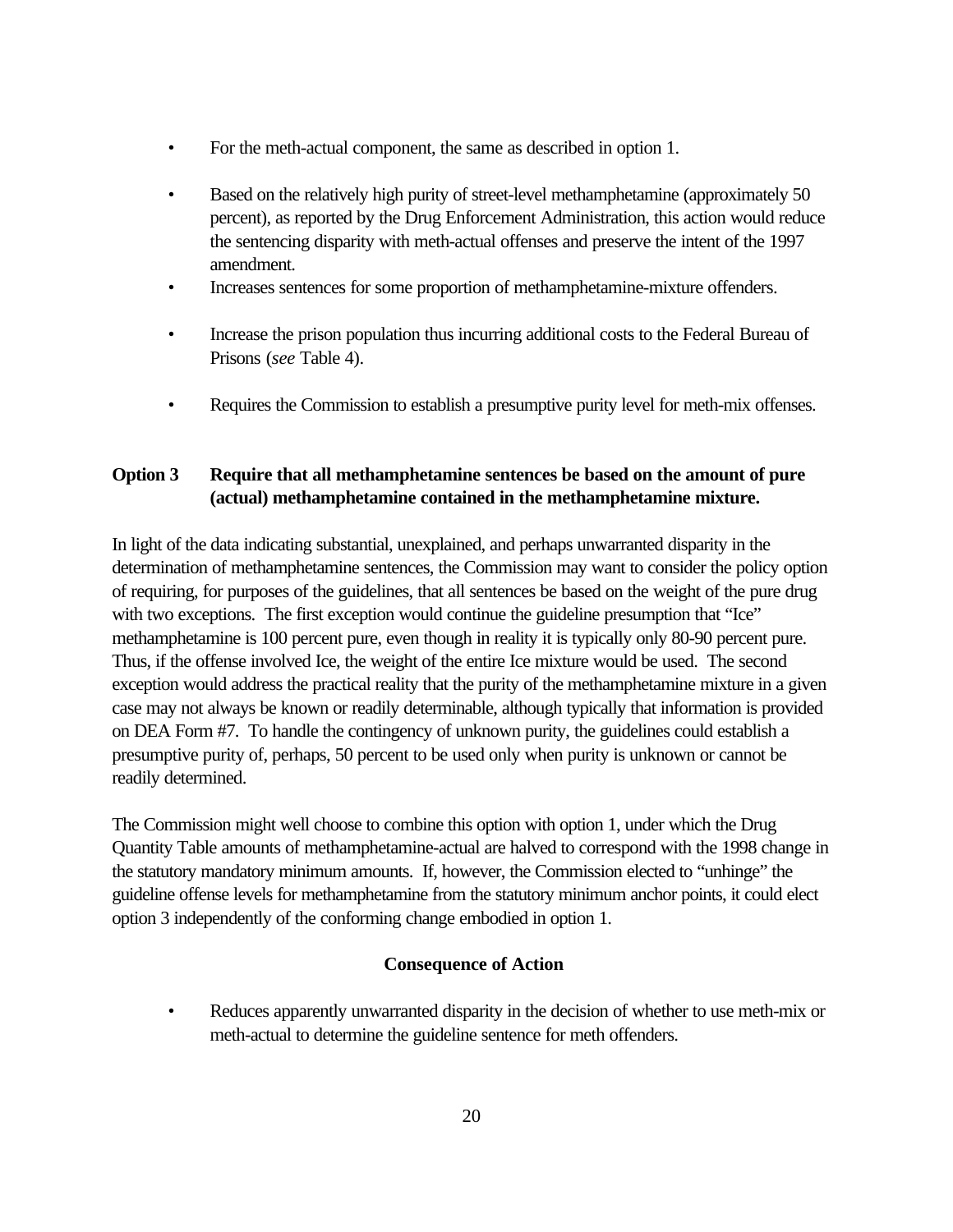- Simplifies guideline calculations by providing a single, uniform methodology for determining the quantity of methamphetamine for purposes of applying the Drug Quantity Table and determining the resulting offense level.
- Because, in reality, most methamphetamine sentences are determined based on the weight of the meth-mix (even though the reverse should be true), this option can be expected to increase average methamphetamine sentences, particularly if coupled with Option 1.
- Provides a different rule for determining guideline sentences for methamphetamine than for PCP, which traditionally has been treated the same as methamphetamine under the guidelines and the mandatory minimum statutes (insofar as basing the sentence, alternatively, on the weight of the mixture or the weight of the pure substance in the mixture, whichever achieves the greater sentence).
- Provides a different rule for guideline purposes than would apply under the mandatory minimum statutes (although in practice the guideline calculation would usually exceed the mandatory minimum).
- Overall, achieves greater sentence severity, particularly if coupled with Option 1, than minimally necessary to conform the Drug Quantity Table to the 1998 statutory minimums. (*See* Table 4 for prison impact estimates.)
- In theory, slightly lower sentences could result for offenders involved with methamphetamine mixtures less than 10 percent pure. (This is the category of defendants for which the weight of the mixture may yield the greater sentence. Thus, if only the weight of the meth-actual is considered, the governing quantity under the Drug Quantity Table, and the resulting offense level and guideline penalty range, could be less. Because, in practice, methamphetamine mixtures are typically at least 50 percent pure, this category of defendants and possible concern is minimal.)
- Requires the Commission to establish a presumptive purity level for meth-mix offenses.

## **Impact of Modifications to Drug Quantity Table**

When amending the guidelines, the Commission is required to consider the estimated impact on the prison population and prison system. To meet this requirement, staff have developed a statistical procedure which permits hypothetical resentencing of cases under new guideline provisions. This procedure enables the Commission to prepare an estimate of the impact of an amendment to the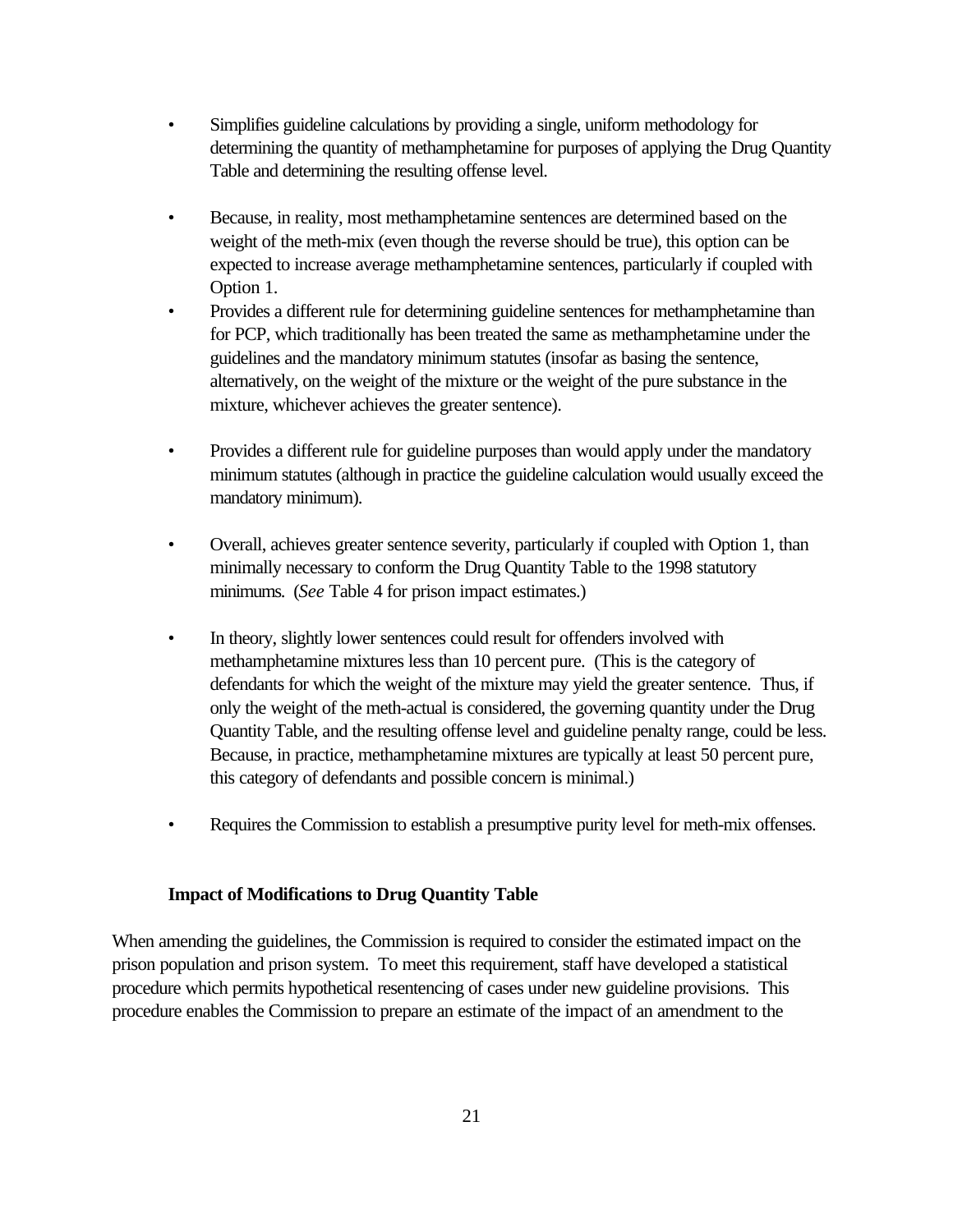prison population.<sup>53</sup> Because specific amendment language is necessary for the resentencing calculations, this analysis often comes late in the review.

Assuming, however, that only a straightforward amendment to the Drug Quantity Table is involved, it is possible to provide impact estimates at this point. Table 4 reports on the prison impact of the three options offered above: Option 1 only modifies the Table for meth-actual calculations, resetting the Table to the 5 grams - 5 years, 50 grams - 10 years anchor points; Option 2 assumes a modification to the Table both to meth-actual (as described above) and to meth-mix in a manner which preserves the presumptive purity of the mixture at 20 percent (this resets the 5 year and 10 year anchor points to 25 grams and 250 grams, respectively); and Option 3 assumes the modification to the Table for methactual as described in Option 1, eliminates methamphetamine-mixture from the Drug Quantity Table, and provides for a presumptive purity of 50 percent for cases without an available expert purity analysis. This table also presents information on the proportion of cases affected by the assumed changes and the impact on prison beds at 5, 10, 20, and 30 years from the effective date.

It is important to note that enactment of any of the changes described above will not affect every methamphetamine case. This is an artifact of the structure of the Drug Quantity Table and the magnitude of the assumed changes. At each offense level of the Drug Quantity Table is a range of drug quantity applicable to that offense severity. Because the assumed change to the Table is relatively small, some overlap between current quantity ranges and new quantity ranges will occur. For example, an offender convicted under the current guidelines of trafficking 15 grams of meth-actual would receive an offense level of 26, which corresponds to a five-year sentence for persons with minimal criminal history. This is so because the quantity range associated with that offense severity is at least 10 grams but less than 40 grams of meth-actual. If the Table is amended to correspond to the new mandatory minimum, the quantity range at offense level 26 will shift to at least 5 grams but less than 20 grams. As can be seen, an offense currently involving 15 grams of meth-actual will not be affected by the amendment. This small overlap of quantity ranges between current and assumed levels runs throughout the Table. It is also applicable to Ice and meth-mix cases.<sup>54</sup>

As shown in Table 4, 58.7 percent of cases are affected under Option 1, 66.8 percent <sup>55</sup> under

 $53A$  more detailed description of the Commission's Prison Impact Model is contained in Appendix A.

<sup>54</sup>An additional number of cases will not be affected because the quantities associated with them are at the maximum of the Drug Quantity Table (level 38). For example, offenders sentenced for an offense involving at least 3 kilograms of meth-actual, corresponding to current bottom of level 38 in the Drug Quantity Table would remain at level 38 under Option 1. This is so because the effect of the change is to shift the bottom for that level to 1.5 kilograms. Because this is the top of the Drug Quantity Table, there is no upper limit.

<sup>&</sup>lt;sup>55</sup>The data reported for both Options 2 and 3 include the affected meth-actual and Ice cases from Option 1 (57.2% of total) and add the affected meth-mix cases. The estimates for meth-mix cases analyzed in Options 2 and 3 are based on 490 cases sentenced during 1998 using the 1997 (or later) Guideline Manual and extrapolated upward to provide an estimate applicable to the 1,058 meth-mix cases available for this specific analysis. This procedure was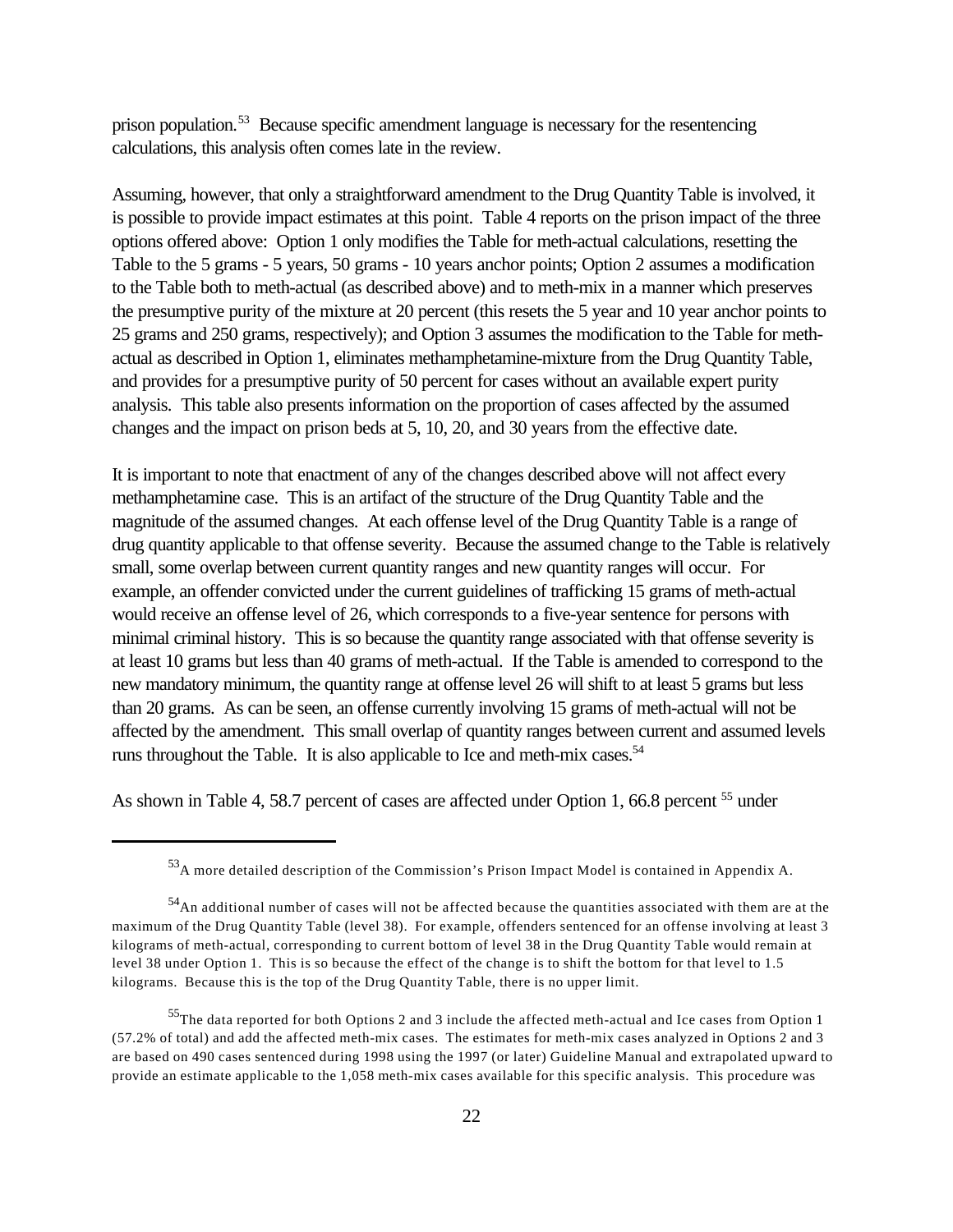Option 2, and 77.9 percent under Option 3.<sup>56</sup> Under all options, sentences for the affected methactual and Ice offenders increase, on average, 28.9 percent (adding 26 months to the current average sentence of 90 months - resulting in a new average sentence of 116 months). Under Option 2, the combined sentencing impact to meth-actual and meth-mix offenders is an average increase in sentence of 29.9 percent (adding 26 months to the average sentence). The combined effect of Option 3 is to increase average sentences by 41.9 percent (adding 36 months to the average sentence).<sup>57</sup>

Option 1 would require an estimated 220 prison beds five years after implementation and 998 prison beds 30 years after implementation. Option 2 would require 663 prison beds after five years and a total of 2,846 beds after 30 years. Finally, Option 3 would require an additional 1,034 prison beds after five years and 4,613 beds 30 years after implementation.

necessary because the impact is relative to the post 1997 Drug Quantity Table only. The lag between arrest and sentencing resulted in 568 meth-mix cases sentenced during 1998 who were not exposed to the increased sentences available after the 1997 Commission amendment. The prison impact model assumes no such lag and therefore may slightly overestimate the prison impact occurring in the first few years after implementation of the amendment.

 $56T$ o estimate the impact of Option 3 on meth-mix cases, it is assumed that all current meth-mix cases will continue to be without an expert purity analysis and thus be sentenced under the presumed purity of 50 percent. This assumption is the most straightforward to be made. Alternatively, a spectrum of assumptions on the prevalence of a range of purity levels could be made but each would be completely speculative and not necessarily produce aggregate results that differ substantially from those presented.

 $57$ The impact of Options 2 and 3 to meth-mix cases can be isolated from the combined result presented in the table. Option 2 would affect 72.4 percent of meth-mix cases, increasing sentences, on average, by 30.2 percent (26 months). Option 3 would affect 90.6 percent of meth-mix cases and increase sentence by an average of 47.1 percent (40 months).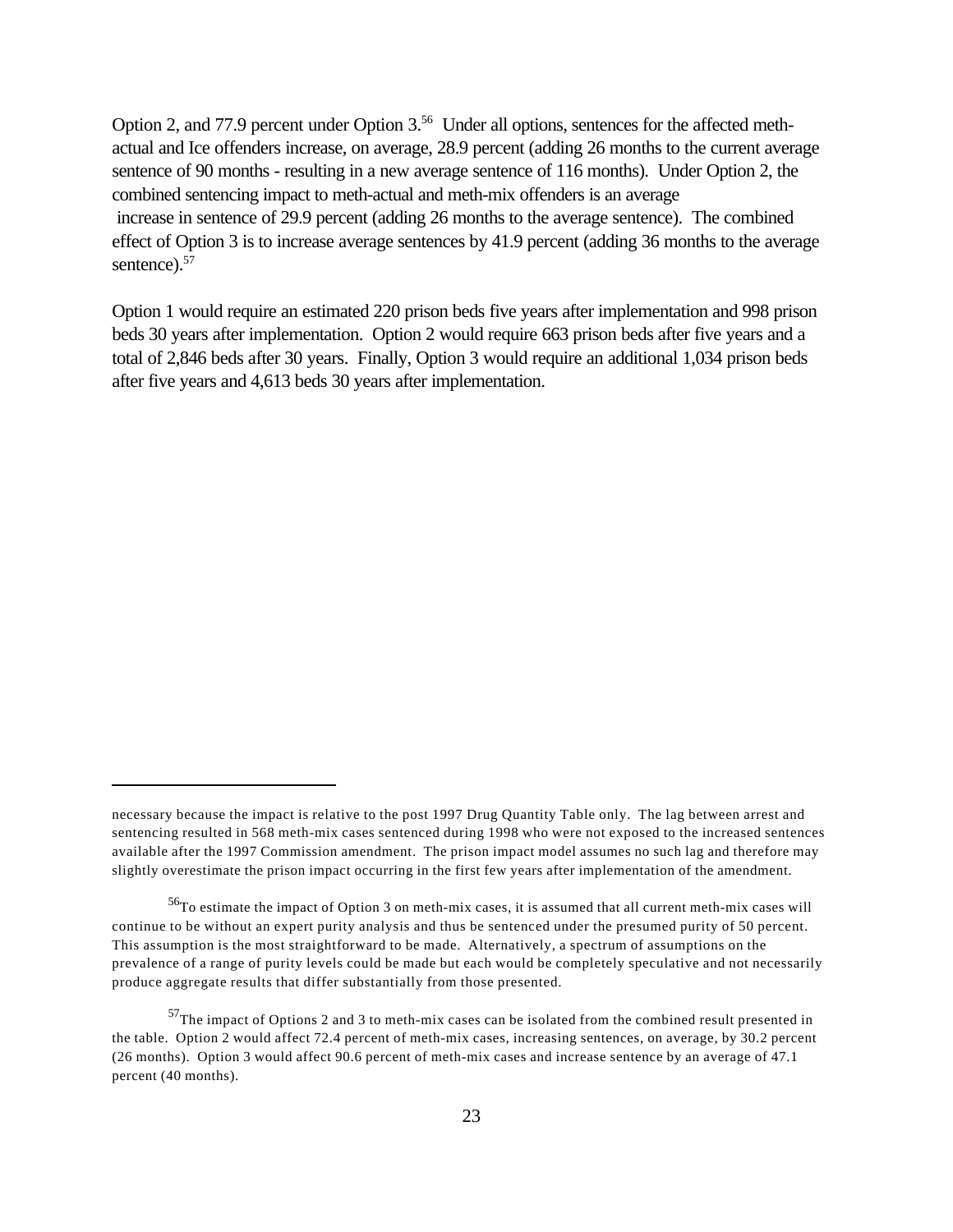#### **Addendum**

#### **Amphetamine**

#### **Introduction**

Commission staff have followed trends in methamphetamine trafficking and sentencing activity since the 1996 legislation. During this analysis, changes in federal *amphetamine* offenses and their similarities to methamphetamine trends were noted. Passage of the Methamphetamine Trafficking Penalty Enhancement Act of 1998 and formation of this policy team provided an opportunity to bring to the Commission's attention the many similarities between these two stimulants and the different sentencing results obtained under the guidelines. Coincidently, rising concern over amphetamine use, trafficking, and manufacturing came to the attention of Congress which has begun to address this issue within S. 486 (Methamphetamine Anti-Proliferation Act of 1999 ). In that legislation, passed by the Senate on November 19, 1999, the Commission is instructed to amend the guidelines to equalize penalties for amphetamine with those for methamphetamine. This legislation currently provides emergency authority to the Commission to act on this issue as well as several related issues.<sup>58</sup> The House has similar

<sup>58</sup>On November 19, 1999 the Senate passed a substitute version of the Methamphetamine Anti-Proliferation Act of 1999 (S.486), which contains directives to the Commission, as well as mandatory restitution for amphetamine and methamphetamine violations. This legislation is aimed principally at the problems associated with domestic methamphetamine production, popularly known as "meth labs," including the environmental and safety concerns associated with these illegal enterprises. At this time, the Commission is not required to act on this legislation.

Among other things, this bill would: (1) direct the Sentencing Commission to make comparable guideline penalties for amphetamine and methamphetamine offenses, (2) mandate restitution to state, local, and federal governments for environmental cleanup of clandestine amphetamine and methamphetamine manufacturing sites, (3) create a new offense punishable by up to ten years' imprisonment for teaching or demonstrating the manufacture of a controlled substance, (4) create a new offense punishable by up to three years' imprisonment for the stealing or interstate transportation of anhydrous ammonia, (5) direct the Commission to review and amend penalties for offenses involving ephedrine, pseudoephedrine, or phenylpropanolamine (including salts, optical isomers, and salts of optical isomers) so that such penalties correspond to penalties for the quantity of controlled substance that could reasonably be manufactured, (6) direct the Commission to review and amend penalties for offenses involving List I chemicals (other than ephedrine, pseudoephedrine, or phenylpropanolamine) involved in the manufacture of amphetamine and methamphetamine, and (7) direct the Sentencing Commission to provide a guideline enhancement and minimum resulting offense level for offenses involving amphetamine or methamphetamine labs that create a substantial risk of harm to human life or the environment, with still greater enhancement and minimum resulting offense level for lab operations that create a substantial risk of harm to a minor or incompetent. This legislation provides emergency amendment authority to promulgate amendments for Parts (1),(5), (6), and (7) as soon as practicable after the date of enactment of this Act.

In addition to criminal penalties, the legislation would authorize \$30 million for the Drug Enforcement Administration per year through 2004 to train, assist, and deploy agents, \$25 million per year for law enforcement to combat the drug's use and distribution in "high-intensity trafficking areas," and \$25 million per year for prevention, interdiction, and studies of the law's effectiveness.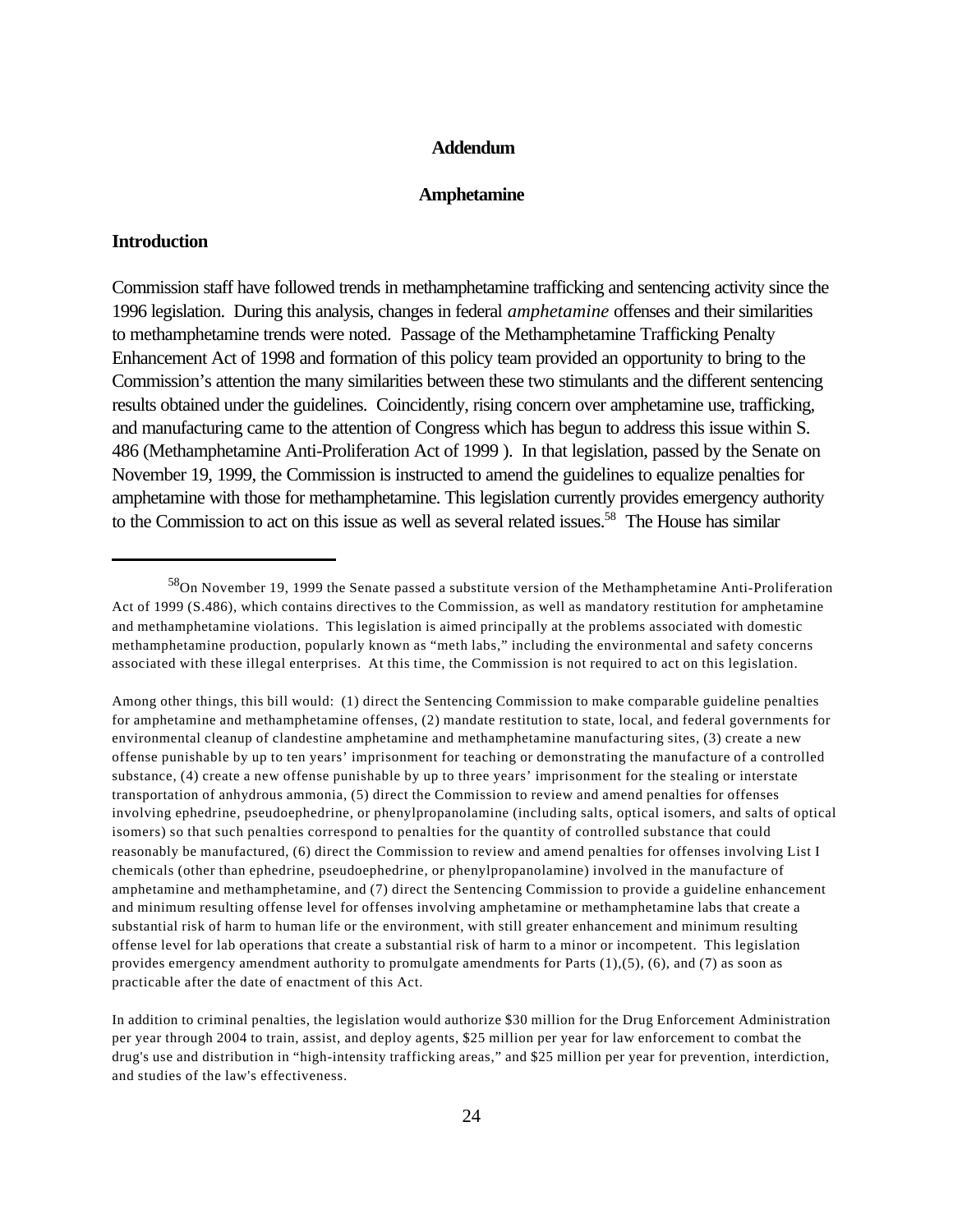legislation which has not been passed, though it had appeared to be on a fast track earlier in the year. No action is required by the Commission. The following analysis examines recent trends in federal amphetamine offenses, makes a comparison with methamphetamine, and describes the guideline sentencing differences.

#### **What is Amphetamine?**

Amphetamine, a Schedule II stimulant, is pharmacologically very similar to methamphetamine.<sup>59</sup> In fact, the definition of methaphetamine offered by the National Institute on Drug Abuse references the effects of that drug to amphetamine: "Methamphetamine's chemical structure is similar to that of amphetamine, but it has more pronounced effects on the central nervous system. Like Amphetamine, it can cause increased activity, decreased appetite, and a general sense of well-being. . . . Methamphetamine is a Schedule II stimulant, which means it has a high potential for abuse and is available only through a prescription that cannot be refilled . . . "<sup>60</sup>

The abuse and trafficking of amphetamine and methamphetamine is not often well distinguished in the literature. These terms and the street slang for these drugs are sometimes used interchangeably. The lack of distinction may result from their high degree of similarity. These drugs are similar in form, methods of use, sites of action in the brain, and intoxicative effects. Amphetamine is generally, though not always, described as less potent, although the precise magnitude of the difference is not clear. When Senator Hatch offered his substitute amendment making comparable sentences for amphetamine with those for methamphetamine, he stated that law enforcement officers believe they should be treated the same because amphetamine is manufactured, sold, and used in the same manner as methamphetamine, and amphetamine labs pose the same dangers as methamphetamine labs. Later, Senator Biden stated that amphetamine and methamphetamine differ by one chemical and are sold interchangeably on the streets and if "users can't tell the difference between the two substances, there is no reason why the penalties should be different."61

<sup>60</sup>*Supra* note 1.

<sup>59</sup>*Amphetamine: Drug Information Database, General Information on Amphetamine,* The Center for Substance Abuse's (CESAR) METNET Drug Information Database, available at: http://www.bsos.umd.edu/cesar/ amphet.html.

<sup>&</sup>lt;sup>61</sup>*Id*. NIDA describes methamphetamine as having "... more pronounced effects on the central nervous system" than amphetamine. An expert Pharmacologist at the University of Maryland School of Pharmacology indicates that methamphetamine is five to six times more potent than amphetamine. He writes that "if the user properly adjusts the dose, an observer wouldn't be able to distinguish between a 5 mg. methamphetamine dose and a 30 mg. amphetamine dose if both were taken by the same route." Tony Tommasello, personal communication, 1998. As both drugs are legally available through prescription, a comparison was made in prescribed dosages using the Physician's Desk Reference, a standard medical reference tool for establishing drug dosages. Each drug can be prescribed for children age six and above as treatment for Attention Deficit Disorder. A maximum therapeutic dose of 40 mgs. was reported for amphetamine (Dexedrin [Dextro Aphetamine Sulfate] by SmithKline Beecham Pharmaceuticals). The corresponding maximum dosage for methamphetamine is 20 to 25 mg. (Desoxyn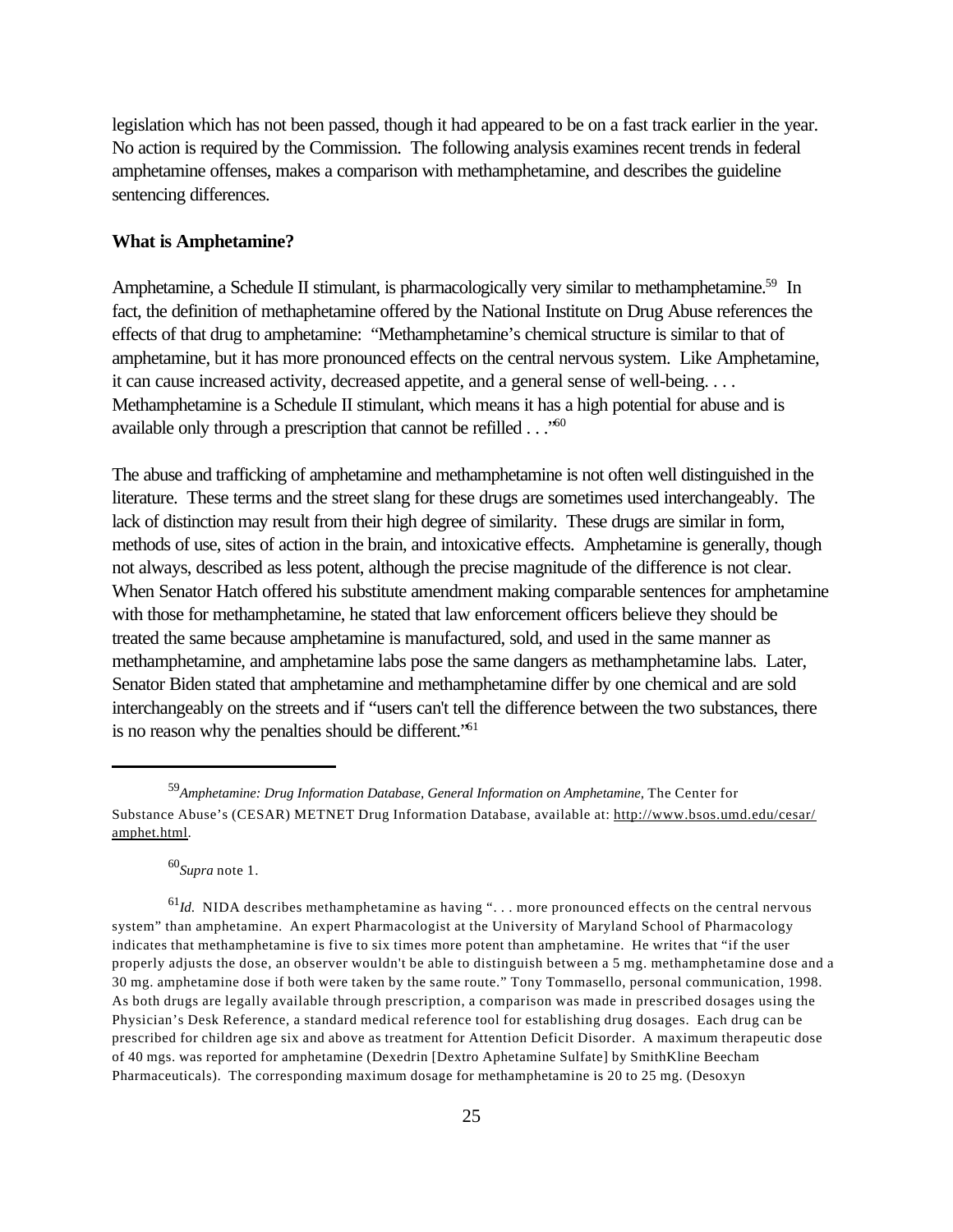#### **Federal Amphetamine Guidelines**

There are no mandatory minimum sentences for amphetamine offenses. Under the current guidelines, amphetamine sentences are calculated using the weight of the drug and any adulterants included in the drug (*e.g.,* if the amphetamine is in pill form, the entire weight of the pill is included). Amphetamine is not specifically identified in the Drug Quantity Table. To determine an offense level, the quantity is converted to marijuana weight using the Drug Equivalency Tables found in §2D1.11. The penalties for Schedule II stimulants are found in the powder cocaine portion of the Table.

A quantity of amphetamine is sentenced at the same level as an equal quantity of powder cocaine. That is, with no or minimal criminal history, an offender convicted of trafficking 500 grams of amphetamine would receive a guideline range of 63 to 78 months, based solely on the weight of the drug. A weight of 5,000 grams (5 kilograms), and the lowest criminal history category, results in a sentencing range of 121 to 151 months. The mathematical relationships between the weight of amphetamine and the current five- and ten-year quantity thresholds for methamphetamine-mix and methamphetamine-actual are 10-to-1 and 50-to-1 respectively. The relationship between current amphetamine quantity/penalty levels and the new methamphetamine-actual mandatory minimum quantity threshold is 100-to-1 (see Table below).

| <b>Drug Type</b>                                | <b>Quantity for</b><br>5 year penalty | <b>Quantity for</b><br>10 year penalty |
|-------------------------------------------------|---------------------------------------|----------------------------------------|
| Amphetamine                                     | 500 grams                             | 5000 grams                             |
| Methamphetamine-Mixture                         | 50 grams                              | 500 grams                              |
| Methamphetamine-Actual<br>Current               | 10 grams                              | 100 grams                              |
| Methamphetamine-Actual<br>New Mandatory Minimum | 5 grams                               | 50 grams                               |

#### **Recent Trends in Federal Amphetamine Offenses**

<sup>[</sup>methamphetamine hydrochloride] by Abbott). The ratio of the two drug dosages is approximately two-to-one. (Physicians' Desk Reference, 52nd Edition, Medical Economics Company, Inc., Montvale, New Jersey, 1998). Gretchen Feussner of the Drug Enforcement Administration's Office of Diversion Control reported that the psychotropic effects of these drugs are equivalent at equal doses.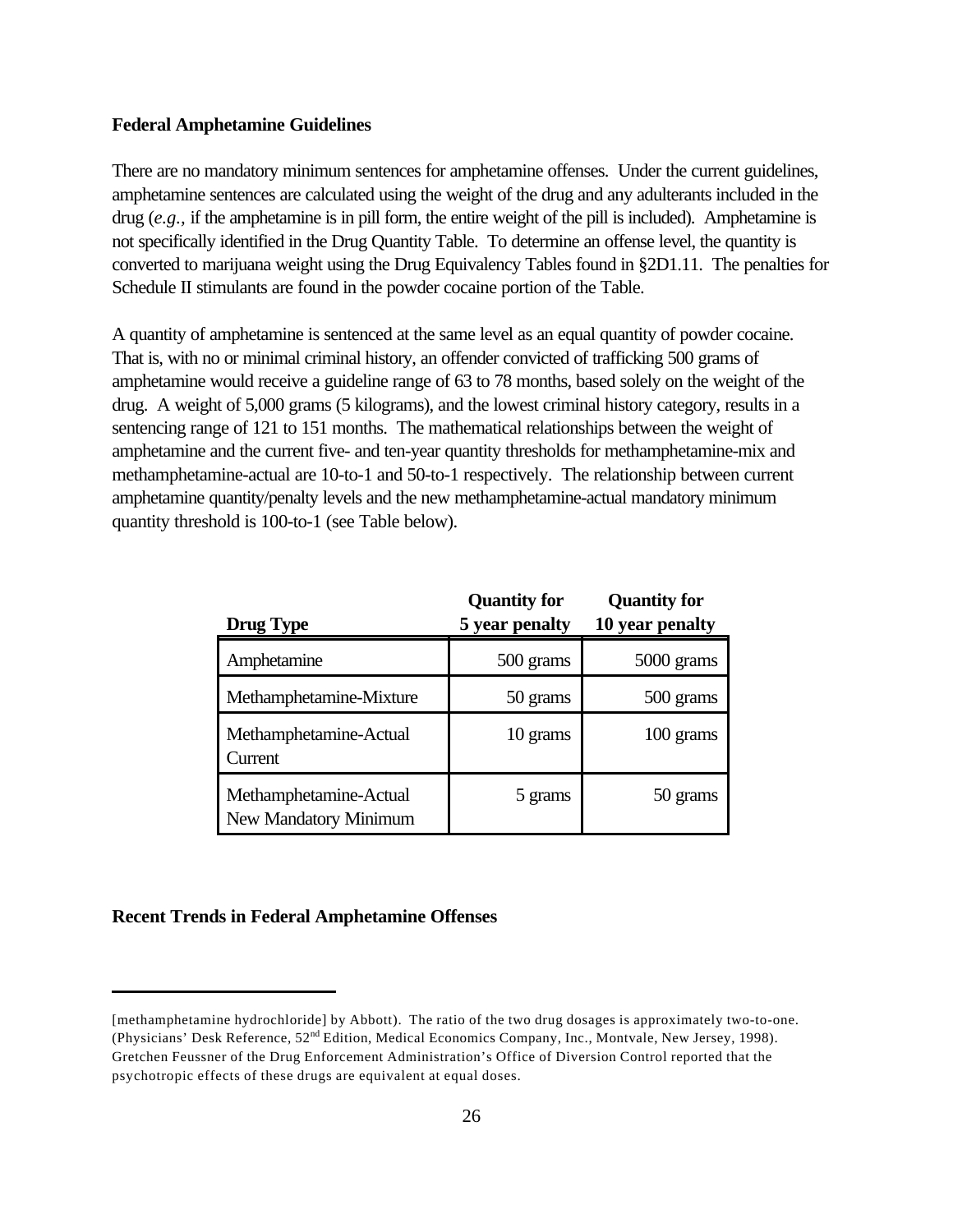Federal amphetamine trafficking offenses, at this time, are very rare. Though the number of these cases is very small, the trends found in the Commission data track the trends in geographic diffusion and trafficker demographics observed in the methamphetamine data.

The number of amphetamine trafficking cases received by the Commission from fiscal year 1993 through fiscal year 1998 has generally increased. The cases initially decrease from 27 cases in 1993 to 22 cases in 1994 and to a low of only 9 cases in 1995. However, the number of cases increase in 1996 to 36 and then to 131 cases in 1997. In 1998, 82 cases involved amphetamine as the primary drug.

Similarities to methamphetamine trends include the changing race and ethnicity of these offenders and diffusion pattern across the United States. The percentage of white offenders trafficking amphetamine has decreased steadily from 100 percent of the cases in 1993 to less than half by 1998 (48.8 percent). There has been a corresponding increase in the percent of Hispanic offenders from zero percent in 1993 to 47.5 percent in 1998. Also, similar to recent trends in methamphetamine cases, the number of states in which an Hispanic offender was sentenced for the federal crime of amphetamine trafficking has been increasing (from 0 in 1992 to 21 in 1998).

## **Demographic and Sentencing Summary**

Of the 82 amphetamine cases sentenced during 1998, offender and offense related information is available on 80 cases. Of these, approximately half are white (48.8%) and half of Hispanic origin (47.5%). Males account for 83.8 percent of these offenders and 67.1 percent are United States citizens.

Of these 80 offenders, 26 (32.5 %) received a departure for providing substantial assistance to authorities and an additional five cases (6.3%) received a downward departure for other reasons. None received an upward departure.

Seventy-three cases had information available on the quantity of amphetamine involved in the offense. Quantities ranged from 6.4 grams to 71,820 grams. Half of these cases involved quantities greater than 500 grams and, thus, were eligible for a five-year sentence based on drug quantity alone.

Of the 80 offenders described above, 78 received a sentence of imprisonment. The average sentence was 41 months.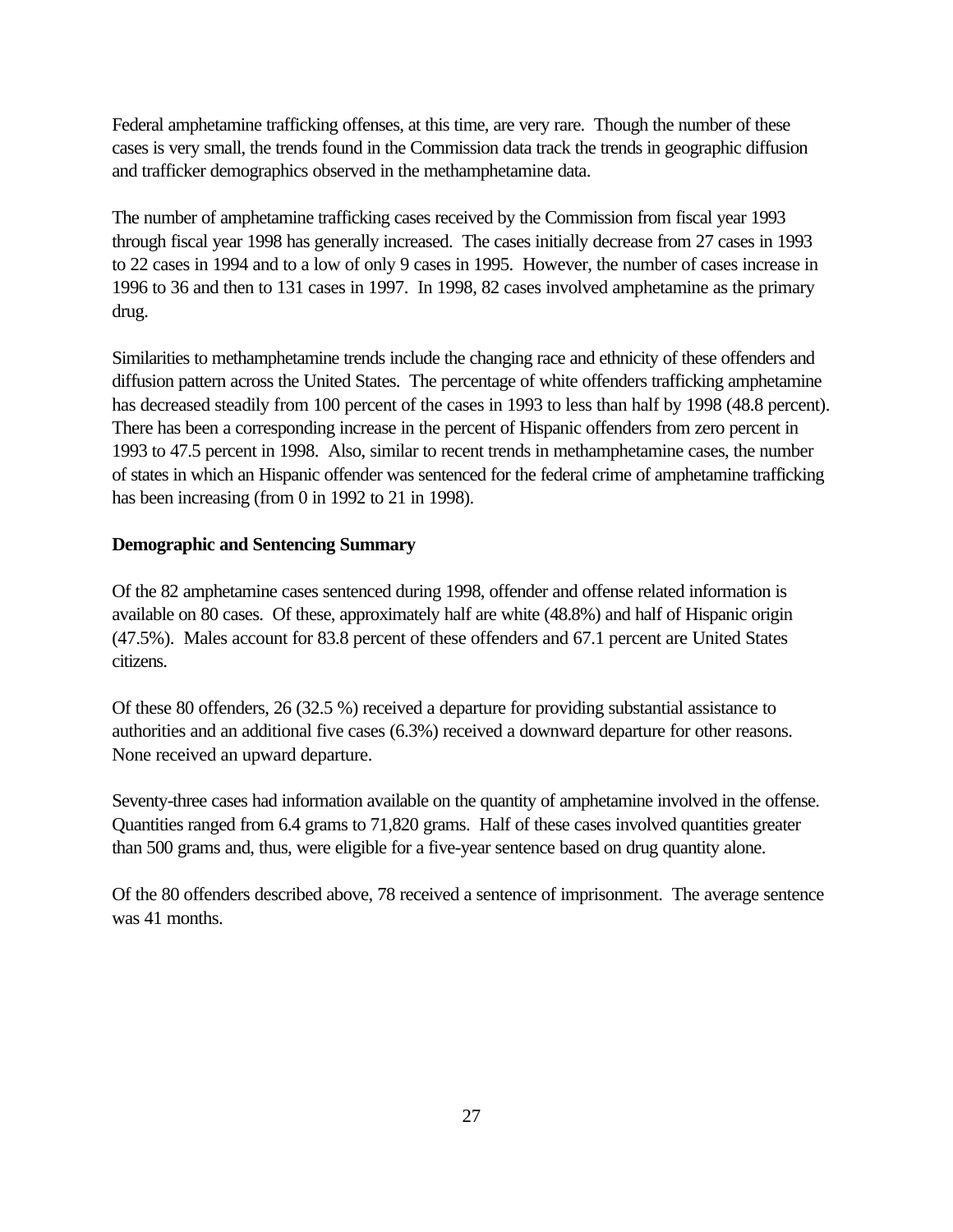## **Issue for Commission Consideration - Should penalties for amphetamine trafficking offenses be modified?**

Amphetamine and methamphetamine are similar, although not identical, along a range of dimensions: chemically, by illicit production and trafficking methods, methods of use, sites of action in the brain, and intoxicative effects. As noted, *supra*, equal quantities of amphetamine and methamphetamine trigger dissimilar penalties.

## **Consequence of Action to Raise Penalties**

- The action is consistent with the intent of the Senate as expressed in S. 486.
- This action would reduce the differences between amphetamine and methamphetamine penalties, thereby treating similar offenses similarly.
- The change has the effect of increasing sentences for amphetamine offenders. Average sentences (assuming the increase corresponds amphetamine penalties to the new methamphetamine-*mixture* mandatory minimums) increase 85.4 percent (35 months) from the current average of 41 months to a new average of 76 months.
- Longer sentences would result in an increase to the prison population thus incurring additional costs to the Federal Bureau of Prisons. The prison population is estimated to increase by 89 beds five years after implementation and 162 beds 30 years after implementation.<sup>62</sup>

#### **Consequence of No Action**

- The intent of Congress on this issue may become more fully known as the legislative process continues.
- Amphetamine penalties remain lower than methamphetamine penalties.
- The Federal Bureau of Prisons does not require additional bed space because of longer sentences.

 $62$ This is likely a very low estimate of the prison impact. If sentences are substantially increased, it is likely that prosecutors will bring more cases to federal court.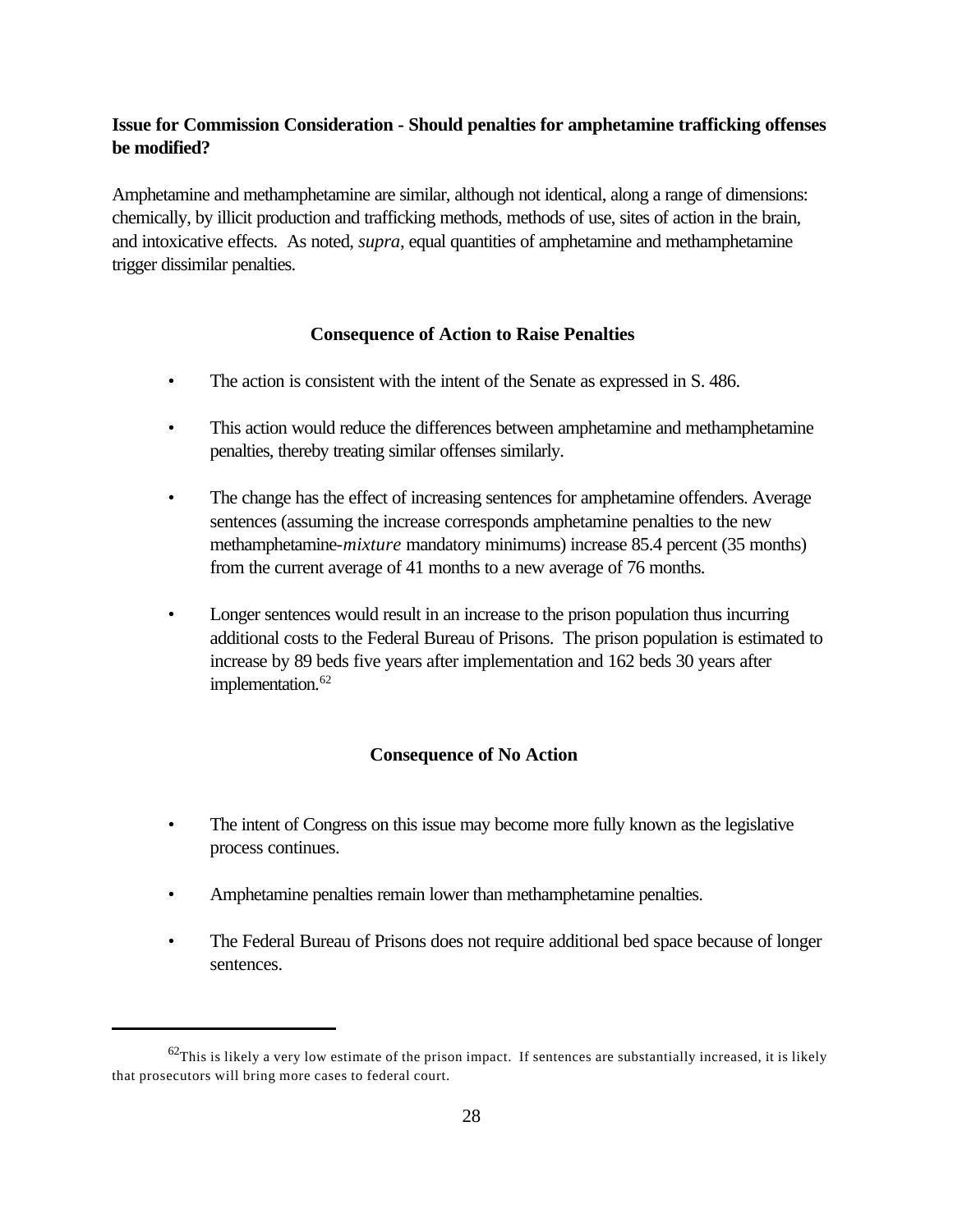## **Appendix**

#### **Commission Prison Impact Model**

The Commission prison impact model is a sophisticated computer algorithm which has been developed and refined over many year. This computer model resentences a cohort of federal offenders to reflect modification to the sentencing guidelines. Change is measured in person-years of imprisonment. In general, person-years of imprisonment can be thought of as the long-term prison population.

The Commission prison impact model assumes a prison system in a "steady state" of bed utilization. The concept of a "steady-state" population envisions a prison system in homeostasis. In this system, the number of new, incoming inmates is equal to the number of outgoing (released) inmates and all beds are assumed to be occupied. This model assumes that all factors other than the proposed change in the specific sentencing policy under review (*e.g.*, arrest rates, charging practices, conviction rates, and other sentencing policies) remain constant over time. As a result, changes in the specific policy under review are isolated from other systemic change. Increases in the number of inmates results from an accumulation of inmates who, under the current guidelines, would have been released. Other assumptions incorporated into the prison impact model include: 1) defendants are resentenced to a position in the estimated new guideline range that is equivalent to the position of the sentence in the original guideline range;<sup>63</sup>

2) defendants earn the maximum allowable good time (currently 54 days per year served for imposed sentences greater than one year and not life imprisonment); and 3) defendants serve the minimum of a) the sentence imposed less the maximum allowable good conduct time, or b) their estimated remaining life expectancy, based upon an actuary table incorporating current age, race, and sex.

The fiscal year 1998 monitoring data were used in the model.

 $^{63}$ Offenders receiving any type of departure are resentenced to a position below (in downward departures and substantial assistance departures) or above (in the circumstance of upward departures) the estimated guideline range that is equivalent to their position relative to the original range.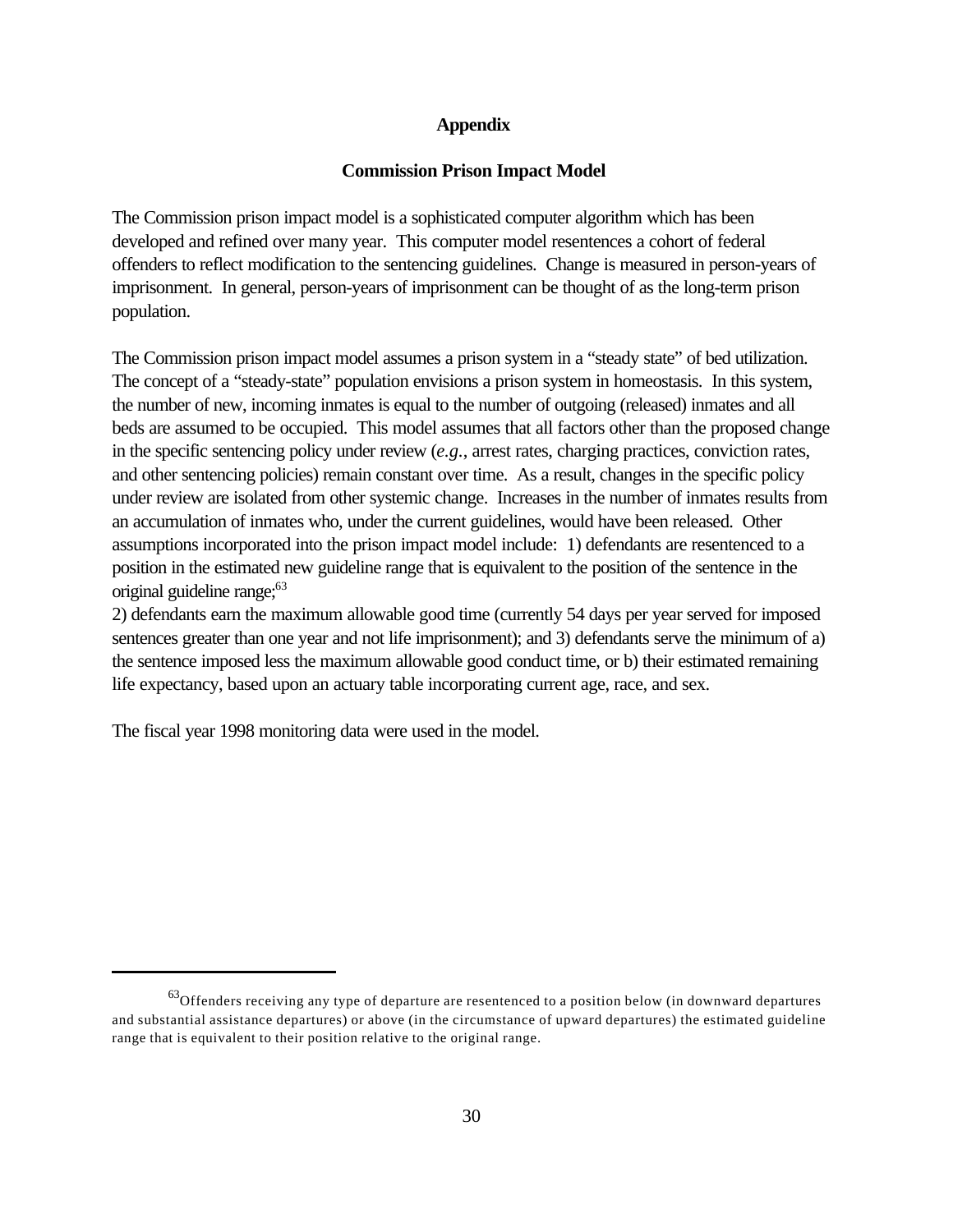## **Table 1**

## **DEMOGRAPHIC CHARACTERISTICS OF METHAMPHETAMINE OFFENDERS (Fiscal Year 1998)**

|                                          | All<br>Methamphetamine<br>Cases |         | Methamphetamine<br><b>Actual</b> |         | Methamphetamine<br><b>Mixture</b> |         |                | <b>ICE</b> |
|------------------------------------------|---------------------------------|---------|----------------------------------|---------|-----------------------------------|---------|----------------|------------|
|                                          | number                          | percent | number                           | percent | number                            | percent | number         | percent    |
| <b>Number of Cases</b>                   | 2,234                           | 100.0   | 773                              | 34.6    | 1,327                             | 59.4    | 134            | 6.0        |
| Male                                     | 1,884                           | 84.3    | 665                              | 86.0    | 1,109                             | 83.6    | 110            | 82.1       |
| Female                                   | 350                             | 15.7    | 108                              | 14.0    | 218                               | 16.4    | 24             | 17.9       |
| White                                    | 1,316                           | 58.9    | 336                              | 47.4    | 917                               | 69.2    | 33             | 24.6       |
| <b>Black</b>                             | 36                              | 1.6     | 12                               | 1.6     | 20                                | 1.5     | 4              | 3.0        |
| Hispanic                                 | 738                             | 33.0    | 365                              | 47.2    | 363                               | 27.4    | 10             | 7.5        |
| Asian                                    | 123                             | 5.5     | 24                               | 3.1     | 15                                | 1.1     | 84             | 62.7       |
| All Other                                | 20                              | 0.9     | 6                                | $0.8\,$ | 11                                | 0.8     | 3              | 2.2        |
| <b>U.S. Citizens</b>                     | 1,651                           | 74.2    | 476                              | 61.8    | 1,073                             | 81.2    | 102            | 76.1       |
| Non-U.S. Citizens                        | 575                             | 25.8    | 294                              | 38.2    | 249                               | 18.8    | 32             | 23.9       |
| Non-citizens of<br><b>Mexican Origin</b> | 509                             | 88.5    | 279                              | 94.9    | 226                               | 90.8    | $\overline{4}$ | 12.5       |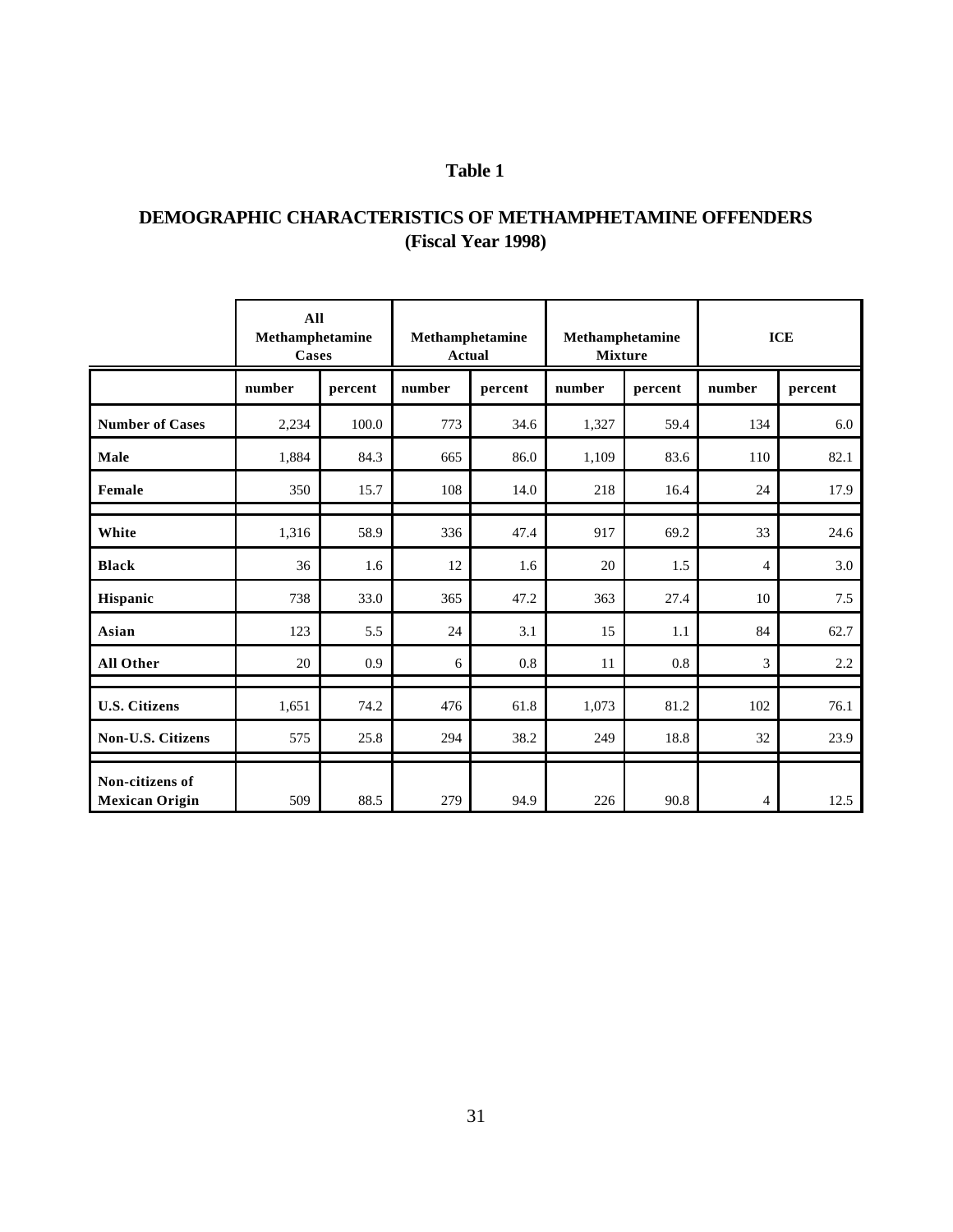## **Table 2**

## **GUIDELINES IN CHAPTER 2, PART D OF THE FEDERAL SENTENCING MANUAL**

| §2D1.1  | Unlawful Manufacturing, Importing, Exporting, or Trafficking (Including<br>Possession with Intent to Commit these Offenses); Attempt or Conspiracy                                                                         | Drug<br>Quantity<br>Table            |
|---------|----------------------------------------------------------------------------------------------------------------------------------------------------------------------------------------------------------------------------|--------------------------------------|
| \$2D1.2 | Drug Offenses Occurring Near Protected Locations or Involving Underage<br>or Pregnant Individuals; Attempt or Conspiracy                                                                                                   | Drug<br>Quantity<br>Table            |
| \$2D1.5 | <b>Continuing Criminal Enterprise</b>                                                                                                                                                                                      | Drug<br>Quantity<br>Table            |
| \$2D1.6 | Use of Communication Facility in Committing Drug Offenses; Attempt or<br>Conspiracy                                                                                                                                        | Drug<br>Quantity<br>Table            |
| §2D1.7  | Unlawful Sale or Transportation of Drug Paraphernalia                                                                                                                                                                      | Drug<br>Quantity<br>Table            |
| §2D1.8  | Renting or Managing a Drug Establishment; Attempt or Conspiracy                                                                                                                                                            | Drug<br>Quantity<br>Table            |
| §2D1.9  | Placing or Maintaining Dangerous Devices on Federal Property to Protect<br>the Unlawful Production of Controlled Substances; Attempt or Conspiracy                                                                         | <b>Base Offense</b><br>Level 23      |
| §2D1.10 | Endangering Human Life While Illegally Manufacturing a Controlled<br>Substance; Attempt or Conspiracy                                                                                                                      | Drug<br>Quantity<br>Table            |
| §2D1.11 | Unlawfully Distributing, Importing, Exporting or Possessing a Listed<br>Chemical; Attempt or Conspiracy                                                                                                                    | Chemical<br>Quantity<br>Table        |
| §2D1.12 | Unlawful Possession, Manufacture, Distribution, or Importation of Prohibited<br>Flask or Equipment; Attempt or Conspiracy                                                                                                  | <b>Base Offense</b><br>Level 12 or 9 |
| §2D1.13 | Structuring a Chemical Transaction or Creating a Chemical Mixture to Evade<br>Reporting or Recordkeeping Requirements; Presenting False or Fraudulent<br>Identification to Obtain a Listed Chemical; Attempt or Conspiracy | Chemical<br><b>Quantity Table</b>    |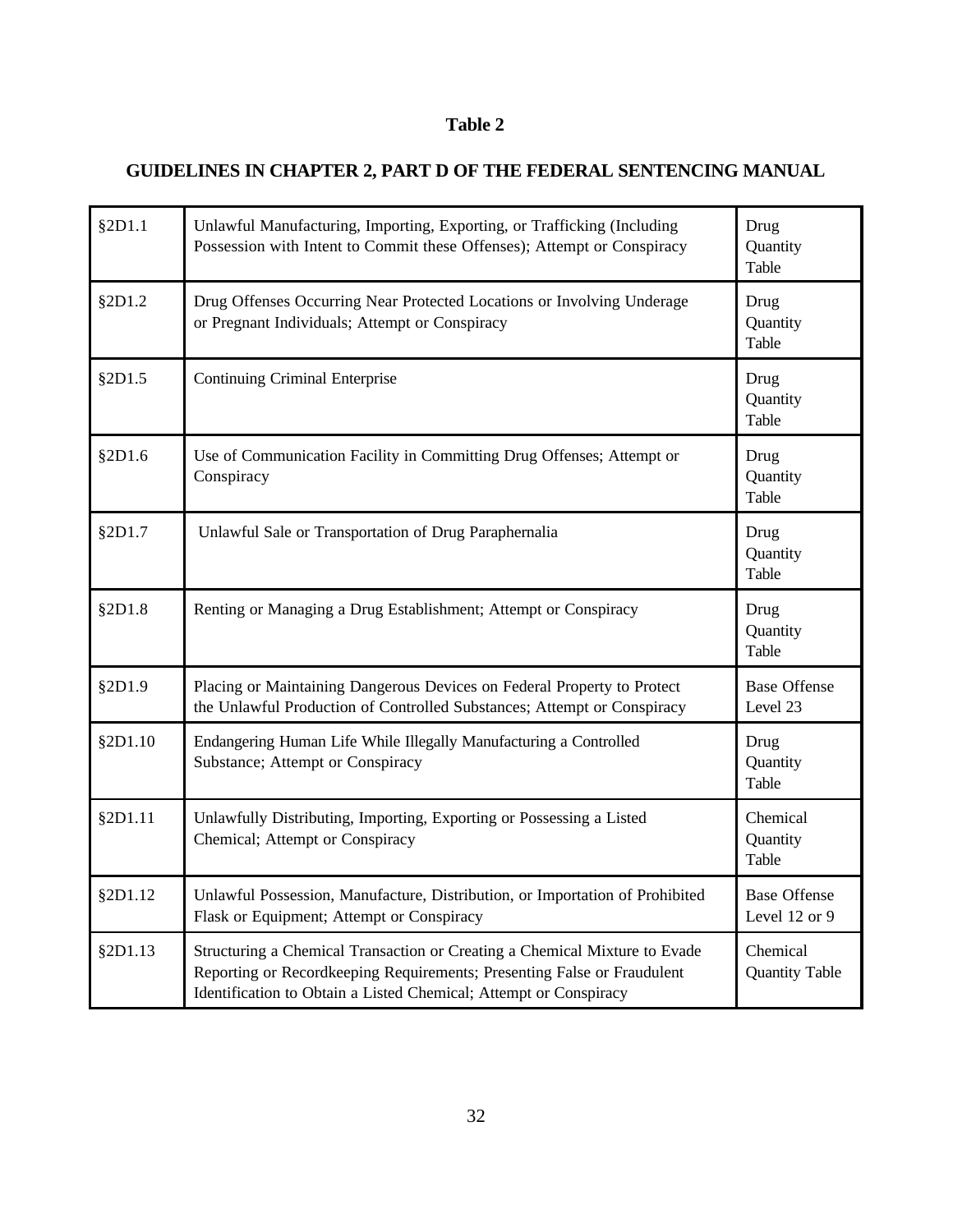## **Table 3**

## **SENTENCING CHARACTERISTICS OF METHAMPHETAMINE OFFENDERS (Fiscal Year 1998)**

|                                                         | All<br>Methamphetamine<br>Cases |                |                | Methamphetamine<br><b>Actual</b> | Methamphetamine<br><b>Mixture</b> |                     | <b>ICE</b>     |         |  |
|---------------------------------------------------------|---------------------------------|----------------|----------------|----------------------------------|-----------------------------------|---------------------|----------------|---------|--|
|                                                         | number                          | percent        | number         | percent                          | number<br>percent                 |                     | number         | percent |  |
| <b>Number of cases</b>                                  | 2,234                           | $\overline{a}$ | 773            |                                  | 1,327                             | $\bar{\phantom{a}}$ | 134            |         |  |
| <b>Average Criminal</b><br><b>History Category</b>      | $\sqrt{2}$                      |                | $\overline{c}$ |                                  | $\overline{c}$                    |                     | $\overline{2}$ |         |  |
| <b>Guilty Plea</b>                                      | 2,055                           | 92.1           | 698            | 90.4                             | 1,231                             | 92.8                | 126            | 94.7    |  |
| <b>Drug Mandatory</b><br><b>Minimum</b>                 | 1,855                           | 83.0           | 691            | 89.4                             | 1,043                             | 78.6                | 121            | 90.3    |  |
| <b>Weapon Present</b>                                   | 464                             | 20.8           | 164            | 21.2                             | 208                               | 21.7                |                | 9.0     |  |
| <b>Aggravating Role</b><br>Present                      | 182                             | 8.1            | 50             | 6.5                              | 120                               | 9.0                 | 12             | 9.0     |  |
| <b>Mitigating Role</b><br>Present                       | 365                             | 16.3           | 145            | 18.8                             | 197                               | 14.8                | 23             | 17.2    |  |
| <b>Safety Valve</b><br><b>Applied</b>                   | 594                             | 26.6           | 228            | 29.5                             | 309                               | 23.3                | 57             | 42.5    |  |
| <b>Within Guideline</b><br>Range                        | 1,190                           | 54.6           | 420            | 56.2                             | 707                               | 55.2                | 63             | 48.1    |  |
| <b>Upward Departure</b>                                 | 6                               | 0.3            | $\mathbf{1}$   | 0.1                              | 3                                 | 0.2                 | $\mathbf{2}$   | 1.5     |  |
| <b>Downward</b><br><b>Departure</b>                     | 162                             | 7.4            | $77\,$         | 10.3                             | 82                                | 6.3                 | 3              | 2.3     |  |
| Substantial<br>Assistance                               | 821                             | 37.7           | 250            | 33.4                             | 508                               | 39.1                | 63             | 48.1    |  |
| <b>Average Prison</b><br><b>Sentence</b><br>(in months) |                                 | 97             |                | 106                              |                                   | 93                  |                | 85      |  |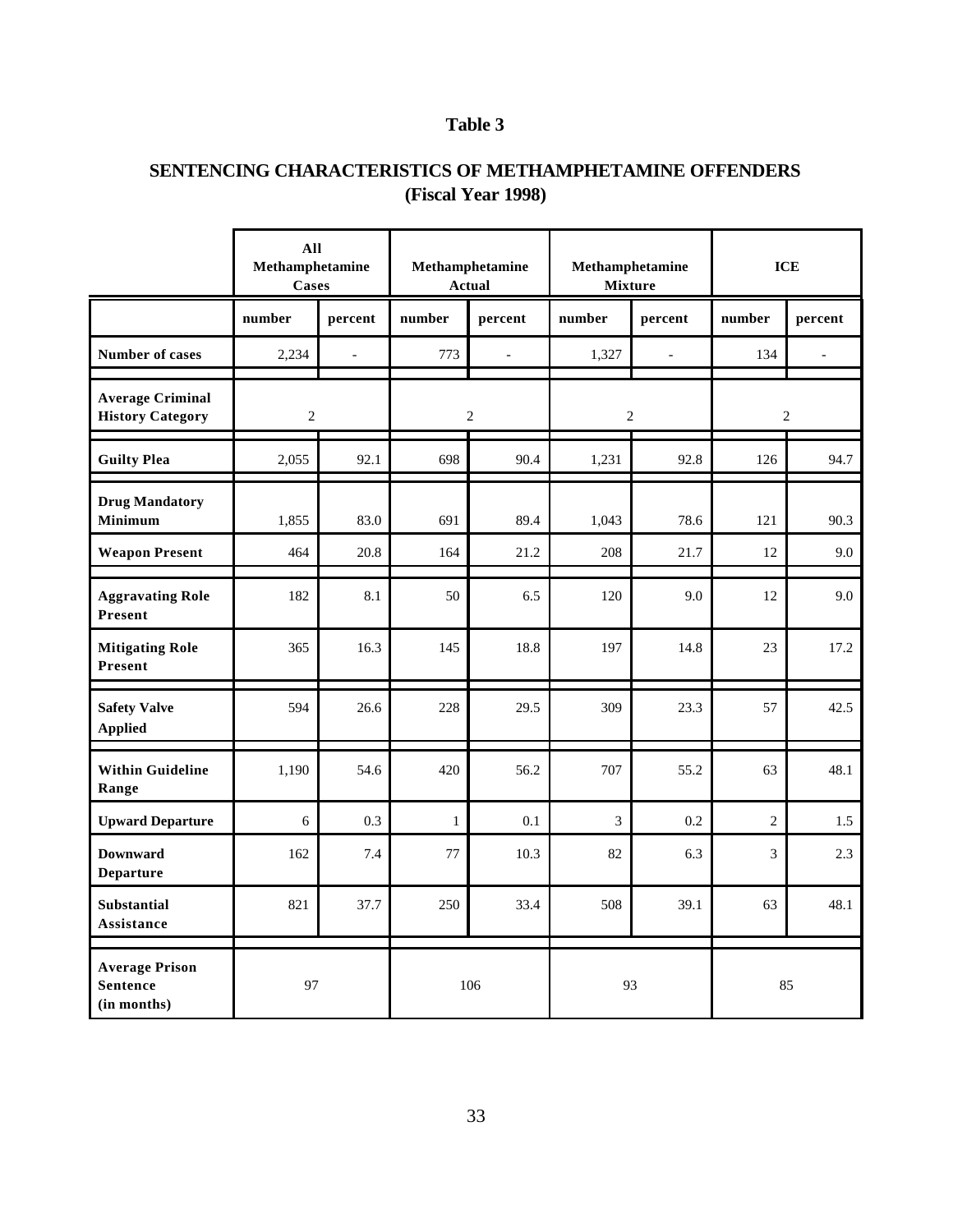**Table 4 Estimated Sentencing and Prison Impact of Possible Amendments to Methamphetamine Sentences<sup>1</sup>**

| <b>Options</b> | Guideline<br>Change                                                         | <b>Total</b><br>Number of<br>Cases | Percent of<br>Cases<br>Affected | Current<br><b>Average Prison</b><br><b>Sentence</b><br>(In Months) | <b>New</b><br><b>Average Prison</b><br><b>Sentence</b><br>(In Months) | Prison<br>Impact<br>after<br>$5 \text{ years}^2$ | Prison<br><b>Impact</b><br>after<br>10 years | Prison<br><b>Impact</b><br>after<br>20 years | Prison<br>Impact<br>after<br>30 years |
|----------------|-----------------------------------------------------------------------------|------------------------------------|---------------------------------|--------------------------------------------------------------------|-----------------------------------------------------------------------|--------------------------------------------------|----------------------------------------------|----------------------------------------------|---------------------------------------|
| 1              | Meth-actual<br>only<br>$5g = 5$ years                                       | 907                                | 58.7                            | 90                                                                 | 116                                                                   | 220<br>beds                                      | 658<br>beds                                  | 927<br>beds                                  | 998<br>beds                           |
| $\overline{2}$ | Meth-actual<br>$5g = 5$ years<br>and<br>Meth-mix<br>$25g = 5 \text{ years}$ | 2,234                              | 66.8                            | 87                                                                 | 113                                                                   | 663<br>beds                                      | 1,853<br>beds                                | 2,654<br>beds                                | 2,846<br>beds                         |
| 3              | All based on<br>the amount of<br>pure (actual)<br>$\mathbf{meth}^3$         | 2,234                              | 77.9                            | 86                                                                 | 122                                                                   | 1,034<br>beds                                    | 2,836<br>beds                                | 4,178<br>beds                                | 4,613<br>beds                         |

<sup>1</sup>The impact to both the sentences and prison beds are estimated using the Commission's prison impact computer algorithm. For this analysis, only cases sentenced under §2D1.1 for the single drug type of methamphetamine (-mix, -actual, or ICE) are included. Also, the estimate for meth-mix is based on only those cases sentenced in 1998 using the *1998 Guidelines Manual*. The model estimates new sentences and prison impact using a subsample of the total cases (sentencing guideline §2D1.1 and involving only one type of drug). These results were extrapolated to the total population of §2D1.1 methamphetamine offenders in 1998.

 ${}^{2}$ The cumulative increase in the prison population is based upon a calculation of person-years of imprisonment which is then compared to an hypothetical "steady-state" prison population. The concept of a "steady-state" population envisions a prison system in which the number of offenders admitted into the system is equal to the number of inmates discharged from the system. By focusing on the "steady-state" prison population, the impact of the policy change is isolated from other changes in the system which may impact the prison population.

 $3$ This option assumes that changes are made to the methamphetamine-actual calculation to correspond to the new mandatory minimum thresholds. As such, impacts described in Option 1 are incorporated into this analysis. In those cases in which the actual quantity is unknown, the purity of the methamphetamine-mixture was set at 50 percent.

SOURCE: United States Sentencing Commission, Prison Impact Model, 1998 Datafile, FY1998.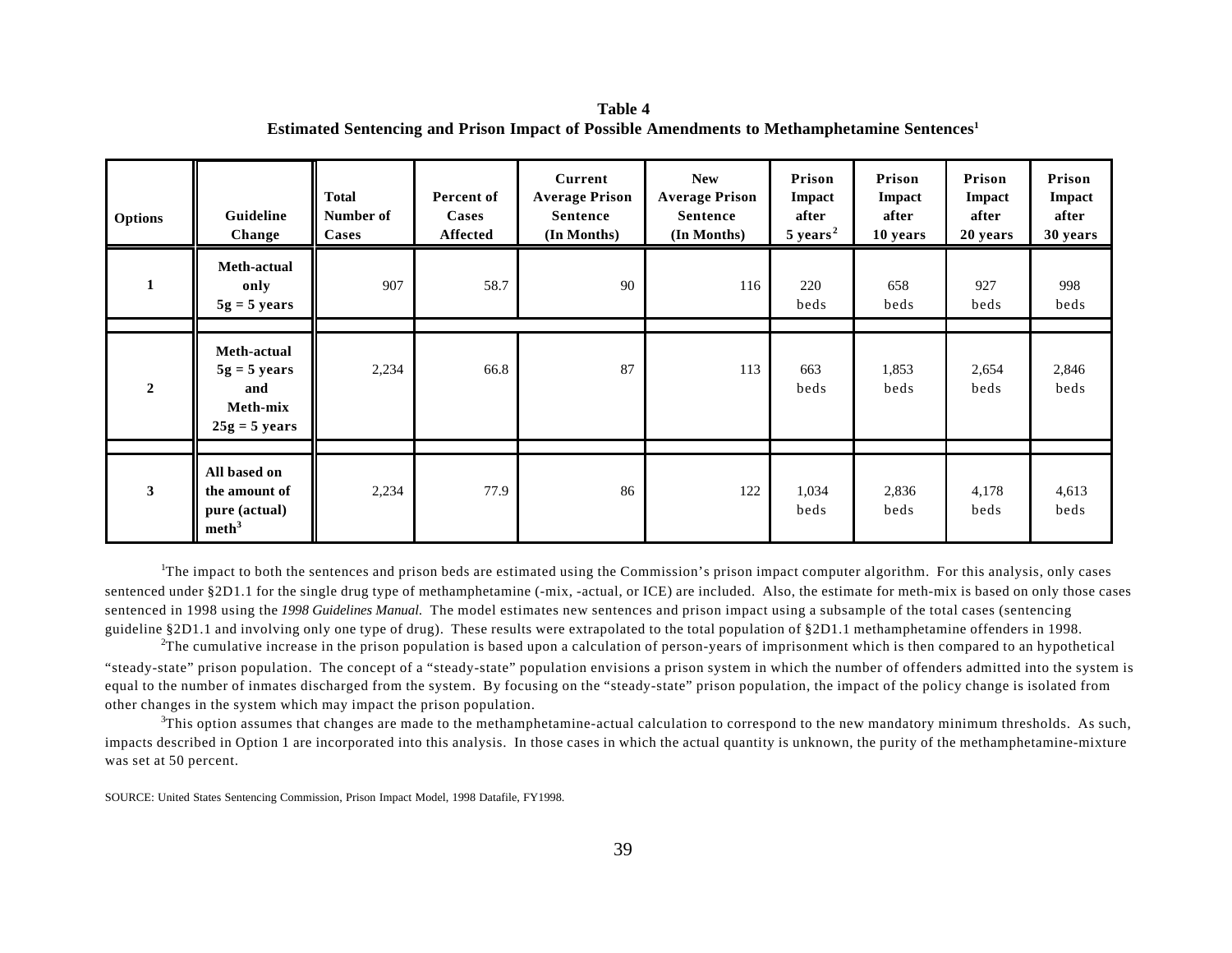# **Figure 1: States with Mexican Nationals Sentenced for Methamphetamine: 1992 and 1998**



**SOURCE: U.S. Sentencing Commission, 1992 and 1998 Datafiles, USSCFY92 and USSCFY98.**

34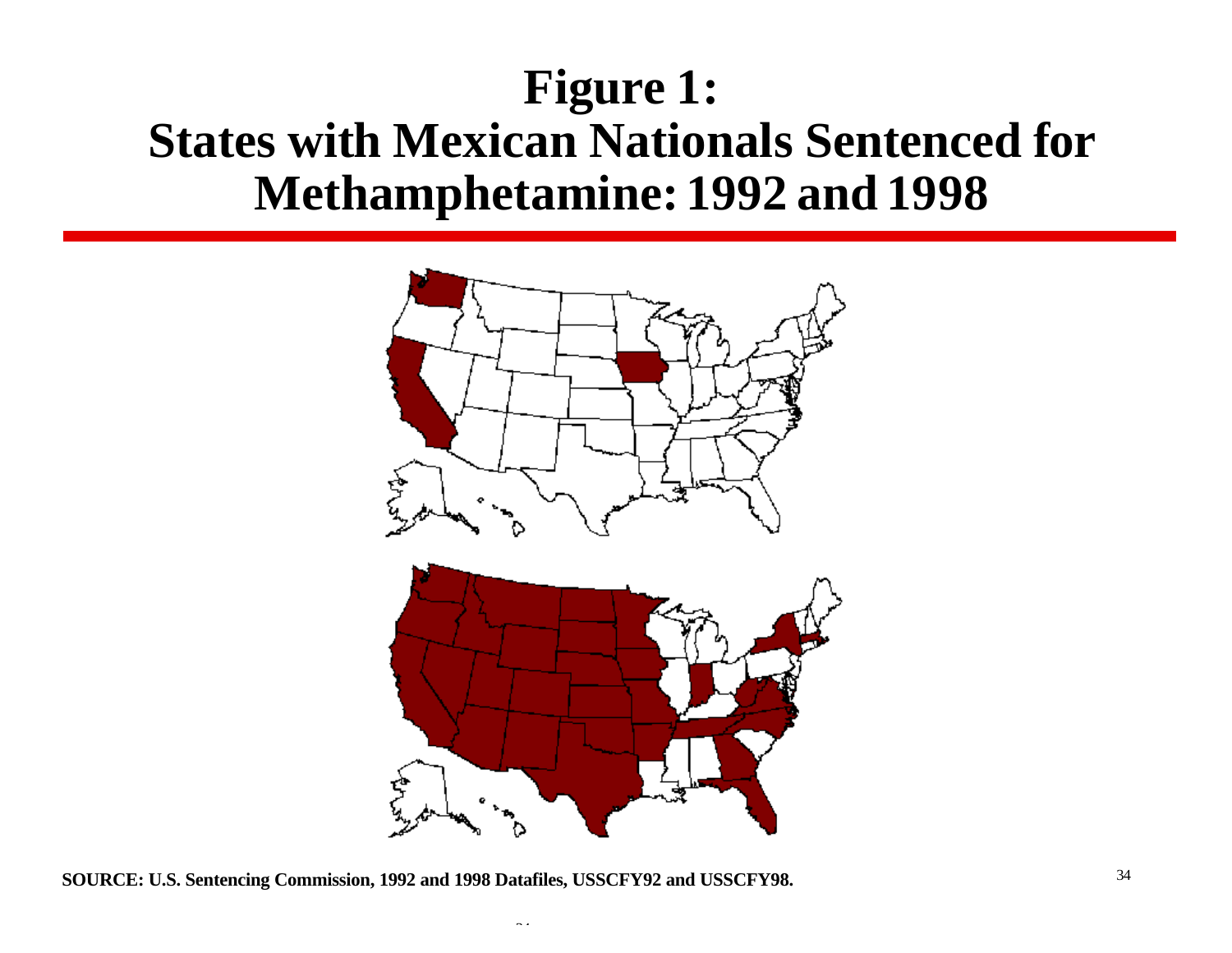# **Figure 2: Increase & Spread of Methamphetamine**

**Comparing Data (1992-1998): DAWN, TEDS, USSC\***



**\*Note: USSC data was multiplied tenfold for comparability of scaling with other data.** 35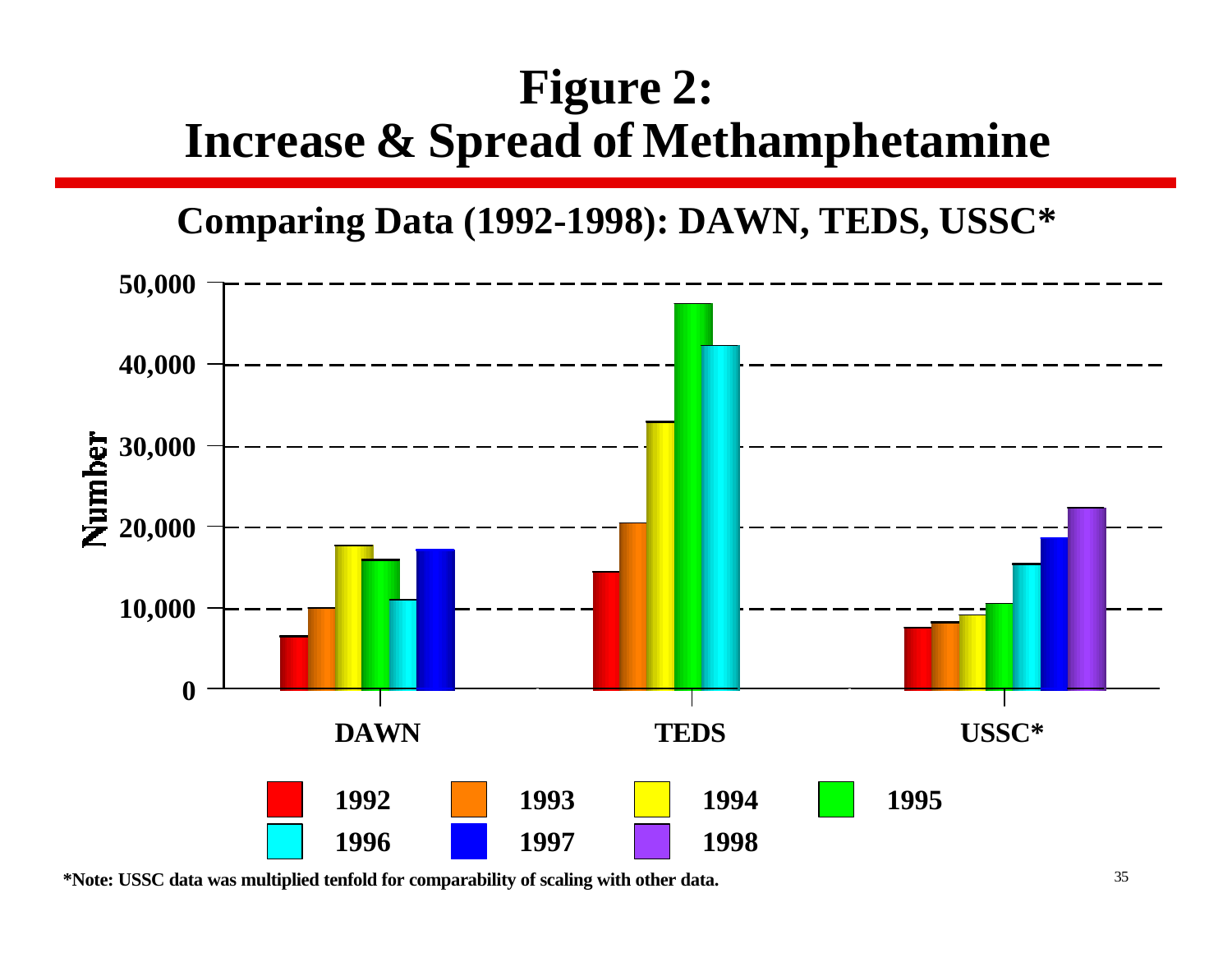# **Figure 3: Methamphetamine Traffickers by Race**

**(1992 - 1998)**



**SOURCE: U.S. Sentencing Commission, 1992-1998 Datafiles, USSCFY92-USSCFY98.** 36